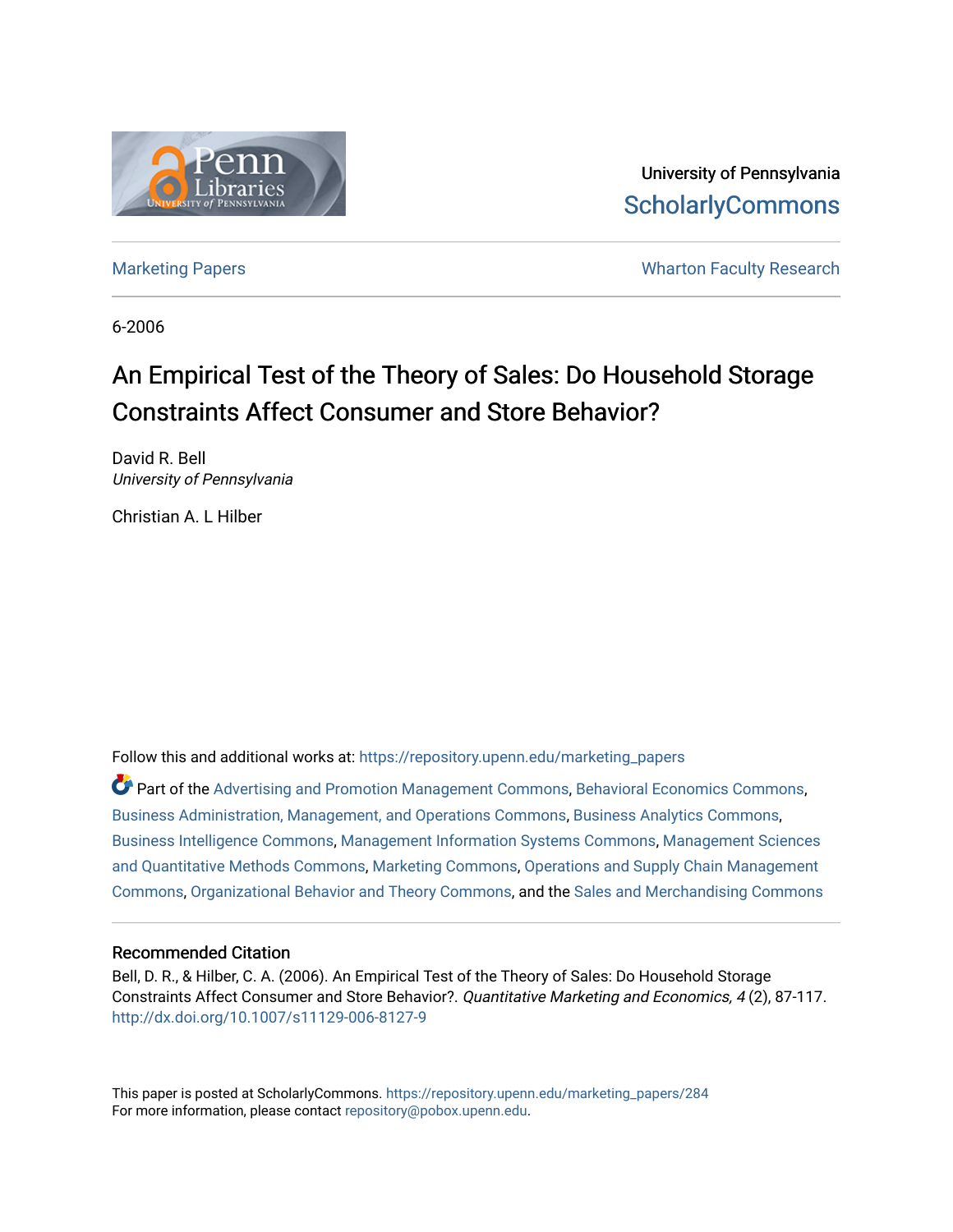# An Empirical Test of the Theory of Sales: Do Household Storage Constraints Affect Consumer and Store Behavior?

### Abstract

We revisit and test Salop and Stiglitz (1982) Theory of Sales. Equilibrium comparative static predictions are that greater consumer storage constraints lead to: (1) higher average prices, (2) fewer promotions, and (3) shallower promotions. In equilibrium, price dispersion is nonlinear in storage constraints, first increasing then decreasing. Empirical estimates of storage constraints are developed for approximately 1,000 households using the American Housing Survey (1989), United States Census (1990), and Stanford Market Basket Database (1991–1993). We find consumers with greater storage constraints shop more often and purchase smaller quantities per visit; moreover, the comparative static predictions are supported and evidence consistent with the equilibrium dispersion prediction is observed. Estimated quantitative effects are economically important.

### Keywords

consumer behavior, housing constraints, price promotion, retail prices, storage

### **Disciplines**

Advertising and Promotion Management | Behavioral Economics | Business | Business Administration, Management, and Operations | Business Analytics | Business Intelligence | Management Information Systems | Management Sciences and Quantitative Methods | Marketing | Operations and Supply Chain Management | Organizational Behavior and Theory | Sales and Merchandising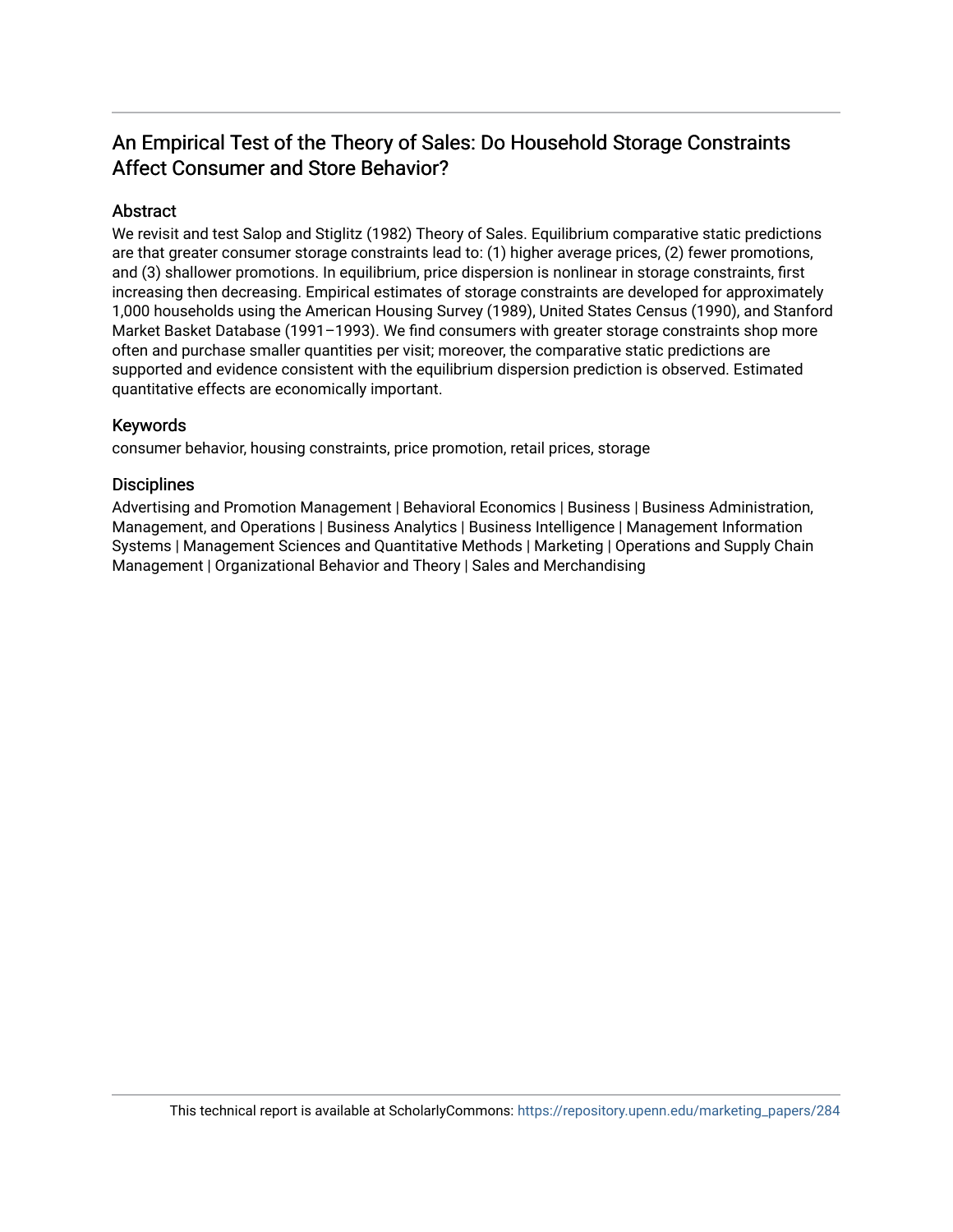# An Empirical Test of the Theory of Sales: Do Household Storage Costs Affect Consumer and Store Behavior?

David R. Bell \* and Christian A. L. Hilber \*\*

This Version: August 12, 2004

We thank seminar participants at the Marketing Science Conference 2003 at College Park and at the Tjalling C. Koopmans Workshop "Issues on the Economics of Pricing" 2004 at the Utrecht University for helpful comments. We also thank Sangyoung Song for research assistance. Any errors, of course, are our own.

\* The Wharton School, University of Pennsylvania, 700 Jon M. Huntsman Hall, 3730 Walnut Street, Philadelphia, PA 19104, davidb@wharton.upenn.edu.

\*\* London School of Economics, Houghton Street, London WC2A 2AE, United Kingdom, c.hilber@lse.ac.uk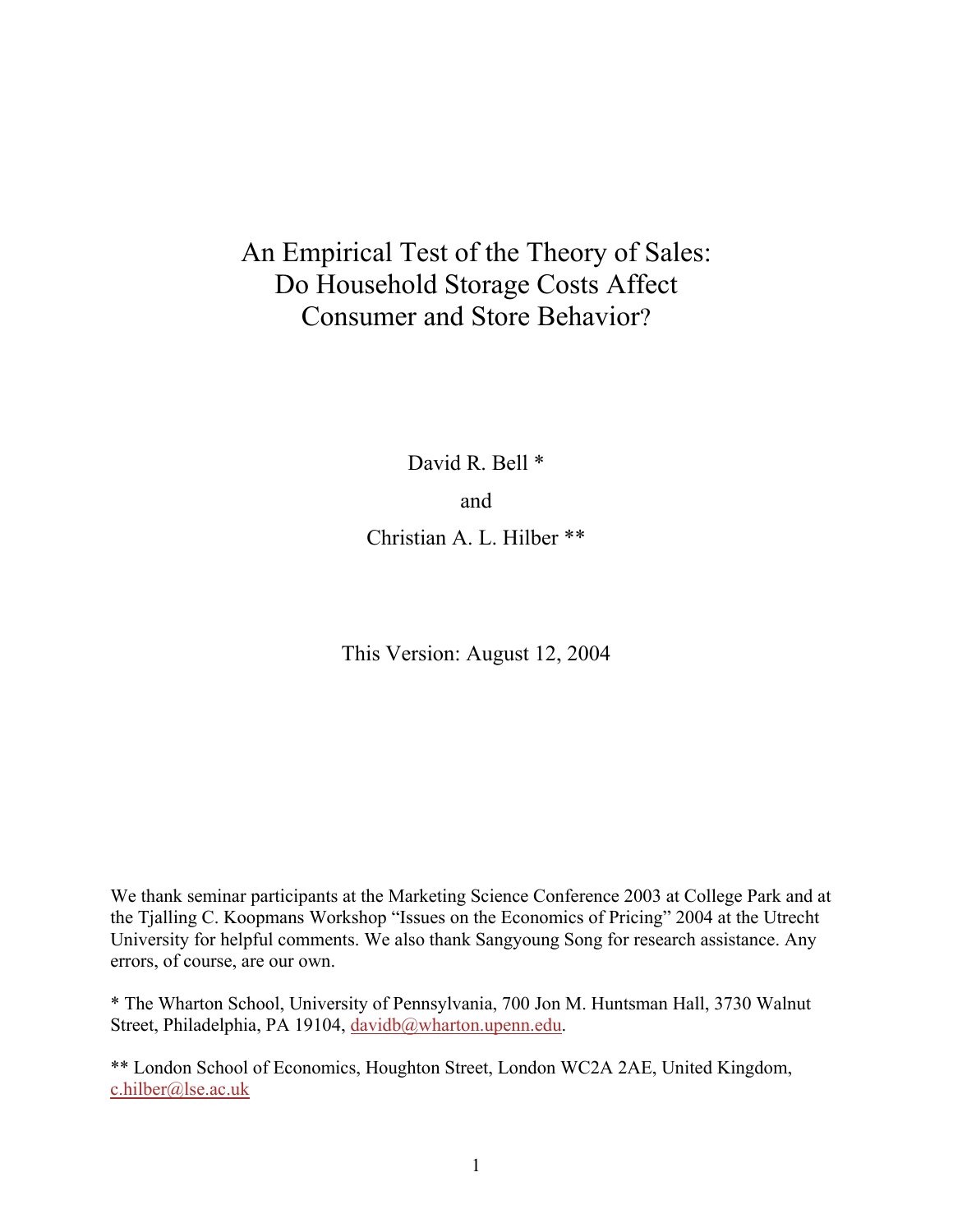# An Empirical Test of the Theory of Sales: Do Household Storage Costs Affect Consumer and Store Behavior?

### **Abstract**

We revisit and test Salop and Stiglitz (1982) Theory of Sales. Equilibrium predictions are that higher consumer storage costs lead to: (1) higher average prices, (2) fewer promotions, and (3) shallower promotions. Empirical estimates of storage cost are developed for approximately 1,000 households using the American Housing Survey (1989), United States Census (1990), and Stanford Market Basket Database (1991-1993). A test of the key assumption finds consumers with higher storage costs shop more often and purchase smaller quantities per visit; moreover, all three equilibrium predictions are supported. The estimated quantitative effects on shopping frequency and prices are economically important.

KEY WORDS: *Consumer Behavior, Retail Prices, Price Promotion, Storage Costs.* JEL CLASSIFICATION: D12, D40, M3.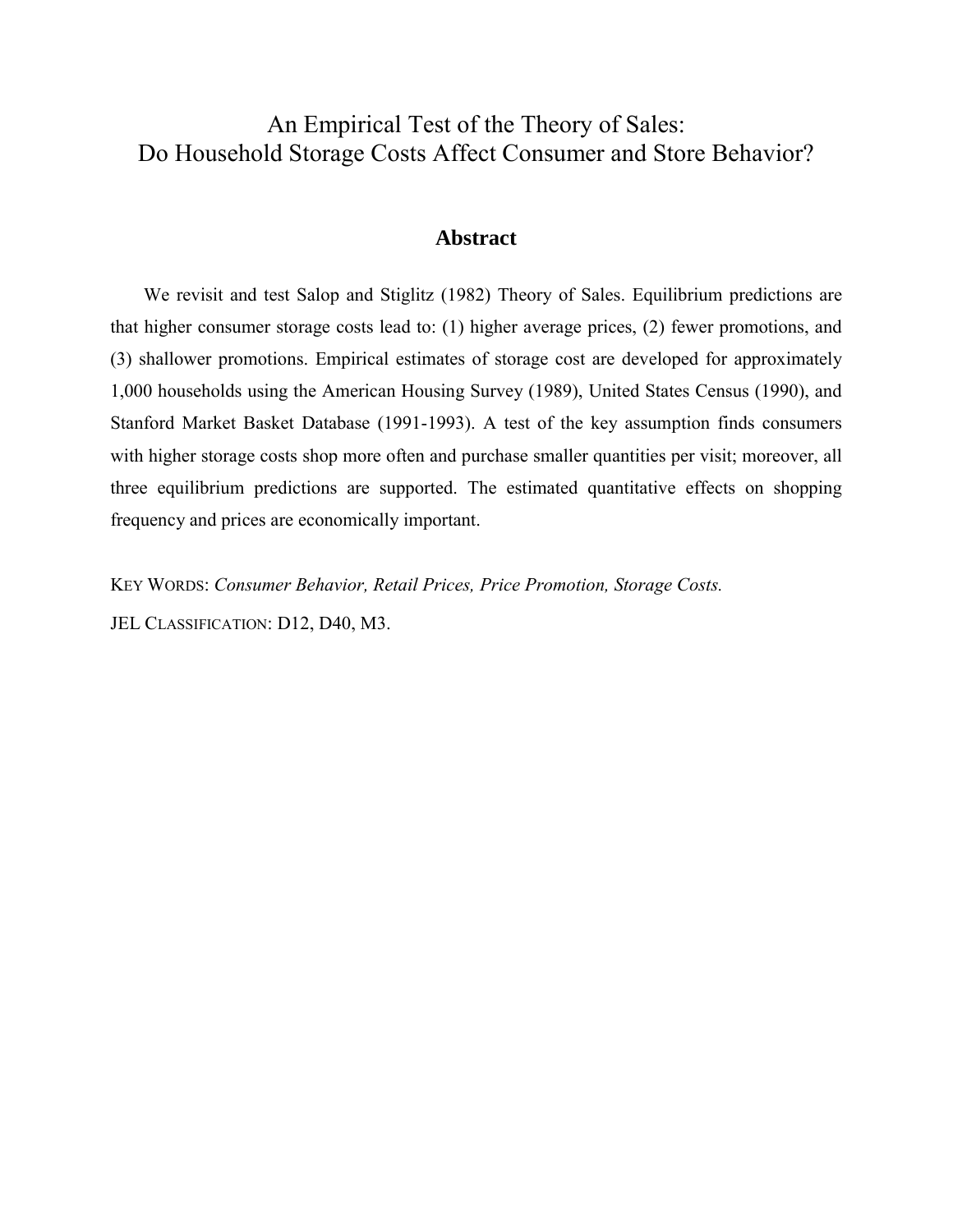Price variation for homogenous goods is a commonly observed feature of many product markets. Typical explanations relate to differences in firm characteristics (Simester 1995), or some facet of consumer heterogeneity in price knowledge or willingness to undertake effort to obtain lower prices (e.g., Narasimhan 1984; Varian 1980). This gives rise to many important questions regarding how consumers might respond to disparate prices, and implicitly, how firms should set prices in a given market context. It is usual for empirical studies to isolate one side of this issue and address in detail, either: (1) consumer response to a particular pricing profile, or (2) equilibrium firm behavior given assumed market characteristics and consumer behaviors, but not both. One relatively overlooked theoretical conjecture for price variation stems from Salop and Stiglitz (1982) who show that the presence of consumer storage costs is sufficient to generate price variation, specifically a two-price equilibrium in which ex ante identical firms charge different prices. In this paper we investigate whether the presence of storage costs influences the purchasing behavior of consumers, and if so, how this in turn affects the pricing decisions of retailers. While such issues are of theoretical interest, it is also possible that the economic consequences for consumers and firms are quantitatively important.

In order to identify instances where storage costs might affect consumer behavior, we first delineate conditions under which consumers might be differentially motivated to both purchase excess inventory and to hold it for future consumption. Implicit in most empirical marketing studies of consumables is the notion that consumers are largely unconstrained in their response to price variation – that is, consumer response is predominantly a function of observed prices. Our contention however is purchase and consumption patterns may differ across consumers as follows. Households who are constrained in their ability to store products (i.e., they have prohibitively high storage costs) may exhibit purchase patterns such that the observed purchase volume does not vary much between promotion (low) and regular (high) price points. Conversely, households with very low storage costs are able to stockpile should they be confronted with a low price. This stockpiling behavior leads to a longer time until these consumers return to the market.<sup>1</sup>

Some empirical evidence for this stylized fact – that price responsiveness of consumers is related to their cost of storage – is provided in Bucklin and Gupta (1992). They show price sensitivity in purchase incidence decisions for liquid laundry detergent is much higher for consumers who live in houses than for those who live in apartments. They interpret this finding

1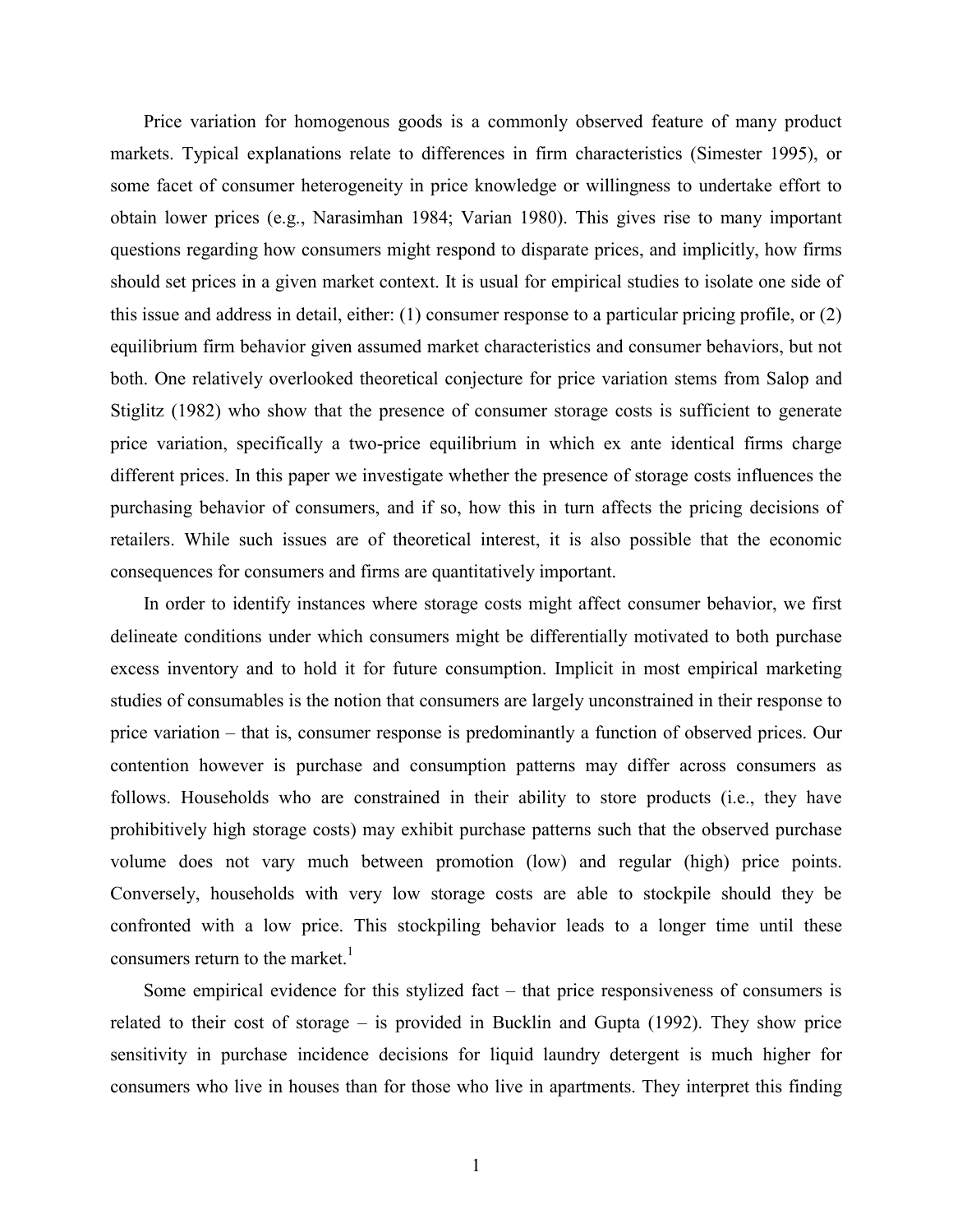to imply that house dwellers are able to manage inventory and stockpile, while apartment dwellers have relatively prohibitive costs of storage. Hendel and Nevo (2003) also analyze detergent purchases (but using data from a different metro area and time period) and find that larger households and households in suburban locations hold relatively larger volumes of inventory. They also conclude that these "low storage cost" types of households can benefit from non-linear pricing schedules in which larger package sizes are offered at a per unit discount.

*Price Response by Consumers*. The nature of consumer response to price has generated a vast literature in marketing. Empirical research in this stream includes seminal work by Gupta (1988) on the decomposition of promotion response through a model that accounts for the separate behavioral elements of purchase incidence, brand switching, and purchase quantity. Gupta shows that approximately 85% of the effect of a price cut on ground coffee occurs on secondary demand (brand switching). Chiang (1991) and Chintagunta (1993) address the same behaviors and find similar substantive results, however their model specifications allow for covariation among the three decisions and for unobserved consumer heterogeneity, respectively. Bucklin, Gupta and Siddarth (1998) use a finite mixture model to provide evidence of distinct market segments with very different stockpiling profiles.

A number of others have addressed these same issues with aggregate data (e.g., Pauwels, Hanssens, and Siddarth 2002; van Heerde, Leeflang, and Wittink 2000; van Heerde, Gupta, and Wittink 2003) and have found that short and long term response decompositions can be very different (the latter is more likely to show a heavier emphasis on primary demand effects). Overall, the weight of evidence suggests that the possibility of primary demand expansion through stockpiling and purchase acceleration may be considerably higher than previously thought. Analytical results and empirical findings in van Heerde, Gupta, and Wittink (2003) imply that sales expansion resulting from price discounting is not necessarily correlated with the magnitude of the price elasticity for the individual behavioral components. That is to say, while the largest short term price elasticity is typically that for brand switching (Bell, Chiang, and Padmanabhan 1999; Chiang 1991; Chintagunta 1993; Gupta 1988), the predominant component of the increase in *sales* may come from purchase acceleration and stockpiling.

Collectively, these findings point to the importance of stockpiling as a key driver of price response. As such, it seems necessary to advance the state of the literature with respect to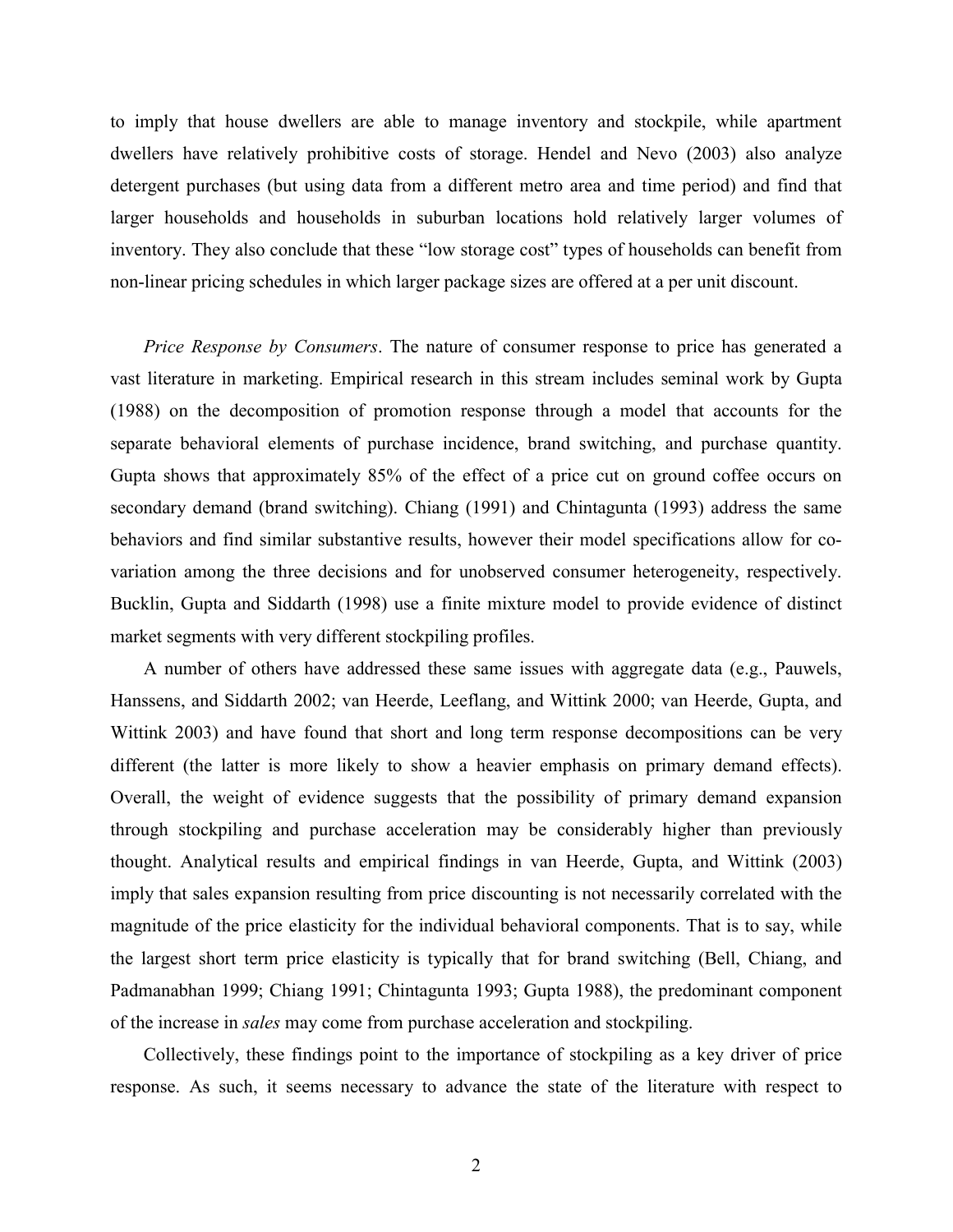determinants of stockpiling behavior at the consumer level, particularly in light of the dearth of research that addresses this fundamental issue directly. In fact, a common implicit assumption in most empirical studies in marketing is that the observed purchase response (e.g., the volume of product purchased at a particular price point) is a function of price only.<sup>2</sup> A deeper investigation suggests that storage costs may play a significant role in the behavior of consumers, and also influence the equilibrium price-setting of firms. In this paper we argue that some consumers may also operate under real external constraints, specifically their ability to take advantage of low prices may be hindered or furthered by their capacity to store excess inventory.

 *Price Setting by Firms*. A number of other authors have examined the second half of the consumer/firm dichotomy to provide insights into why price variation arises in a price-setting equilibrium. In a seminal paper that derives retail prices as outcomes of mixed strategy equilibria, Varian (1980) assumes the presence of informed and uninformed consumers to obtain his results. In related studies, price variation for homogenous goods can arise due to: (1) the presence of price discrimination through mechanisms such as coupons (Narasimhan 1984), and (2) heterogeneity in consumer brand loyalty (Raju, Lal, and Srinivasan 1990). Lal and Matutes (1994) and Lal and Rao (1997) explore price variation across firms for a bundle of items in order to explain loss leader pricing and price-positioning strategies, respectively. Again, the sustainability of the competitive pricing equilibrium (where, for example, firms either randomize price discounts across goods or decide to offer a fixed advertised discount on the market basket) rests on consumer heterogeneity in price sensitivity induced by differences in travel costs or willingness to search.

*Empirical Tests of Pricing Theories*. Several authors have attempted to test the predictions of some of these theories. Recent among them is Lach (2002) who provides an empirical test of Varian's theory using data from both durables (refrigerators) and consumables (chicken, flour, paper products). He finds that: (1) cross-sectional variation in store prices remained approximately constant over time for these goods, and (2) stores however constantly rearrange their relative positions within the cross-sectional price distribution in a random manner – consistent with the predictions of Varian (1980). Sorenson (2000) utilizes data on cross-sectional price variation for prescription drugs and finds drugs with a higher usage velocity show smaller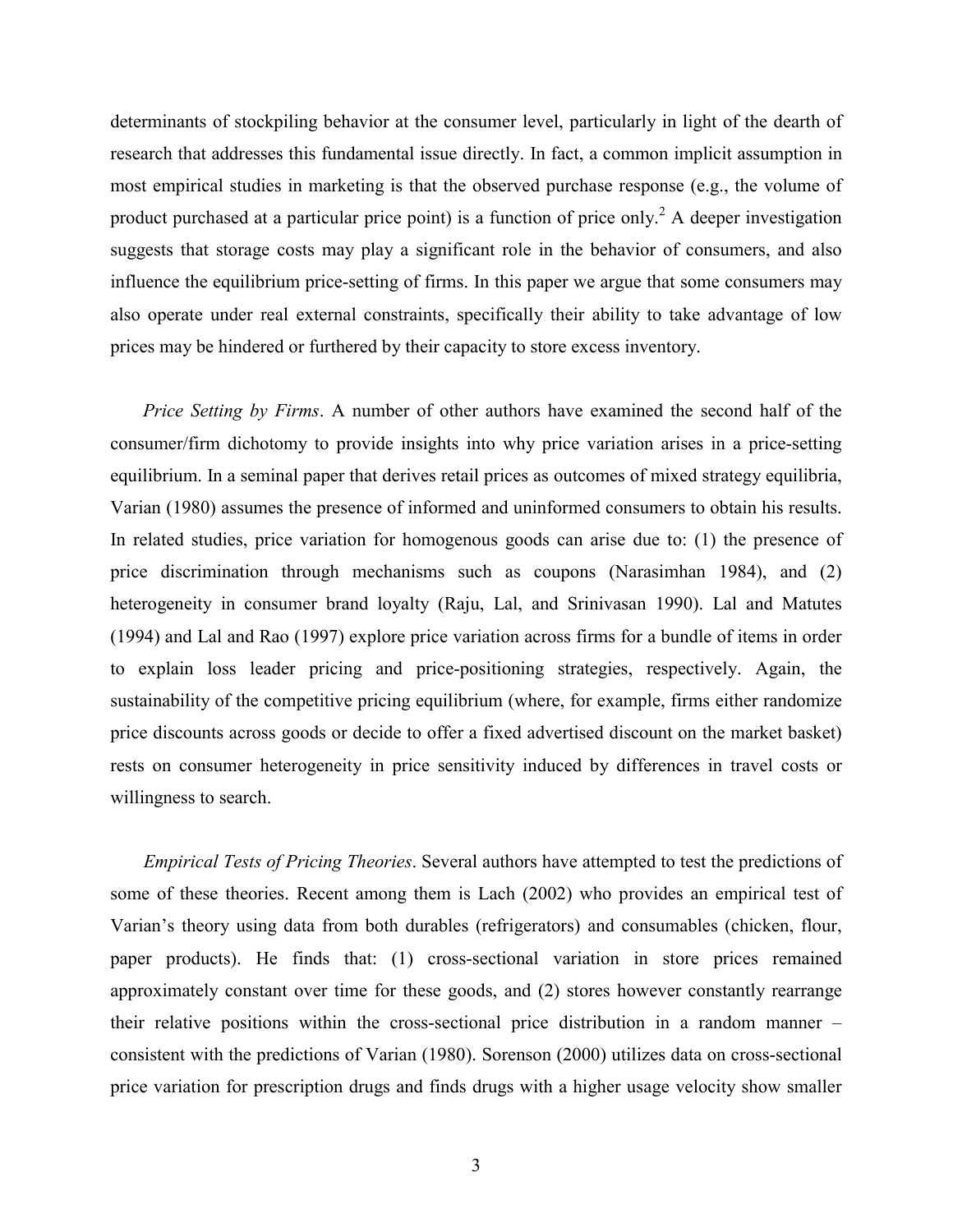cross-sectional differences between the minimum and maximum posted prices in a particular time period. This empirical finding is consistent with the classic conjecture of Stigler (1961) on consumer motivations to search for lower prices.

In a departure from these previous empirical tests, the phenomenon of interest in our research is the extent to which the presence of heterogeneity in storage costs: (a) influences demand patterns across categories and (b), how it affects the optimal pricing behavior of competing firms.<sup>3</sup> Consumer storage costs are posited to interact with category characteristics – the absence of stockpiling behavior for some households should be more pronounced for product categories that require greater volumes of space. That is, we not only test the price-setting implications of consumer storage costs, but also propose and implement an empirical method to first isolate the storage costs themselves.

*Overview and Contribution*. This paper provides three new contributions. First, we offer an empirical approach to assessing consumer storage costs. Our measure of storage cost is validated by showing that while it predicts average purchase quantities for stockpiled products (e.g., bathroom tissue, detergents, paper towels) it has no impact on purchase behavior for pills in capsule form – a product that requires essentially no space. Second, we develop empirical tests of the predictions emanating from the theoretical model of Salop and Stiglitz (1982). We show that all three key predictions for average prices and price variation are supported by the data. Finally, we present an analysis of the quantitative effects of storage costs and show that consumer movement to higher storage cost regions has non-trivial implications for shopping behavior and retail price variation established by firms. The remainder of the paper is organized as follows. In the next section we provide a brief overview of related research and present a summary of the key results from Salop and Stiglitz (1982). We then describe our data and empirical approach. Subsequently, we proceed to test both the assumptions and predictions of our modeling framework. The paper concludes with a discussion and implications for further research.

### **1 Background and Model**

Interest in consumer response to price and the influence of market characteristics on the price-setting behavior of firms has a long and varied history. This is understandable given the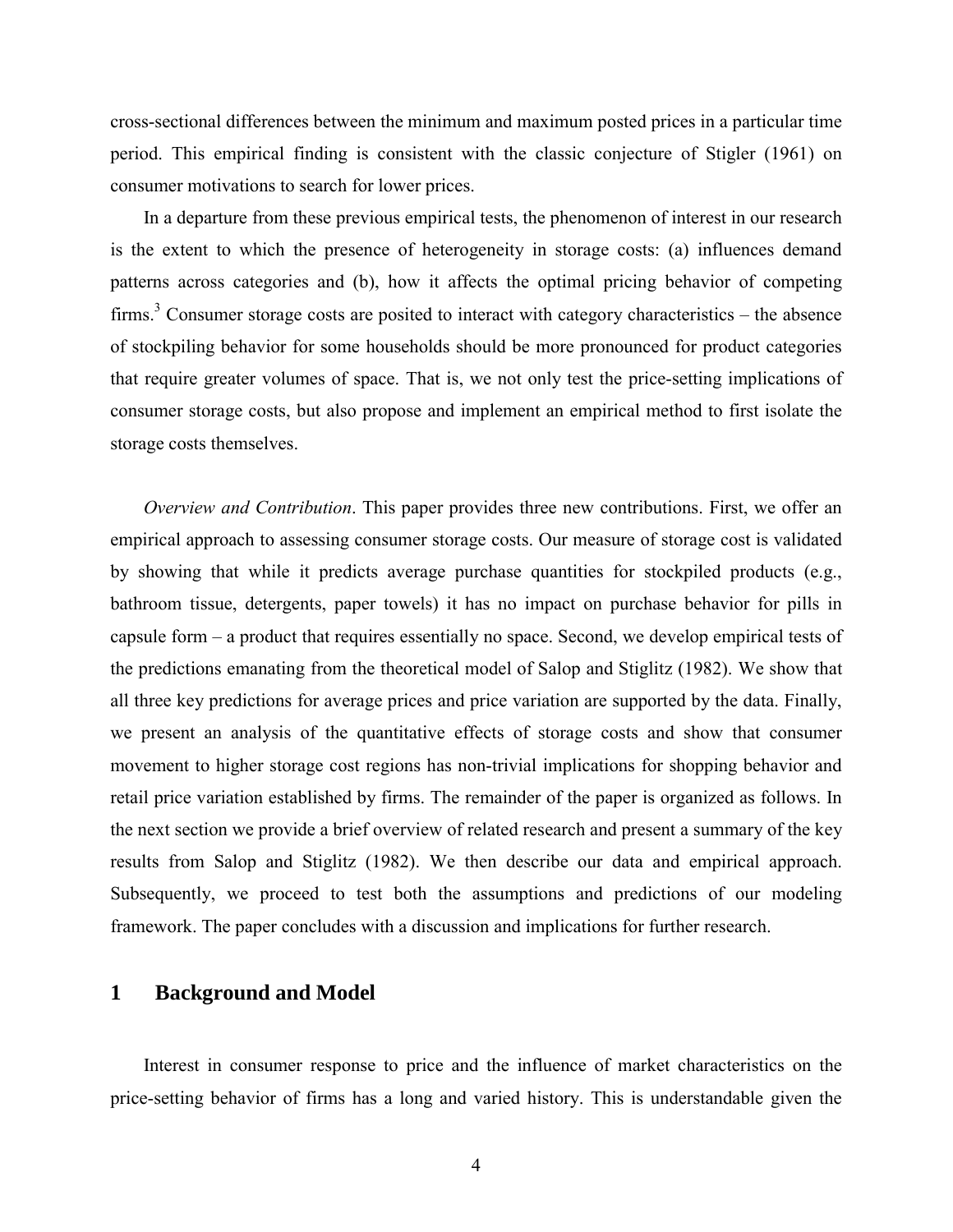primacy of price in decision making and the importance of the price-mechanism in market performance. While many factors such as informational differences or heterogeneity in willingness to search have received a good deal of attention, relatively little emphasis has been placed on the role of storage costs in both (consumer) purchase behavior and (firm) price-setting behavior.

#### **1.1 Storage Costs**

Blattberg, Eppen, and Lieberman (1981) is the first marketing article to introduce storage costs as an explanation for retail price promotions. If retailers have storage costs that exceed those of the customers it may be optimal for them to offer deals that induce these consumers to stockpile. In this way, individuals bare small incremental increases in storage costs while the retailer benefits from the aggregated reduction in the cost of holding inventory. Data from four product categories (aluminum foil, facial tissue, liquid detergent, and waxed paper) are presented to show that consumers indeed buy higher product volumes when prices are low and take longer to replenish subsequent supplies subsequent to purchases on promotion.<sup>4</sup>

Bell, Chiang, and Padmanabhan (1999) study multiple product categories and present evidence that bathroom tissue, ground coffee, liquid detergent, and paper towels are stockpiled by consumers. That is, when deal prices are offered, average volumes increase, but the average time until a subsequent purchase also increases. The net result is that average consumption rates are not different between deal and non-deal purchases. Collectively, the two studies point to the viability of retail promotions as a mechanism for transferring product storage costs from retailers to consumers, and to differences in product categories with respect to consumer willingness to stockpile.

#### **1.2 The Salop and Stiglitz Model**

*Consumers and Firms*. In Salop and Stiglitz (1982) there are *T* consumers who have twoperiod consumption and planning cycles. The purchase decisions are for goods that are not advertised explicitly, such that consumers cannot know the actual price charged by a particular store, but do know the distribution of prices, *f(p)*. All consumers are homogenous with respect to their reservation price, *u*, for each unit of the product under consideration. Furthermore, price uncertainty in the market implies that consumers select stores at random.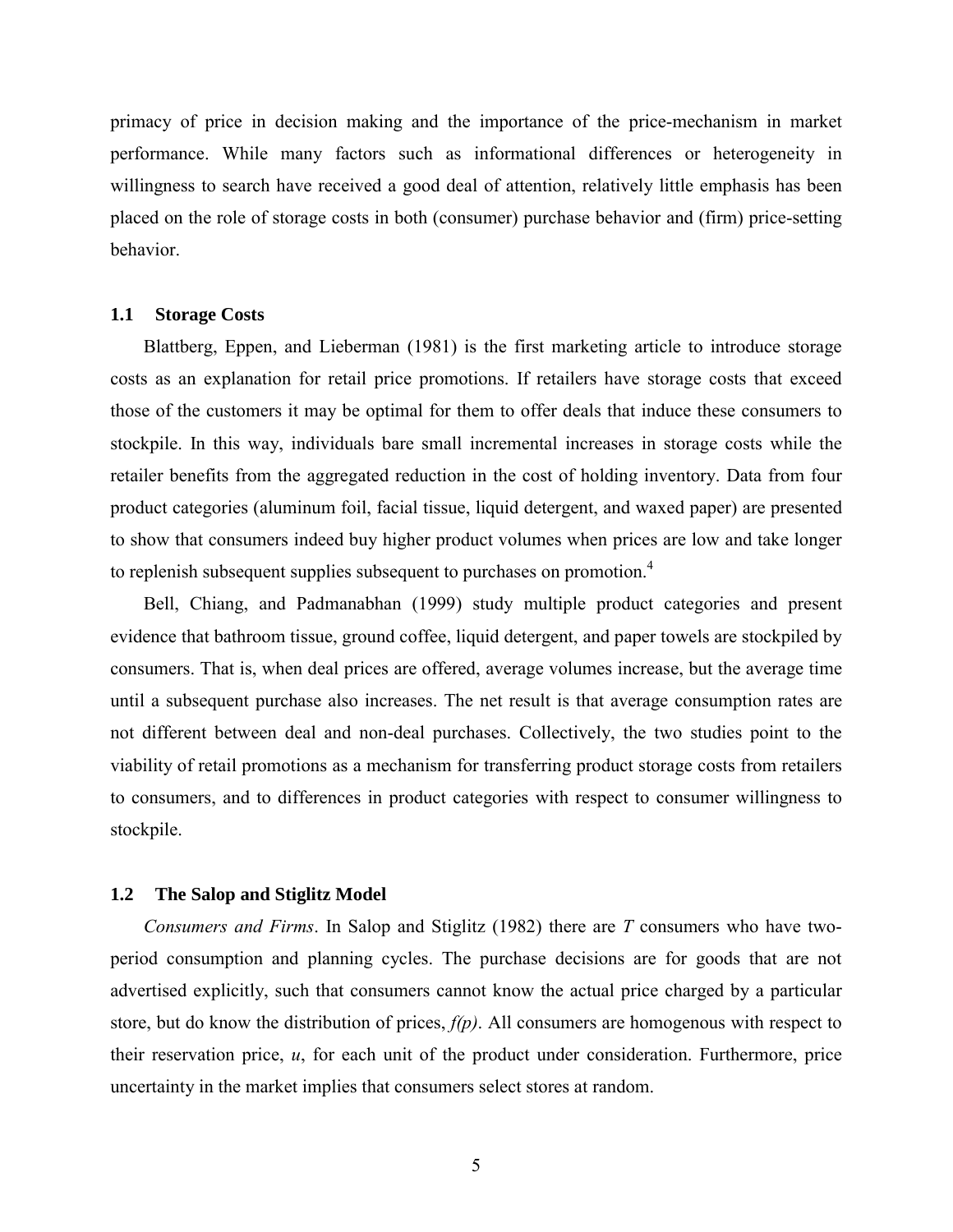All consumers have unit demand in each period for a total of two units over the consumption cycle. Consumers who are able to stockpile will do so if the "pivot price" (i.e., the price that makes them indifferent between purchasing for storage and future consumption instead of current consumption only) is sufficiently low. A consumer who encounters such a price,  $\hat{p}$ , will not reject it in favor of additional search for an even lower price. The pivot price is therefore  $\hat{p}$ , where  $\hat{p} + h \leq \overline{p}$ . The variables  $\overline{p}$  and *h* represent the expected price from the stationary price distribution,  $f(p)$ , and the per unit storage cost, respectively. Consumer risk neutrality is assumed such that it is the expected price that is relevant in the purchase decision. Consumers maximize their full inter-temporal utility and in equilibrium, their expectations regarding prices will be fulfilled.<sup>5</sup> That is, their behavior is rational and the stockpiling strategy is undertaken only in the event that the surplus from doing so outweighs that of a simple per-period current consumption strategy. The market consists of *n* firms who are ex ante identical (so that price differences observed in equilibrium will be driven by the internal workings of the market and not by heterogeneity in firm characteristics). Retailers selling in the market have constant and equal marginal costs which are normalized to zero.

*Equilibrium and Model Predictions.* The equilibrium price distribution,  $f(p)$ , is derived as follows. Consumers are fully rational in their selection of purchase strategies, choosing options that maximize total inter-temporal utility, and furthermore, their expectations concerning the price distribution are fulfilled. Market entry only occurs when consumers get non-negative surplus.<sup>6</sup> Likewise, retailers are rational and choose pricing strategies to maximize prices, given the behavior of their retail competitors. The further conditions supporting the equilibrium price distribution are: (1) retailers price to maximize profits and (2) all firms earn the same profits.

The equilibrium price distribution contains at most two prices, denoted by  $p_h$  and  $p_l$  with  $p_h$  > *pl*. Random selection of stores by consumers implies that all stores will receive the same number of consumers (*T/n* consumers). The mixed strategy profile contains exactly two prices. The higher of the two prices equals the reservation price,  $u$ , and will be charged with probability  $\lambda$ . It is also straightforward to see that the lower of the two prices should be exactly equal to the pivot price,  $\hat{p}$ <sup>7</sup> Explicit solutions for the two unknown parameters of the price distribution,  $\hat{p}$  and  $\lambda$ , are obtained by characterizing the demand functions for the two types of stores.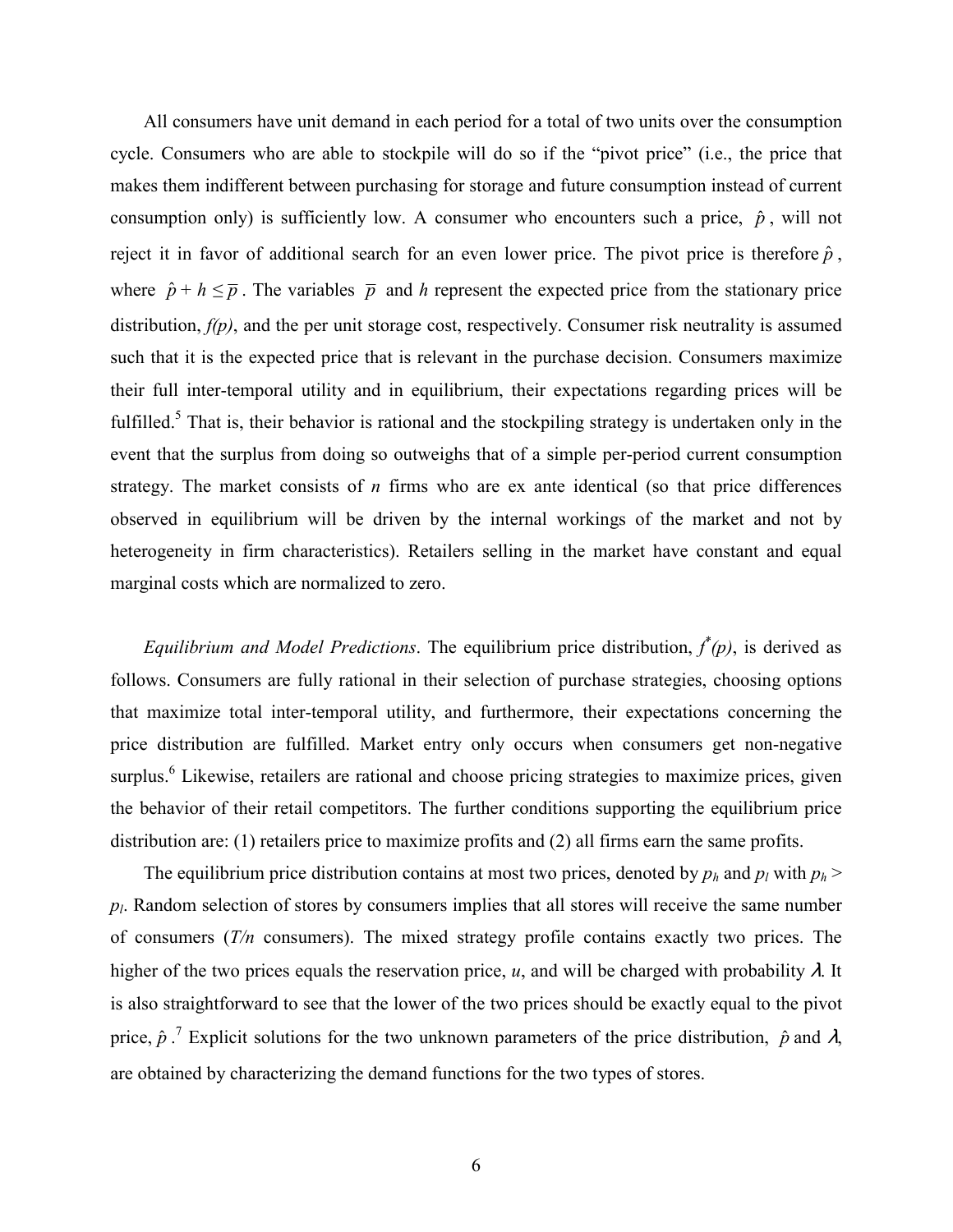Each type of store receives the same number of customers and also encounters a mix of "old" (re-entering) and "new" (first time) customers. Defining sales at the high and low priced stores as *S<sub>h</sub>* and *S<sub>l</sub>* yields *S<sub>h</sub>* = *T/n*  $\int I + \lambda J$  and *S<sub>l</sub>* = *T/n*  $\int 2 + \lambda J$ . The equal profits condition in the mixed strategy equilibrium requires that  $p_h \cdot S_h = p_l \cdot S_l$ . As the pivot price for the stockpiling strategy can be expressed as a function of the expected price:  $\hat{p} = p_l = \lambda u + (1 - \lambda) p_l - h$  it is possible to solve for the two unknowns,  $p_l$  and  $\lambda$ . Given no cost of re-entry, the equilibrium price distribution, *f(p)\** , can be characterized as follows (see Salop and Stiglitz 1982, pp. 1124-1127):

#### **Proposition 1**

A necessary and sufficient condition for the existence of a symmetric mixed strategy equilibrium is  $h \le u/3$  and the equilibrium prices are  $p_h = u$  and  $p_l = (u + h)/2$ . Stores charge the high price with probability  $\lambda = 2h / (u - h)$ .

Proof: The necessary and sufficient conditions for a mixed strategy equilibrium with promotional pricing to exist are  $0 < \lambda < 1$  and  $p_l + h \le u$ . The upper constraint on  $\lambda$  gives  $h <$ *u* / 3 while  $h \le u$  is required for  $\lambda > 0$ . Furthermore,  $p_l + h \le u$  is equivalent to  $h \le u / 3$  as well.

Proposition 1 encompasses the three results that we test empirically. Namely, an increase in consumer storage costs leads to:

- (1) An increase in average prices as  $\bar{p} = (3h + u)/2$  is increasing in *h* (Prediction 1),
- (2) a reduction in the probability of promotion as  $(1-\lambda) = (u-3h)/(u-h)$  is decreasing in *h* (Prediction 2), and
- (3) a decrease in promotion depth as the size of the discount (high price minus low price) relative to the regular (high) price  $=$   $(u-h)/2u$  is decreasing in *h* (Prediction 3).<sup>8</sup>

### **2 Empirical Analysis**

We begin with a description and integration of separate datasets on (1) consumer purchasing behavior, (2) store pricing behavior, and (3) consumer storage costs. We subsequently elaborate on the estimation procedure for the household-level storage cost proxy and the estimation results for this variable. That is, we seek to establish the validity of the storage cost proxy as a determinant of consumer behavior. The section concludes with tests of the store-level predictions that follow from the theory.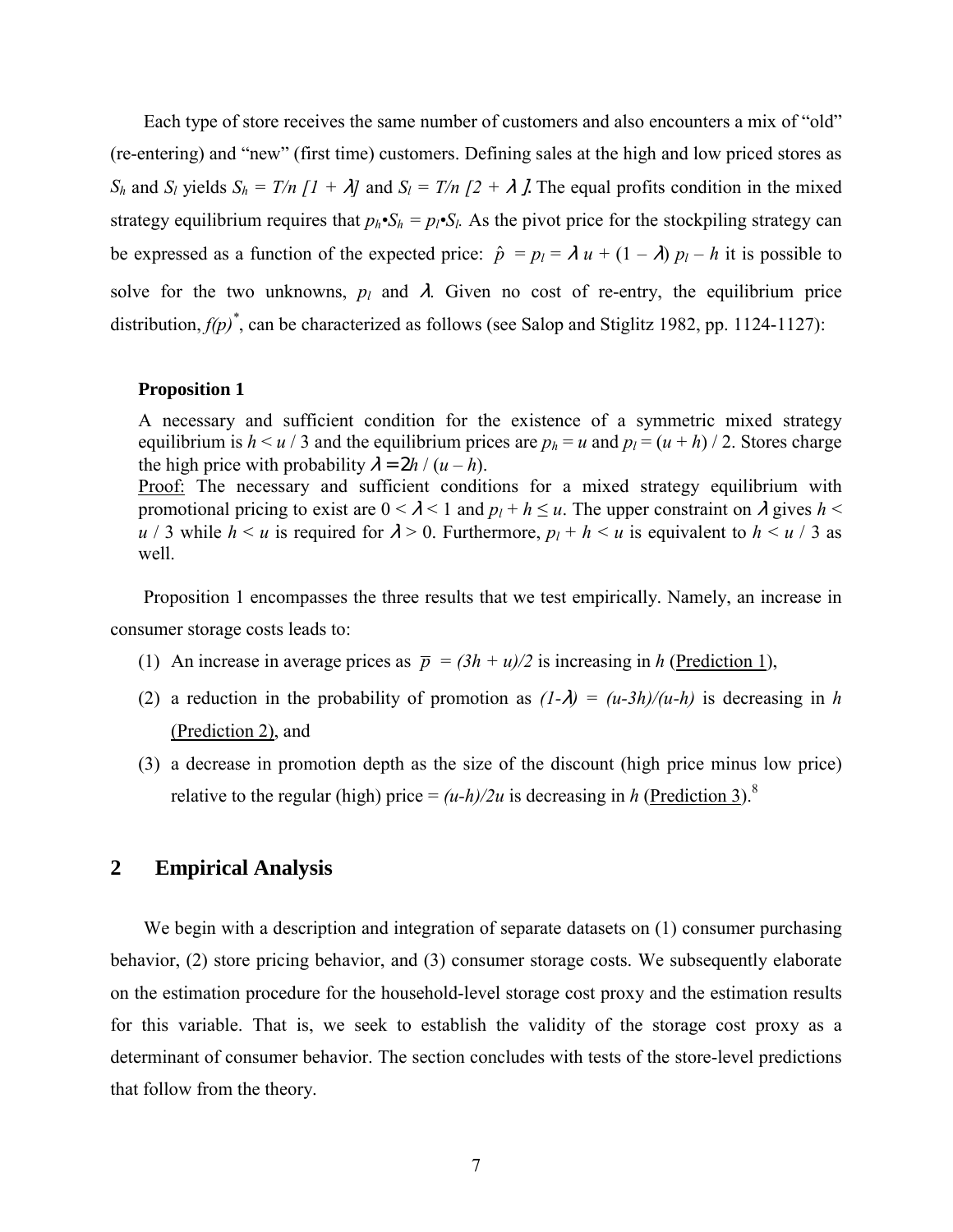#### **2.1 Data**

Our data are derived from the Stanford Market Basket Database consisting of scanner data for 1042 panelists in the Chicago Metropolitan area, collected between June 1991 and June 1993 in two submarkets. We have information on a number of demographic characteristics for each household in the panel (see Table 1). The two submarkets are in downtown Chicago (five stores) and at the urban fringe in the South West of Chicago (four stores). 548 panelists shop in the downtown market and 494 shop in the urban fringe. For reasons of confidentiality the five downtown stores are coded as 1419, 1420, 1422, 1423, and 1424 (stores 1423 and 1424 are owned by the same chain). In the urban fringe, the four stores are 1521, 1522, 1542, and 1558. In addition to knowing the exact location of each of the nine stores, we also know the zip code location of the households in the panel. From this information we are able to compute an estimate of the travel distance for each store-household pair.<sup>9</sup>

The empirical analysis requires both identification of storage costs for each household in the sample and sufficient variation in storage costs within and across the two trade areas. A map of both markets which illustrates the spatial distribution of storage costs and of consumers by zip codes is provided in Appendix 1. In this map, storage costs are represented by the following measure: Housing cost per square footage of living area. We will introduce the method of imputation for this measure in the next section and in subsequent sections discuss a number of other candidates for the storage cost proxy.<sup>10</sup> Each shaded zip code represents a region that contains panelists who shop in the submarket and the location and concentration of panelists themselves is shown by the dots on the map. There is no cross-shopping in the sense that panelists either shop in the downtown stores, or in the urban fringe stores. As evidenced in the map and discussed subsequently there are substantial differences between the two submarkets in terms of the level of household storage costs: The average housing unit value per square foot is approximately \$400 in the downtown market and \$40 in the urban fringe. While this is somewhat evident from the map in Appendix 1, the distributions of consumer storage costs by submarket are illustrated in Appendix 2.

In the empirical analysis we utilize household-level location information to control for the distance households must travel to reach a store in conjunction with other demographic control variables. Summary statistics for the travel, demographic, and behavioral characteristics of the consumer panelists are summarized in Table 1. Of the original 1,042 panelists fewer than five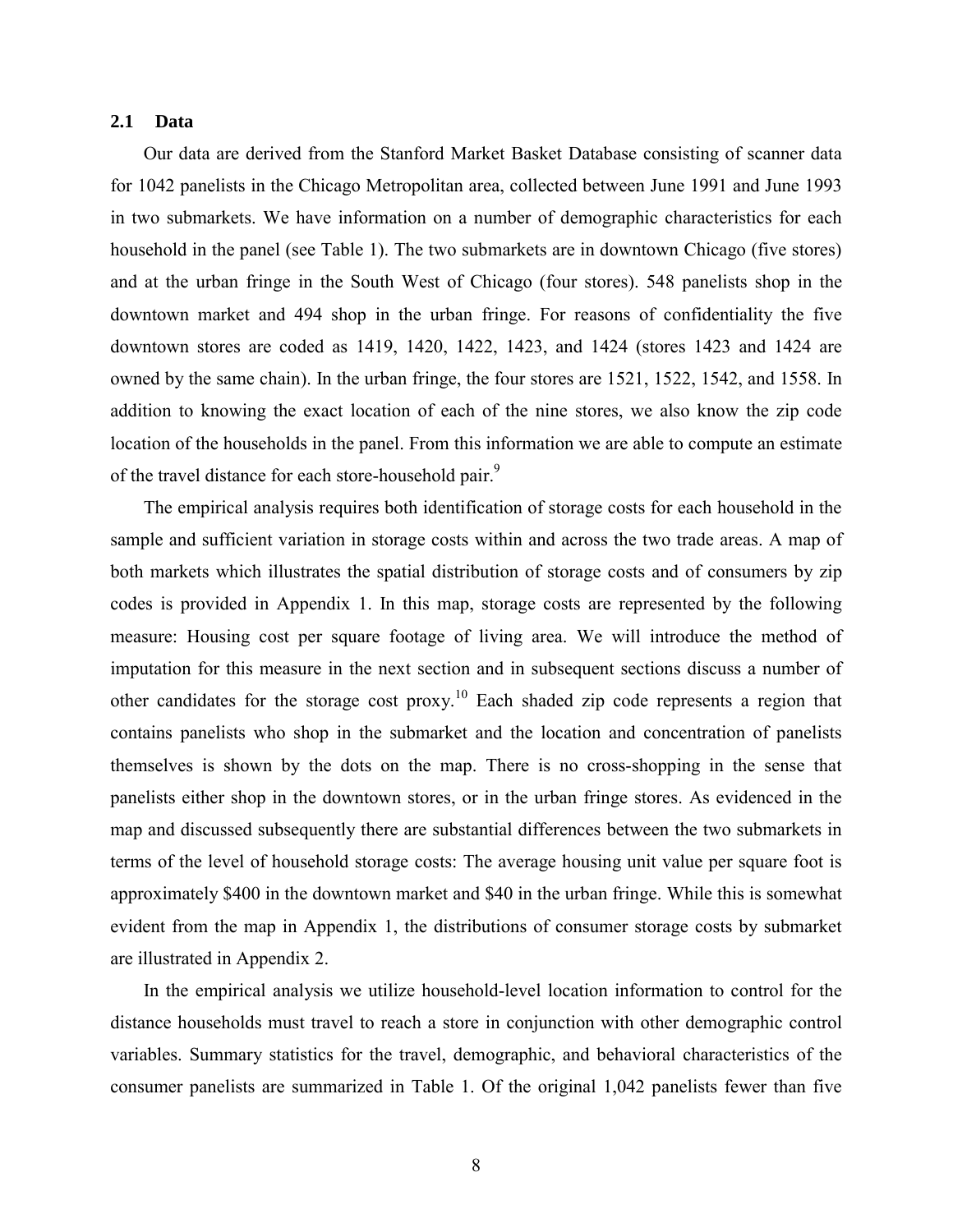percent had missing values for demographics or location information. In the empirical results presented in Tables  $3 - 8$  we will utilize two variations of the storage cost proxy under consideration. The first will assume that all households within the same zip code share the same storage cost value (e.g., all households in the same zip code have the same "housing unit value per square foot"). The second will use hedonic regression estimates in combination with household-level values of demographic variables to produce a household-specific measure of the storage cost proxy. Under these two variations 996 households remain in the dataset in which each household within a particular zip code shares the same storage cost value and 991 remain when this measure is adjusted according to individual household characteristics.

### **[ ----- Table 1 About Here ----- ]**

*Purchase Data and Pricing Data.* Our analysis of purchasing behavior is focused on five product categories. In four of these product categories (bathroom tissue, ground coffee, liquid detergent, and paper towels) the tendency of some consumers to stockpile has been previously documented. All four categories were analyzed by Bell, Chiang, and Padmanabhan (1999, Exhibit 3, p. 517) and Blattberg, Eppen, and Lieberman (1981, Tables 1-2, pp. 124-125) also report stockpiling in liquid detergents. A fifth category that uses essentially no space – pills in capsule form – is used as a control category to help establish the empirical validity of our storage cost proxies. Descriptive information in terms of number of SKUs, average prices and average volumes for the five product categories — summarized by store — is provided in Table 2. As noted in the Table, all categories are summarized according to the IRI definition of a "standard unit" for the category in question. We identify our effects using both variation across categories in requirements for space, and variation across markets in household storage cost.

 **[ ----- Table 2 About Here ----- ]**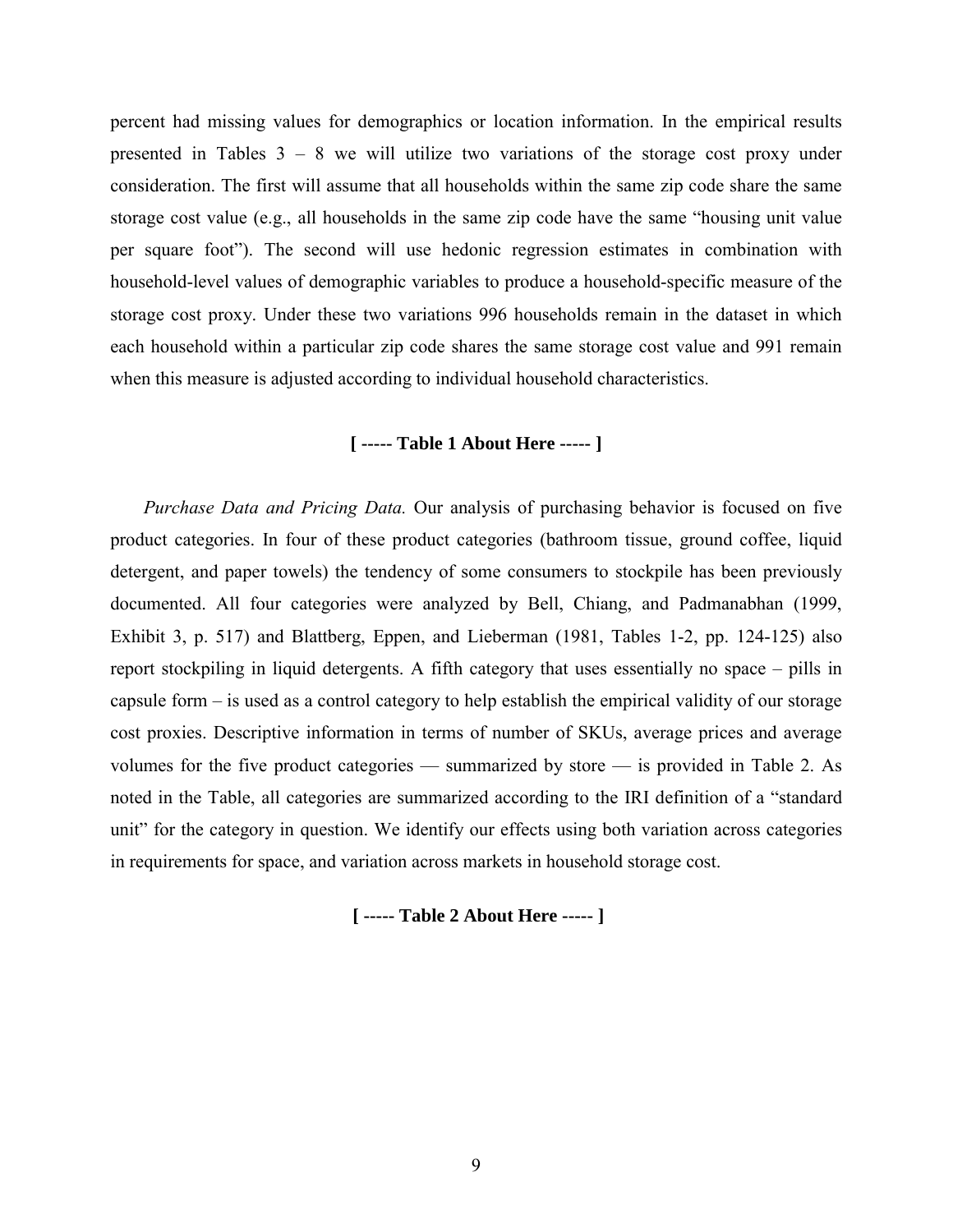#### **2.2 Estimation of Storage Cost Proxy**

Central to the contribution of this research is the creation of a reliable estimate of household storage costs which can then be introduced as an explanatory variable in our model of consumer and firm behavior. While our measure and the method of construction is somewhat new to the marketing literature, there is precedent for this approach in recent work in urban economics (e.g., Glaeser, Gyourko, and Hilber (2001) and Glaser and Gyourko (2001 and 2002).<sup>11</sup>

Our preferred proxy measure for household storage cost is the housing cost per square footage of living area. We need to impute this measure as the value and living area of the panelists' homes are not directly observed. Specifically, we use location and demographic information of the panelists and hedonic housing unit value and living area equations to impute the panelists' housing cost per square foot of living area. We report regressions for two alternative measures of housing cost per square foot. Both measures are imputed from the following three data sources: the Stanford Market Basket Database, the US Census 1990, and the American Housing Survey (AHS) 1989.<sup>12</sup>

The first measure is the median value of a housing unit in a zip code (derived from 1990 Census data) per square foot (estimated based on AHS 1989 information). The second measure goes one step further and uses the demographic information of the panelists from the Stanford Market Basket Database (in addition to their location information) to impute the housing value per square foot of living area for each panelist.<sup>13</sup> The methods to impute the two housing value per square foot measures are described in detail in Appendix  $3<sup>14</sup>$  Summary statistics of the two alternative storage cost measures (zip code and household level) are provided in Table 1.

The two measures represent the notion of "opportunity cost of housing space". That is to say, for any given housing unit, consumers must choose how much space to allocate to storage and how much space to allocate to other purposes. In this context, any decision to stockpile household consumables is costly, as it gives up the opportunity to use the space for alternative purposes. Of course, the opportunity costs are much larger in an expensive downtown unit with a high per square foot value of space compared to a housing unit in the urban fringe or in rural areas, where housing space is relatively inexpensive.

While the notion of "opportunity cost of housing space" seems quite intuitive, one could also make the case that for consumer packaged goods, housing unit *size* alone may be a more suitable proxy for storage costs. This argument relies on the premise that households only take into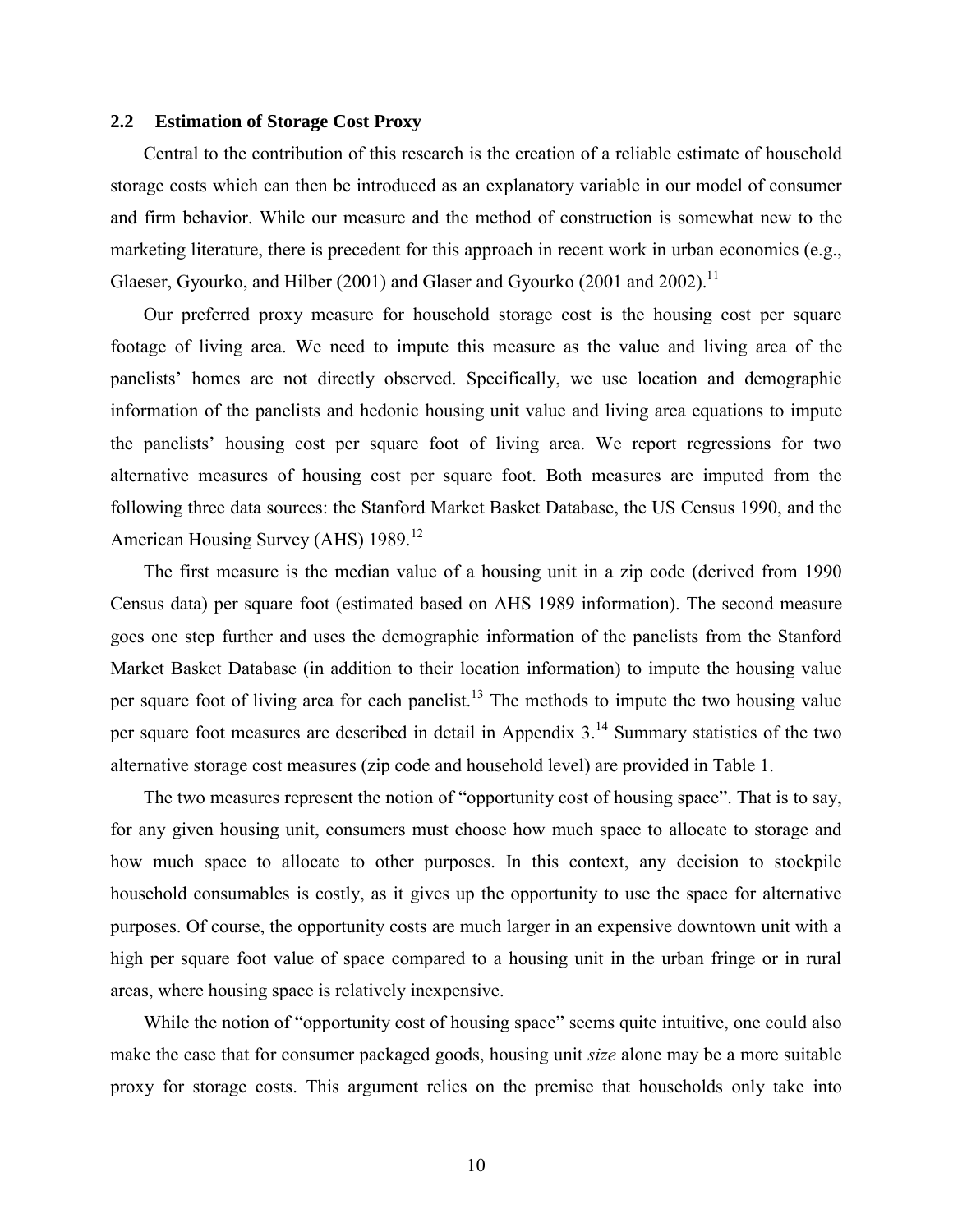account the size of their housing unit but not the cost per square foot. That is, households in small units cannot stockpile because of space limitations, while households in large units will always find some space to stockpile consumables. In order to test whether our findings are robust to alternative measures of storage cost itself (rather than simply alternative levels of aggregation – zip code or household level) we also report results that utilize the *housing unit size* as a proxy for storage cost. Again, we compute a zip code level specific measure and a measure that also takes into account the demographic characteristics of the panelist. All our results hold when utilizing these two alternative measures.

Moreover, our main results hold even when we use 'less precise' proxy measures, albeit at lower significance levels. The list of tested alternative measures includes a dummy variable for "storage constrained households", which is one if the housing unit is below a certain threshold size; the percentage of housing units in a zip code that are in apartment buildings; the percentage of single family detached housing units in a zip code; the average number of rooms per housing unit in a zip code; the population density of the zip code; whether the panelist has a dog or not; the number of dogs of each panelist; or a logarithmic specification of the house value per square foot measure. This set of empirical results is consistent with and complementary to those reported by Hendel and Nevo (2004) in their analysis of the Stanford Market Basket Database. They find that in "Market 1" (the downtown market) households are less likely to avail themselves of sales. They attribute this to higher relative storage costs and note that these households live in smaller homes (compared to those in the other submarket). They also find that dog ownership (but not cat ownership) is positively correlated with the frequency with which a household buys a storable product on deal, and again attribute this to relatively low storage costs for these households: Households with dogs are conjectured to have larger homes (see Hendel and Nevo 2004, pp. 21- 22).

#### **2.3 Empirical Analysis of Model Assumptions (Consumer Behavior)**

*(a) Purchase Frequency*. First, we test the assumption that consumers visit stores more often if they have higher storage costs. Our basic estimating equation for the purchase frequency of consumer *i* is as follows:

(1) 
$$
\# trips_i = \beta_0 + \beta_1 \; storage \; cost_i + \beta_2 \; weighted \; distance \; to \; store_i + \beta_3 \; demographies_i + \beta_4 \; submarket_i + \varepsilon.
$$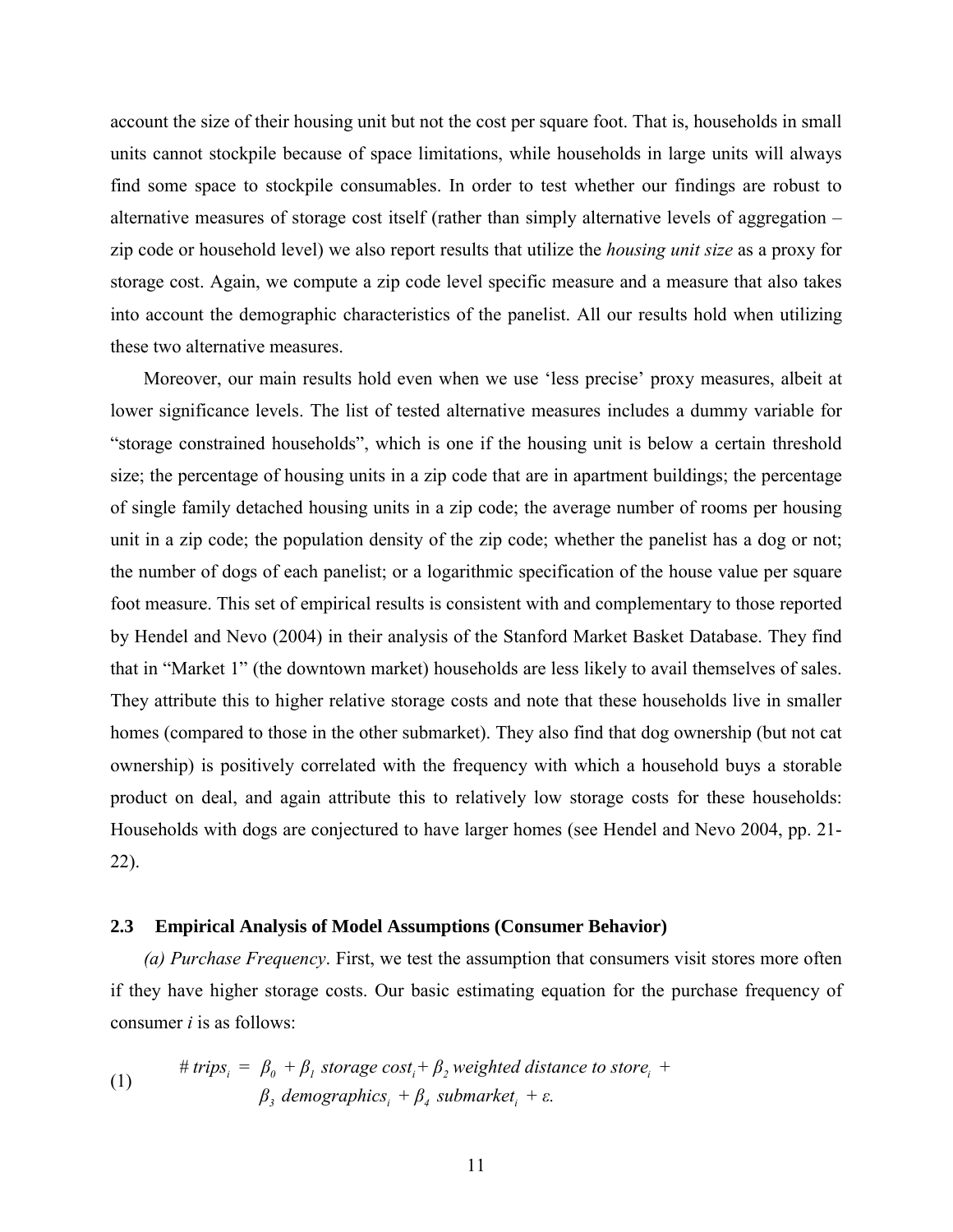The coefficient of interest is  $\beta$ <sub>1</sub>. We also include the distance to stores (weighted by the number of trips to each store) and a number of demographic characteristics of the consumers (see Table 1 for a description of these variables). Finally, the equation controls for unobservable characteristics that are unique to the submarket (downtown or urban fringe).

Alternatively, we include store dummy variables. The dummy variable for a store is zero unless it is consumer *i*'s closest store. The equation is as follows:

(2) 
$$
\# trips_i = \beta_0 + \beta_1 \; storage \; cost_i + \beta_2 \; weighted \; distance \; to \; store_i + \beta_3 \; demographies_i + \beta_4 \; store \; dummies \; (closest \; store)_i + \varepsilon.
$$

Table 3 summarizes the regression results for both estimating equations and for both storage cost proxy measures: (1) the zip-code level storage cost measure, in which each household in the zip code shares the same storage cost value, and (2) the individual-level measure, in which household-specific demographic information is used to adjust the zip-code level estimate. As noted above both measures are obtained from the median housing values (from the 1990 Census) per square foot (from the 1989 AHS) and the results in Table 3 are robust to a number of alternative ways of imputation (see section 2.2). Table 3 (and all subsequent tables) reports robust standard errors, using a Huber and White sandwich estimator of variance.

Our coefficient of interest,  $\beta_1$ , has a positive sign and is highly statistically significant in all four cases – that is for both storage cost measures and whether the estimating equation is (1) or (2). The other coefficients have plausible signs. For example, higher income households are visiting stores less often, likely because of higher opportunity costs. Household size shows the same effect, again likely due to the opportunity costs of time and the need to buy larger baskets of goods per store visit. Total spending in all stores is included as a control variable to proxy for overall consumption: Households that consume more visit stores more often. Another variable of particular interest is the weighted distance to stores. Although the estimated coefficient is negative, it is not statistically significant in any of the reported specifications. This finding implies that the average distance to stores has no appreciable effect on the purchasing frequency. However, this result does not imply that distance does not matter for consumer behavior.<sup>15</sup>

### **[ ----- Table 3 About Here ----- ]**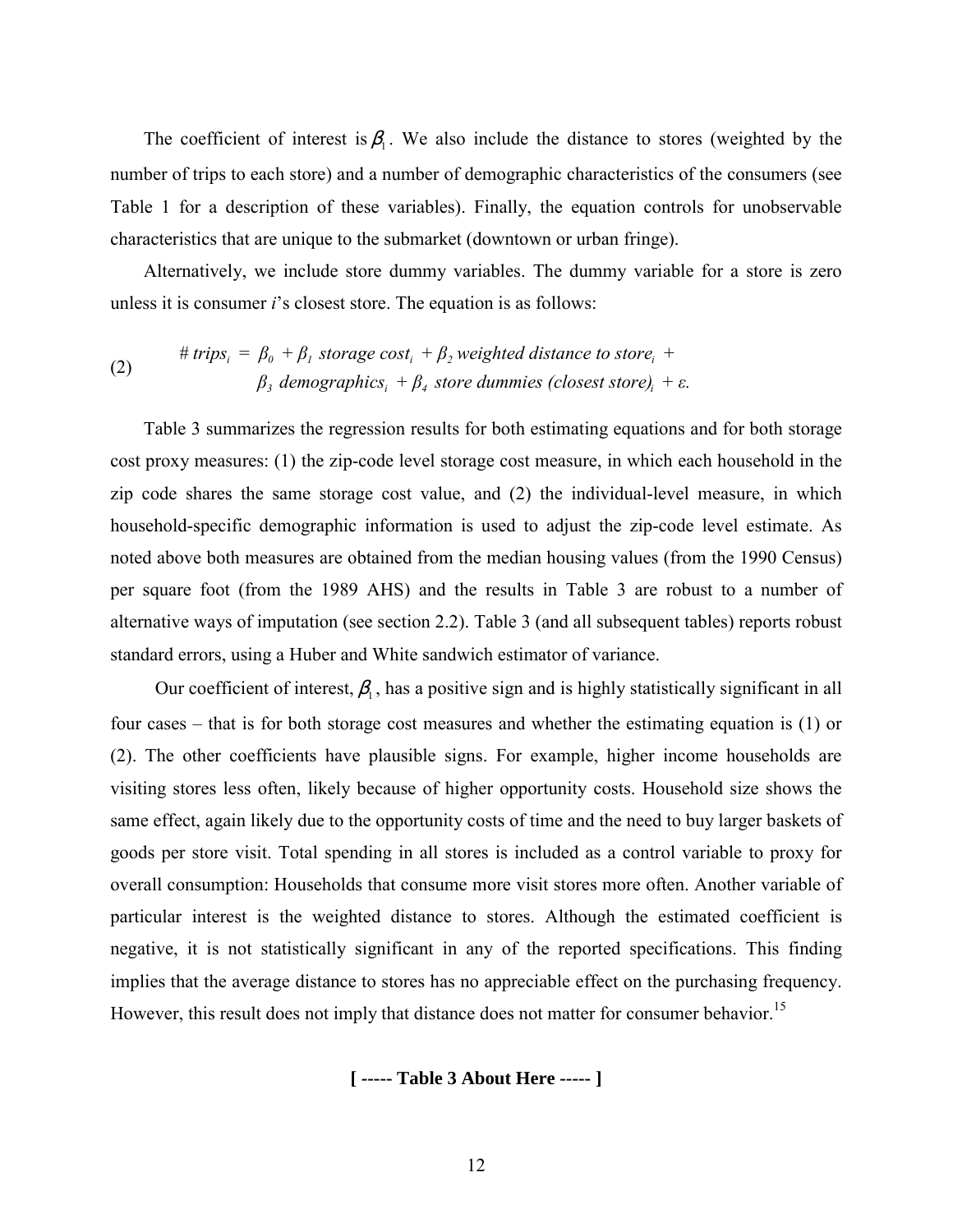The results in Table 3 offer strong support for the assumption that higher storage costs will lead consumers to take more shopping trips. Yet, as noted in section 2.2., one could perhaps question our preferred storage cost proxy: Housing unit value per square foot. In order to test whether our findings are robust to an alternative definition of storage cost, we re-estimated equations (1) and (2) using housing unit size as the independent variable representing storage costs.

In this instance, our coefficient of interest,  $\beta_1$ , should have a negative sign: Households with larger housing units (lower storage costs or lower stockpiling constraints), should shop less often. Table 4 shows this finding is strongly supported, and as before the coefficients for the control variables have plausible signs and magnitudes similar to those in Table 3. In the interest of demonstrating the robust nature of our results we will continue to report findings for the preferred measure (housing unit cost per square foot) and the alternative proxy (housing unit size) when we examine firm behavior and the quantitative effects implied by our estimates.

### **[ ----- Table 4 About Here ----- ]**

 *(b) Purchase Quantity per Trip*. Our second testable assumption is that a consumer *i* will purchase smaller quantities per trip if they face higher storage costs. Here we report separate regression results for all five product categories. Our estimating equations parallel equations (1) and (2) and are as follows:

putchase quantity, 
$$
= \beta_0 + \beta_1
$$
 storage cost,  $+ \beta_2$  unit price of product category +  $\beta_3$  weighted distance to store,  $+ \beta_4$  demographies,  $+ \beta_5$  submarket,  $+ \varepsilon$ 

\n $\beta_5$  submarket,  $+ \varepsilon$ 

(4) *i 01 i2 3 i4 i 5 i purchase quantity = β + β storage cost + β unit price of product category + β weighted distance to store + β demographics + β store dummies + ε.*

In estimating these regressions, recall that we have five product categories as described in Table 2: Bathroom tissue, paper towels, liquid detergents, ground coffee, and pills in capsules. The results in Table 3 show that storage costs have the expected macro-level effect on consumer shopping behavior: Households with higher storage costs shop more often, all else equal. The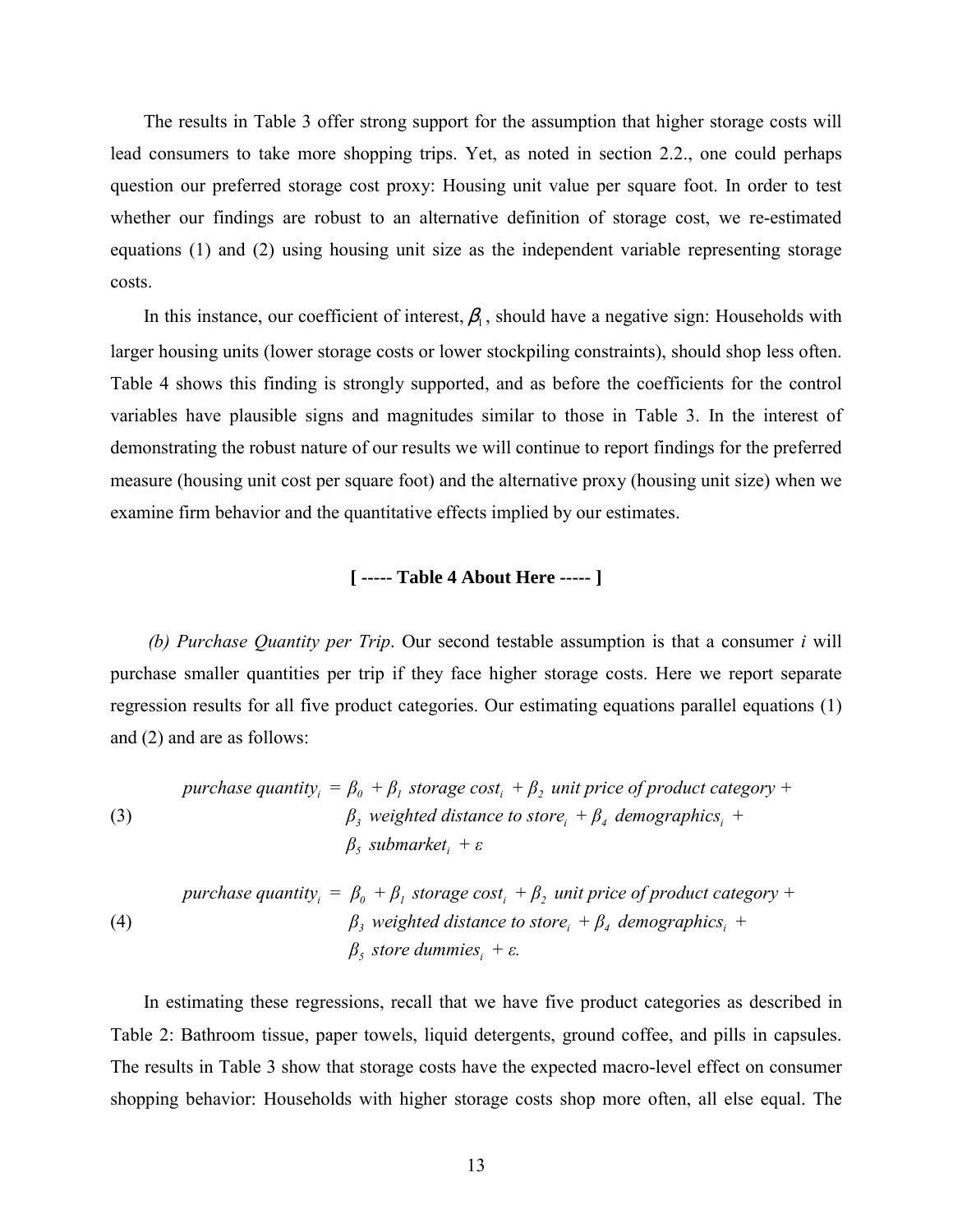analysis of purchase behavior in individual product categories that differ with respect to storage requirements offers a further opportunity to validate our measure of household storage cost. Storage requirements for bathroom tissue, paper towels, and liquid detergents are relatively high, whereas pills in capsules and ground coffee consume very little space. Even households with very high housing values per square foot (or very small housing units) should be able to store an additional fifty pills in capsules. Conversely, it may be relatively difficult for them to hold an additional 32oz of laundry detergent or six rolls of bathroom tissue.

In reporting the results for equations (3) and (4) we separate the findings into "high storage use items" of paper towels, bathroom tissue, and liquid detergents (Table 5) and "low storage use items" of ground coffee and pills in capsules (Table 6). Again, our coefficient of interest is  $\beta_1$  and the prediction is that  $-$  at least for high storage use items  $-$  the coefficient will be negative: Consumers with higher storage costs purchase smaller quantities on average, per shopping trip. As before, our equations contain a number of control variables (including the average unit price) and again we report our results for the zip-code level and the individual-level storage cost proxy.

Table 5 reveals that storage costs have a strong negative effect on purchase quantities in all high-storage cost categories (paper towels, bathroom tissue, and liquid detergent). All effects are statistically different from zero with 99 percent confidence. Table 6 reports results for products that use much less storage space; coffee and pills in capsules. Interestingly, here the effects of storage costs on purchase quantity are statistically insignificant (although still negative).

### **[ ----- Tables 5 and 6 About Here ----- ]**

Thus, the findings pertaining to the key model assumption – storage costs influence consumer behavior – are unequivocal. Higher levels of storage cost not only cause consumers to shop more often, but also cause them to purchase smaller volumes of product per shopping trip (i.e., the effects can be observed at the product category level). The face validity of our storage cost proxy is further enhanced by the negative and significant effect on purchase quantities for high storage use items (paper towels, bathroom tissue, and liquid detergent) and insignificant impact on low storage use items (ground coffee and pills in capsules). Finally, it is worth noting that results are similar when we use the housing unit size as the storage cost proxy rather than the housing unit value per square foot.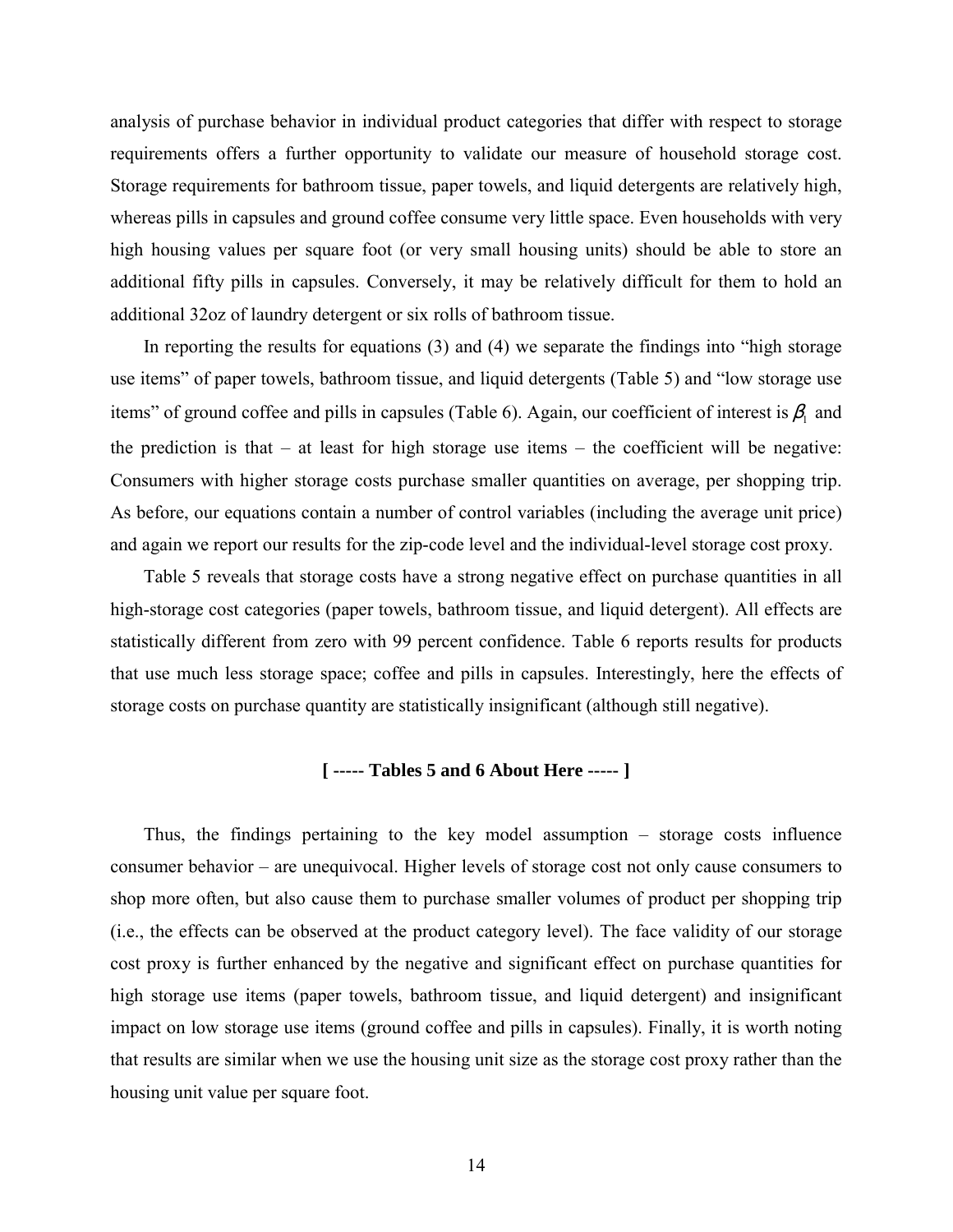Having established the validity of the consumer behavior assumption and our ability to measure storage costs, we now turn our attention to the predictions of Salop and Stiglitz' Theory of Sales.

#### **2.4 Empirical Analysis of Model Predictions (Firm Behavior)**

Salop and Stiglitz (1982, p. 1122) note that the price variation captured by their model "... may be across stores, across brands of the same product, or at a single store over time." The substance of the model and this interpretation has important implications for empirical testing as it suggests both cross-sectional and temporal approaches are equally legitimate. In our data we have relatively few cross-sectional units (nine stores in two submarkets) but potentially many more observations over time for each SKU (as many as 104 weeks per store). The measures of price variation (average prices, promotion probabilities, promotional depth) are therefore calculated within stores, over time.

*(a) Prediction 1: Average Product Offer Price.* The specification for the average product (SKU) offer price for product *p* in store *s* is as follows:

offer price<sub>p,s</sub> = 
$$
\beta_0 + \beta_1
$$
 consumer storage cost faced by store<sub>s</sub> +

\n
$$
\beta_2
$$
 demographies of store's customers<sub>s</sub> +\n
$$
\beta_3
$$
 weeks on shelf<sub>p</sub> +  $\beta_4$  SKU fixed effects<sub>p</sub> +  $\varepsilon$ .

The theoretical model presented in section 1 predicts that the coefficient  $\beta_1$  will be positive (holding everything else constant) as the comparative static result shows that  $\bar{p}$  is increasing in *h*. The set of control variables mirror those used in the consumer behavior regressions. In particular, we characterize the store's customer base according to their average income, age, and family size. While the store owners can observe the age (distribution) of the consumers quite easily, scanner data allows them to make reasonable assumptions about their income as well. Higher income consumers may be less sensitive to prices compared to low income customers. The same may be true for elderly consumers, as searching for better deals may be more cumbersome for them. Similar to the regressions on the consumer side, we calculate the percentage of unemployed, Blacks, and Hispanics in the customer base faced by each store.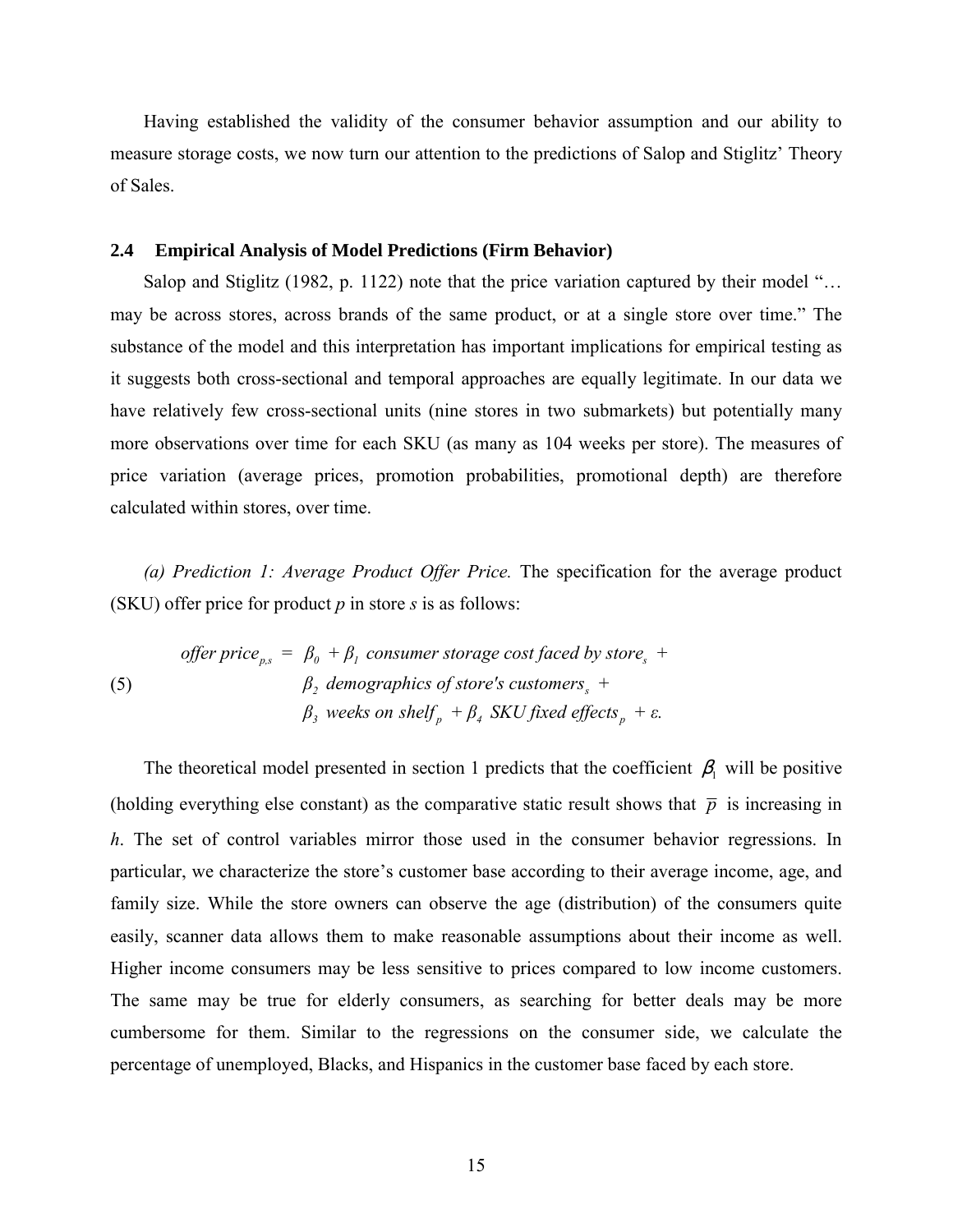To the extent that different age and income (and other) groups have different elasticities, it will be important to control for the impact this has on the stores' pricing decisions. We also control for differences in product "supply" — summarized by the number of weeks the product is available on the shelf. Product availability is likely to be correlated to popularity and therefore also the probability that the store will promote the product to drive store traffic or match retail competitors.

As shown in Table 7, Prediction 1 of the theory has strong support: Columns (1a) and (1b) show that average prices are higher in stores that face a distribution of customers who have higher storage costs (as measured by the house value per square foot and as measured by the housing unit size). This substantive finding is robust to a number of different specifications as outlined in the note below Table 7. In addition, the control variables are significant and have expected and plausible signs. For example, prices are higher if stores face households that have higher income, are older, or are larger. However, prices are lower if stores face households with unemployed members. All these results are consistent with search cost theory. We also include SKU-level fixed effects to control for all variation in prices that could be due to idiosyncratic differences in the product characteristics themselves.

### **[ ----- Table 7 About Here ----- ]**

*(b) Prediction 2: Probability of Promotion.* The empirical estimation strategy is consistent with that employed for the average price prediction, apart from the fact that the dependent variable is log-transformed to ensure that it is symmetric about zero. The basic estimating equation is as follows:

$$
log\left(\frac{Pr(promotion)_{p,s}}{1 - Pr(promotion)_{p,s}}\right) = \beta_0 + \beta_1 \text{ consumer storage cost faced by store}_s +
$$
  
(6)  

$$
\beta_2 \text{ demographies of store's customers}_s +
$$
  

$$
\beta_3 \text{ weeks on shelf}_p + \beta_4 \text{ SKU fixed effects}_p + \varepsilon.
$$

The theoretical model presented in section 1 predicts that the coefficient  $\beta_1$  will be negative (holding all else constant) as the comparative static result shows that  $(1-\lambda)$  is decreasing in *h*. Pr(*promotion*)<sub>p,s</sub> is defined empirically as the proportion of times the product is offered at a price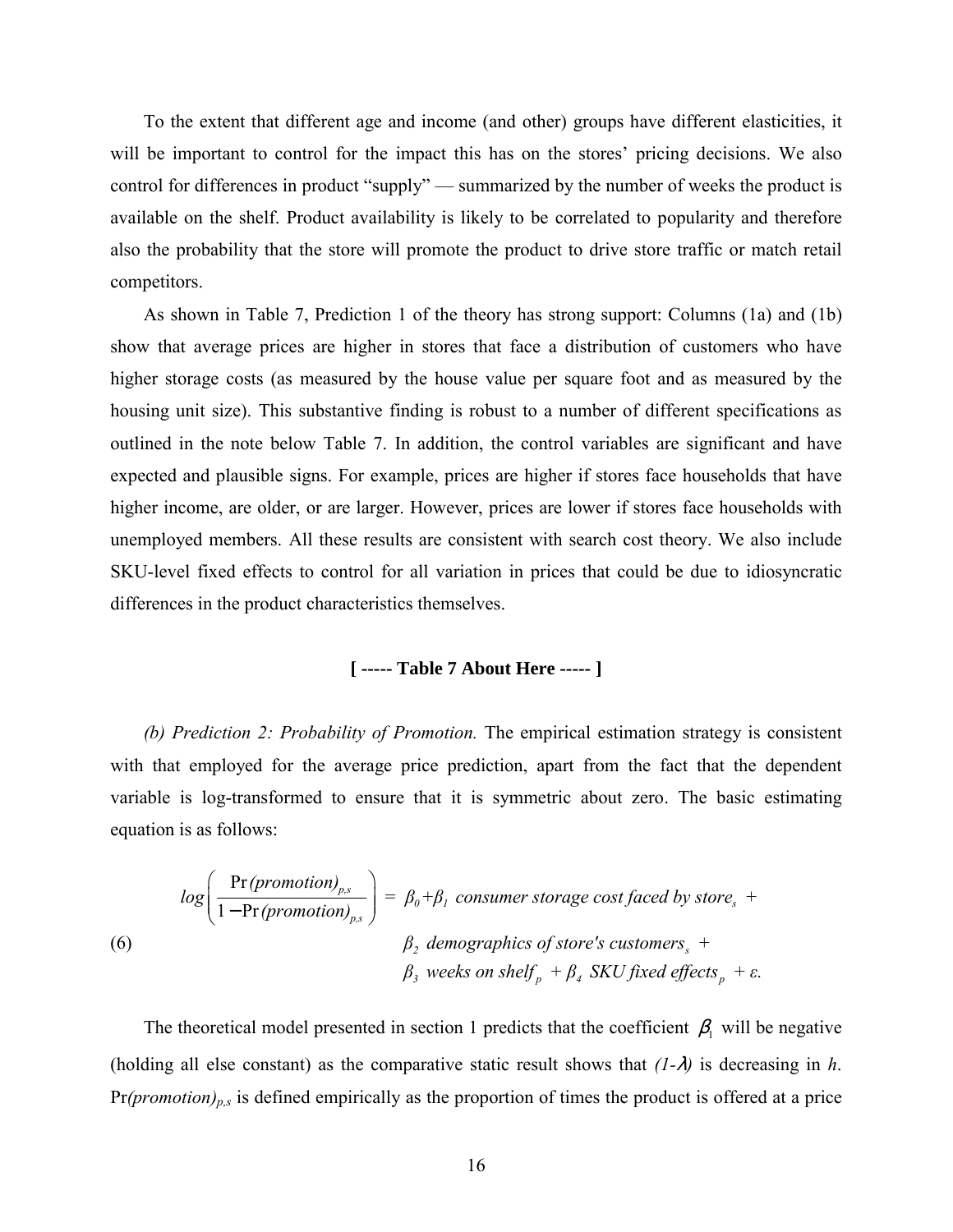discount (taken relative to the number of weeks the product is available on the shelf). We report results for two alternative storage cost proxy measures: Housing unit value per square foot (Column 2a) and housing unit size (Column 2b).

Again, we find strong support for the Salop and Stiglitz model: Columns (2a) and (2b) indicate a negative effect of consumer storage costs on the likelihood of firms charging a high price. It is worth noting that results with regard to the storage cost proxy measures are little changed if we employ a linear instead of a log-transform specification. This empirical finding supports the intuition that in markets where the costs of storage are relatively high, it does not make sense for stores to attempt to induce stockpiling.

*(c) Prediction 3: Promotional Depth.* The basic estimating equation for the promotion depth of product *p* in store *s* is as follows:

(7) 
$$
\log \left( \frac{\text{promotion depth}_{p,s}}{1 \text{ - promotion depth}_{p,s}} \right) = \beta_0 + \beta_1 \text{ consumer storage cost faced by store}_s + \beta_2 \text{ demographies of store's customers}_s + \beta_3 \text{ weeks on shelf}_p + \beta_4 \text{ SKU fixed effects}_p + \epsilon.
$$

The prediction from theory is that all else equal, the relative size of the discount decreases in storage costs because the comparative static reveals that  $(p_h-p_l)/p_h$  is decreasing in h. Empirically, promotional depth is the relative size of the price cut, expressed as a percentage of the regular price taken over the number of weeks the product is available on the shelf. A log-transform model is estimated to ensure that the dependent variable is symmetric about zero. Again, we report results for two alternative storage cost proxy measures: Housing unit value per square foot (Column 3a) and housing unit size (Column 3b). Each specification yields a storage cost parameter estimate that is negative and therefore consistent with theory: Stores that face customers with higher storage costs, not only promote less often (Columns 2a and 2b), but when they do, they offer shallower discounts (Columns 3a and 3b).

#### **2.5 Summary and Quantitative Effects**

Our empirical results confirm the key assumption and three main predictions of the Salop and Stiglitz (1982) model in the sense that the estimated relationships between storage costs on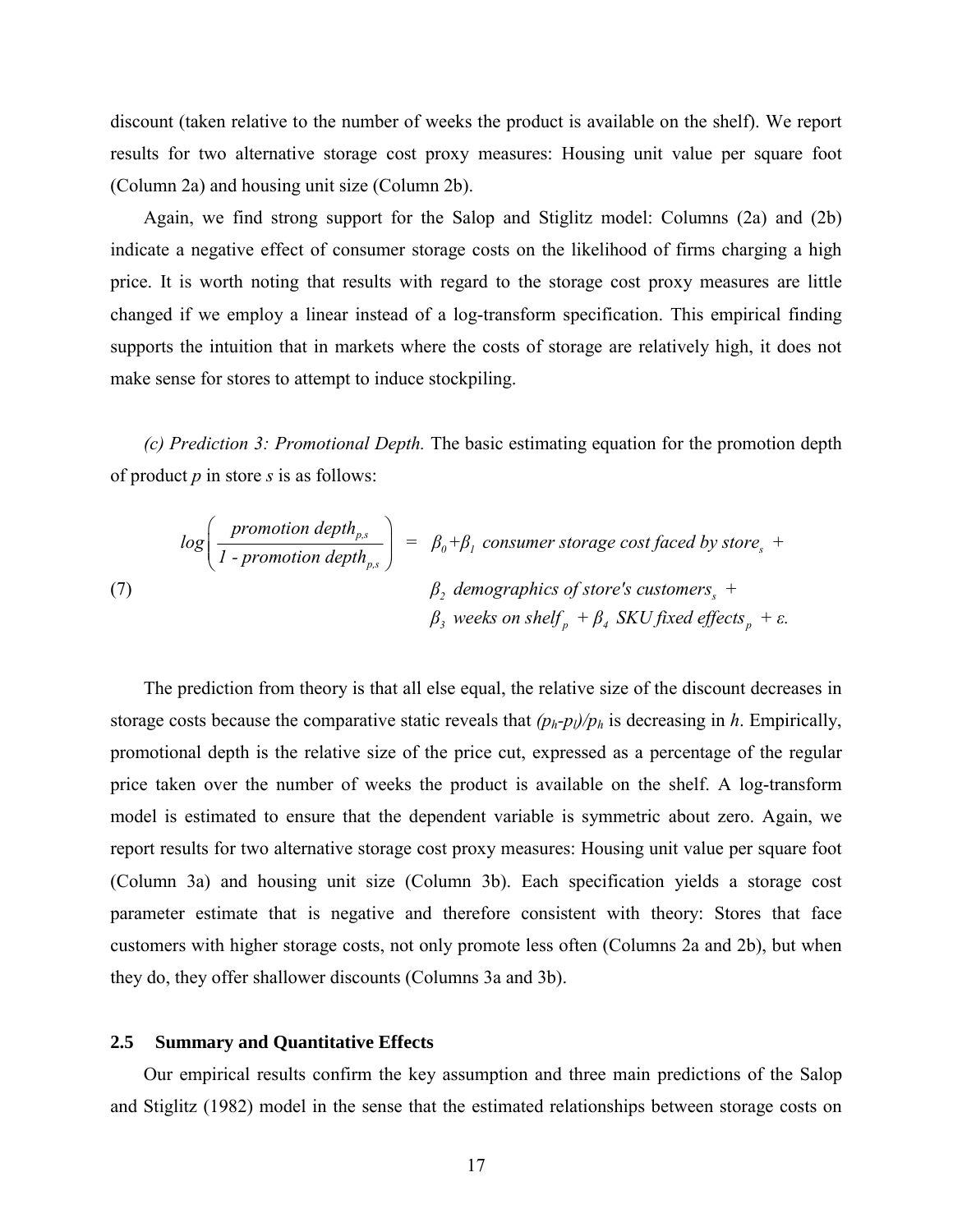the one hand and consumer and store behavior on the other hand are statistically significant. We further confirm our results by demonstrating that the consumer storage costs matter for relatively storage intensive products (bathroom tissue, liquid detergents, paper towels) but that the effects are not significant in the case of low storage use items (coffee and pills). Statistical significance, however does not tell us anything about the quantitative importance of these effects. In particular, we are interested to see how large the difference in consumer and store behavior is in two markets that differ substantially in storage costs (see Appendix 1).

As the summary statistics for our preferred storage cost proxy reveal, a typical downtown household pays around 400 dollars per square foot of living space, whereas in the urban fringe, where households consume larger but cheaper housing units, the house value per square foot is around only 40 dollars. The alternative storage cost proxy – housing unit size – reveals an average value of around 1600 square feet in the low storage cost urban fringe and 1000 square feet in downtown.

Quantitative effects for key measures of consumer behavior – shopping frequency and product quantities purchased per trip – are reported in the first six columns of Table 8. These effects are computed under the scenario where a typical household moves from the urban fringe (\$40 per square foot of living space; 1600 square feet of living space) to the downtown (\$400 per square foot of living space; 1000 square feet of living space) neighborhood.

### **[ ----- Table 8 About Here ----- ]**

*Shopping Frequency.* Column (1) and rows 1-4 of Table 8 focus on shopping frequency and reveal that an urban fringe household moving to the downtown neighborhood would on average increase the percentage of shopping trips taken by approximately 10 to 23%, depending on the measure of house value per square foot employed (see Table 3). That is, whether the value is determined at the zip code level, imputed to the household level, or based on regressions that use store dummies. A qualitatively identical finding is shown in rows 5-8. In this case the percentage of shopping trips taken increase on average by approximately 10 to 21%, depending on the measure of housing unit size employed in the analysis (see Table 4). The level of increase in shopping trip frequency of approximately 15%, obtained by averaging across regression results for both storage cost proxies – housing value per square foot and housing unit size – and across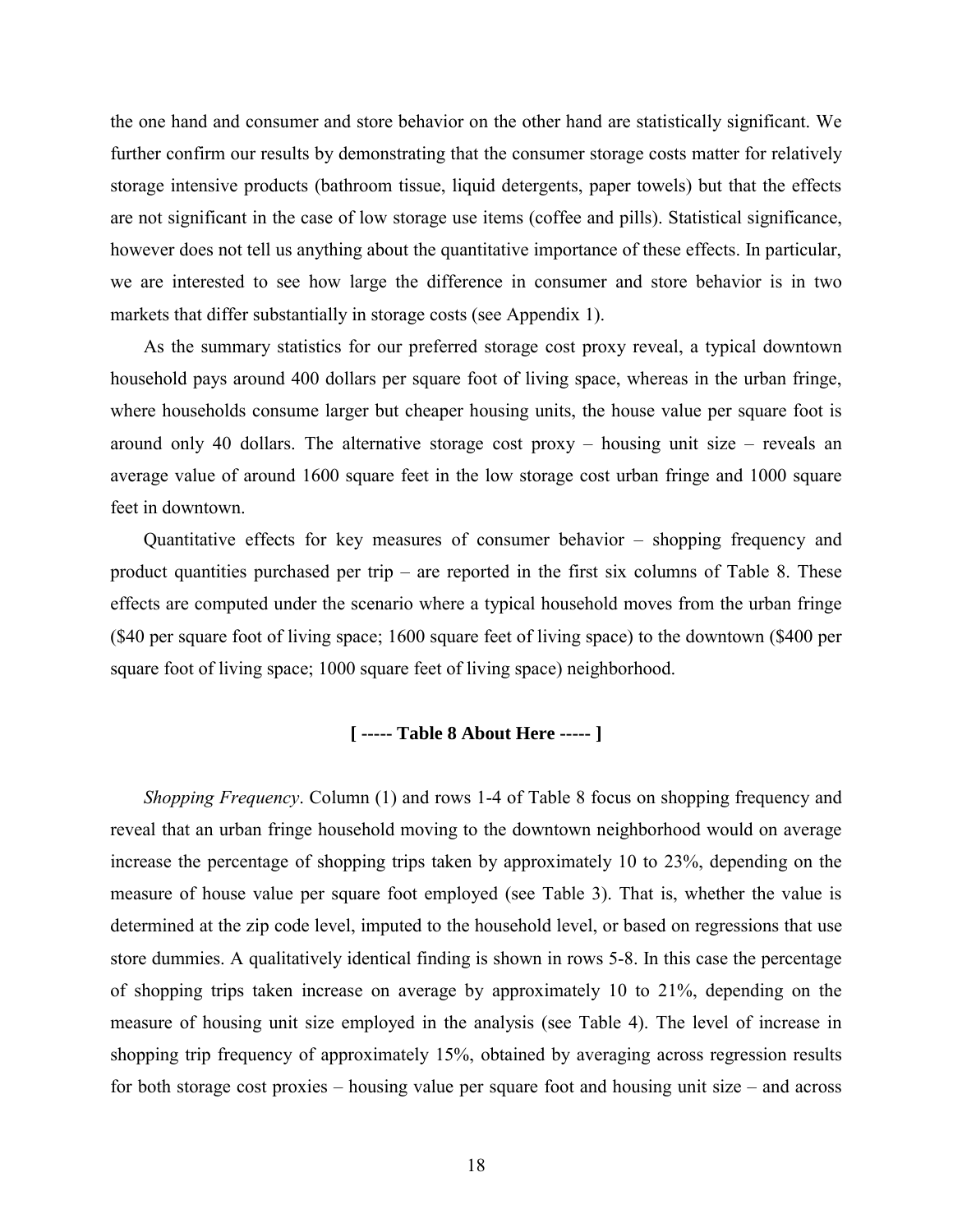slightly different specifications of these two main proxies, is economically quite important. Differences in the storage cost environment play a large role in shopping trip frequency, all other things held constant.

*Purchase Quantities*. Columns (2) through (6) report the effect on average purchase quantities for all five product categories. As shown in rows 9-12, the shopping constraint imposed by the increase in storage costs leads the household to purchase significantly smaller volumes on average, for each shopping trip. The percentage changes should be interpreted with respect to the definitions of a standard unit for each category as introduced in Table 2 and reproduced at the bottom of Table 8. Focusing on paper towels as an illustrative example, we see that a household moving from a low to a high storage cost environment would reduce the average purchase quantity of paper towels by about 18% (averaged across the four different measures of housing value per square foot). The average number of paper towels bought per purchase occasion would fall from 1.7 to approximately 1.4. Similarly, the average number of rolls of bathroom tissue per purchase occasion would decline to 4.7 from 5.3. Detergent volumes per purchase occasion would fall from 5.7 to 5.2 standard units (or from 92 to 83 ounces). Such changes in purchasing behavior should, in theory, also have important corresponding implications for the way in which firms set product prices and decide upon the frequency and depth of promotion.

*Prices, Frequency, and Depth of Promotion*. Columns (7) to (9) focus on the store level implications when household storage costs increase in this same manner. The magnitude of the effect on average prices is on average 3%. That is, a downtown store sets about 3% higher prices on average than a store in the urban fringe, as a consequence of higher consumer storage costs, all else equal. An average household purchasing an average volume of bathroom tissue would see the price increase from approximately \$1.64 to \$1.69. Corresponding negative effects are also observed for the probability of promotion and the depth of promotion. In absolute terms the average likelihood of promotion declines by 3% and the depth of promotion falls by just over 10%.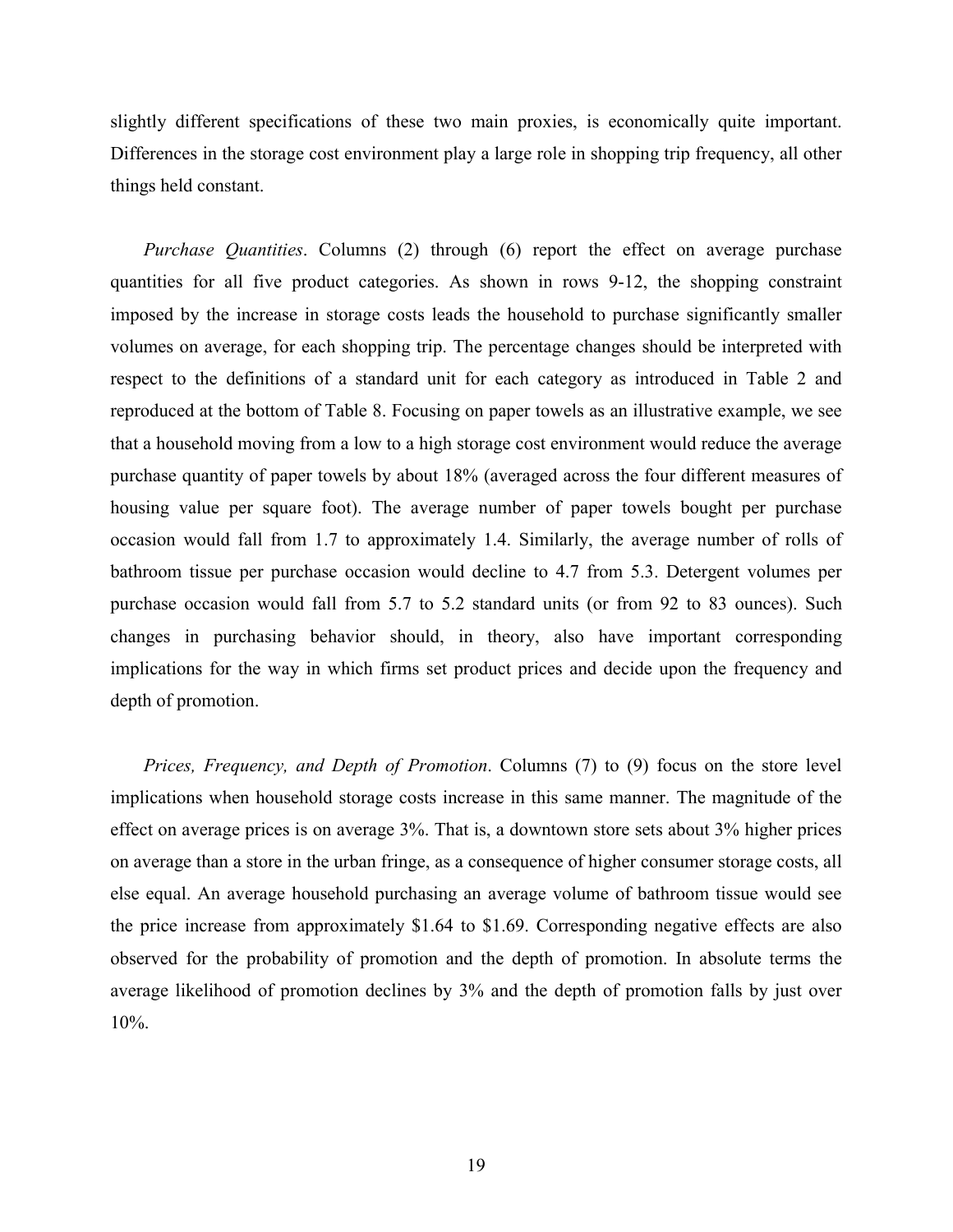*Summary*. Thus, we find storage costs not only produce robust and statistically significant effects on firm and consumer behavior, but also have important quantifiable economic consequences for both.

### **3 Conclusion**

While Sorensen (2000) and Lach (2002) provide empirical tests of the more prevalent theories of consumer price search (Stigler 1961) and price variation that results from informational differences (Varian 1980) respectively, our study is the first to examine in detail the storage cost explanation posited by Salop and Stiglitz (1982) in their Theory of Sales. A critical underlying assumption of their theoretical model is that the storage of goods is costly to consumers and this will not only affect their purchase behavior but also drive variation in retail prices. This assumption implies that an increase in storage costs causes consumers to purchase goods more often and to buy smaller quantities at a time. We find this assumption to be supported in data for household consumables that can potentially be stockpiled. Of equal importance, we find that for low storage use items like pills in capsule form, household level storage costs have no appreciable effect on consumer purchase behavior.

Of particular interest are three empirically testable predictions that can be derived from Salop and Stiglitz' equilibrium framework: An increase in consumer storage costs will lead to: (1) an increase in the average price, (2) a reduction in the probability of promotion, and (3) a decrease in promotion depth. The assumptions and predictions are tested using and combining data from two remotely adjacent fields; marketing (market basket data) and urban and real estate economics (housing cost data). Our empirical analysis provides evidence for both the validity of the assumptions and the predictions of the Theory of Sales. Furthermore, we show that the investigated effects are not only statistically significant but also quantitatively important economically. For example, our results imply that a downtown consumer who lives in a small but expensive housing unit makes about 15 percent more shopping trips compared to an identical consumer who lives in a larger and less expensive housing unit in the urban fringe. Storage costs are not only affecting consumer behavior but also a store's pricing behavior. Our results suggest that, holding everything else constant, a downtown store is about 60 percent less likely (3% in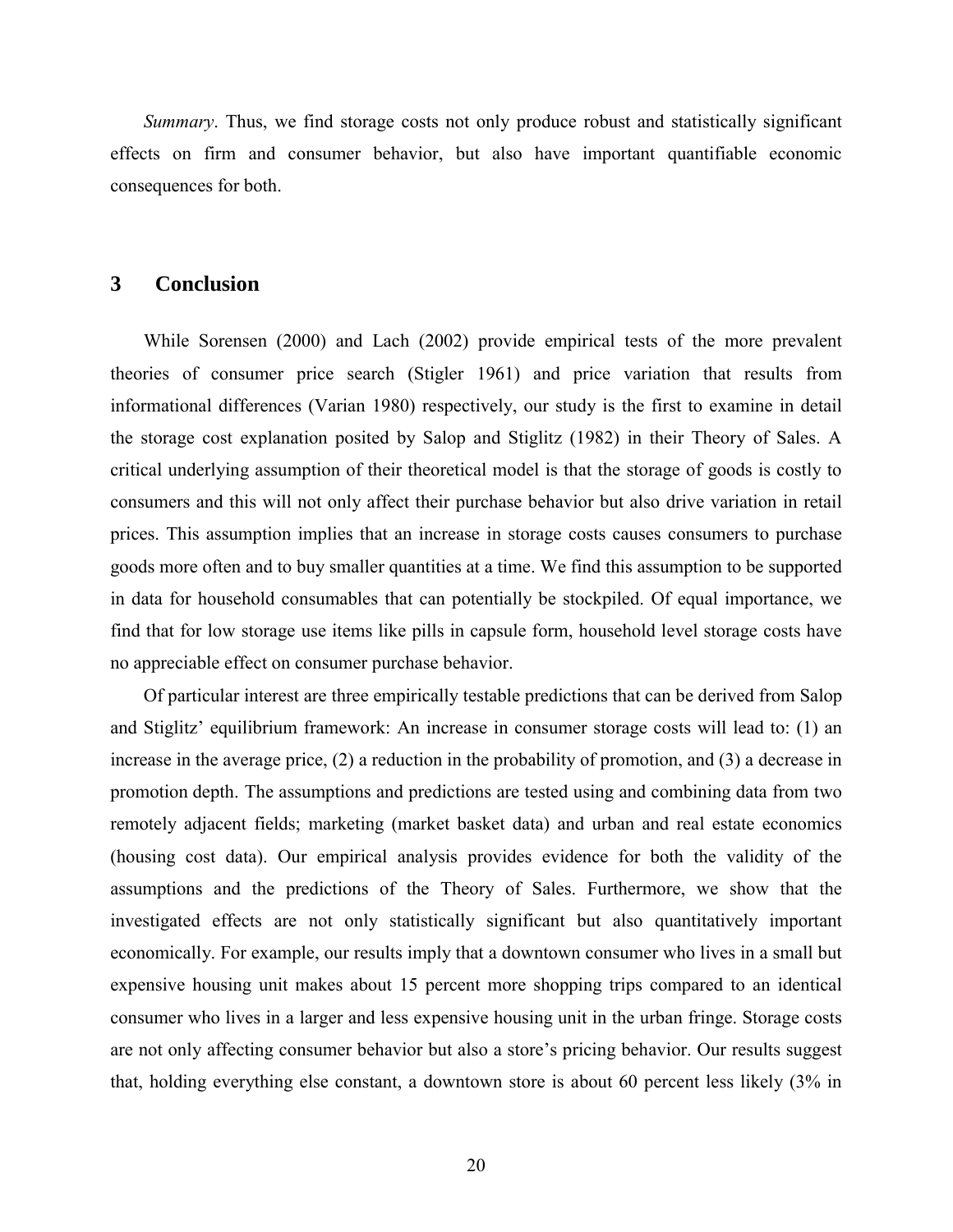absolute terms) to promote any particular bathroom tissue SKU compared to a store in the urban fringe. In addition, promotional depth is significantly lower (10% in absolute terms). We demonstrate that storage costs also affect the store's product offer price, although our estimates suggest that this effect is fairly limited in scope. That is, all else equal, downtown stores set offer prices that are on average about 3% higher than those set by urban fringe stores, as a consequence of higher consumer storage costs.

Future research will address whether storage costs are related to price dispersion in the way suggested by Salop and Stiglitz (1982). Their equilibrium framework implies that price dispersion is first increasing and then decreasing in storage costs. We will derive an econometric specification that will allow us to test this prediction. Initial results for both submarkets (downtown and urban fringe) indicate that within-store price dispersion is indeed first increasing and then decreasing in storage costs, confirming Salop and Stiglitz' main prediction with regard to price dispersion. A different research path will attempt to advance the urban and real estate economics literature, by investigating the relationship between the customer's distance to a store and the consumer's shopping and the store's monopolistic price setting behavior.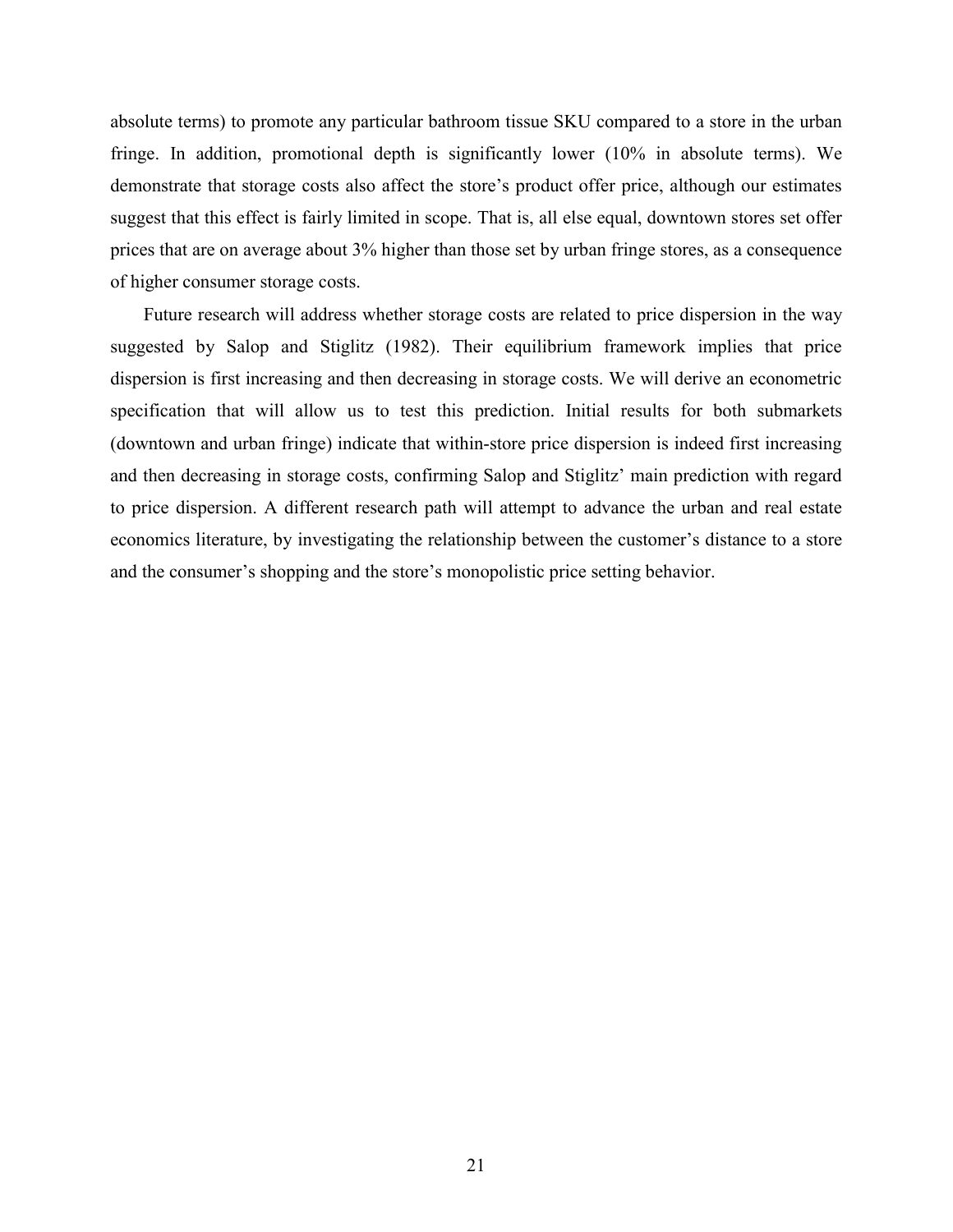#### **Notes**

- 1 While storage costs are primarily a *consumer* specific phenomenon related to the size and value of the housing unit, there are also potential interactions with product categories. We explore this possibility in our empirical analysis and compare and contrast categories that require essentially no space (e.g., pills in capsules) with other categories such as detergents and paper towels.
- 2 If one takes an expansive view of the construct "price", this general observation extends to studies that examine the influence of reference prices and deviations from price expectations. Krishnamurthi, Mazumbdar, and Raj (1992), for example, show that consumers are loss averse in their purchase quantity decisions; however their data do not allow an investigation of the role of storage costs in affecting purchase quantities.
- 3 Bell, Iyer, and Padmanabhan (2002) derive and test the implications of a model in which consumers who purchase additional inventory at low prices may also be induced to consume at a higher rate. They do not however empirically assess the effect of storage costs on consumer or firm behavior.
- 4 Actual storage costs (or suitable proxies) are not available to the authors. They partially circumvent this problem by looking at the frequency of dealing for products of the same type but of different sizes -- they make the reasonable assumption that stockpiling larger sizes should be more costly to the consumer and therefore require greater inducements. This intuition is consistent with findings in recent work by Hendel and Nevo (2003).
- 5 As noted by Salop and Stigliz (1982) one could further generalize this notion of an "expected price" to include consumer beliefs about prices that reflect commonly observed biases and heuristics. Examples might include modifications suggested by Prospect Theory (Kahneman and Tversky 1979) or behavioral decision anomalies such as the Frequency Heuristic (Alba et al 1994).
- 6 Salop and Stiglitz abstract away from this issue by assuming that the cost of re-entry is zero. This facilitates ease of exposition and does not affect the qualitative results.
- 7 The solution cannot have  $\hat{p}$  <  $p_l$  <  $p_h$  because in this instance both the low and high priced stores sell only one unit to both sets of customers, yet the store charging  $p_h$  necessarily makes higher profits.
- 8 Salop and Stiglitz also show that price dispersion is non-linear – first increasing and then decreasing – in relative storage costs *u* / *h*.
- $\overline{9}$  Bell, Ho, and Tang (1998) augmented the Stanford Market Basket Database with household-store distance measures. These measures were derived assuming that households are uniformly distributed across the zip code (details are contained in their paper, pp. 359-360).
- <sup>10</sup> In addition to providing alternative measures of household storage cost (e.g., housing unit value per square foot, housing unit size, etc.) we also provide estimates at different levels of aggregation, for the *same* measure. That is, the housing unit value per square foot (for example) is constructed under the assumptions that: (1) all households living in the same zip code have the same storage cost value, and (2) household-specific storage cost values can be calculated from hedonic regression estimates in combination with household demographic information found in the Stanford Market Basket Database. See Tables 3-8.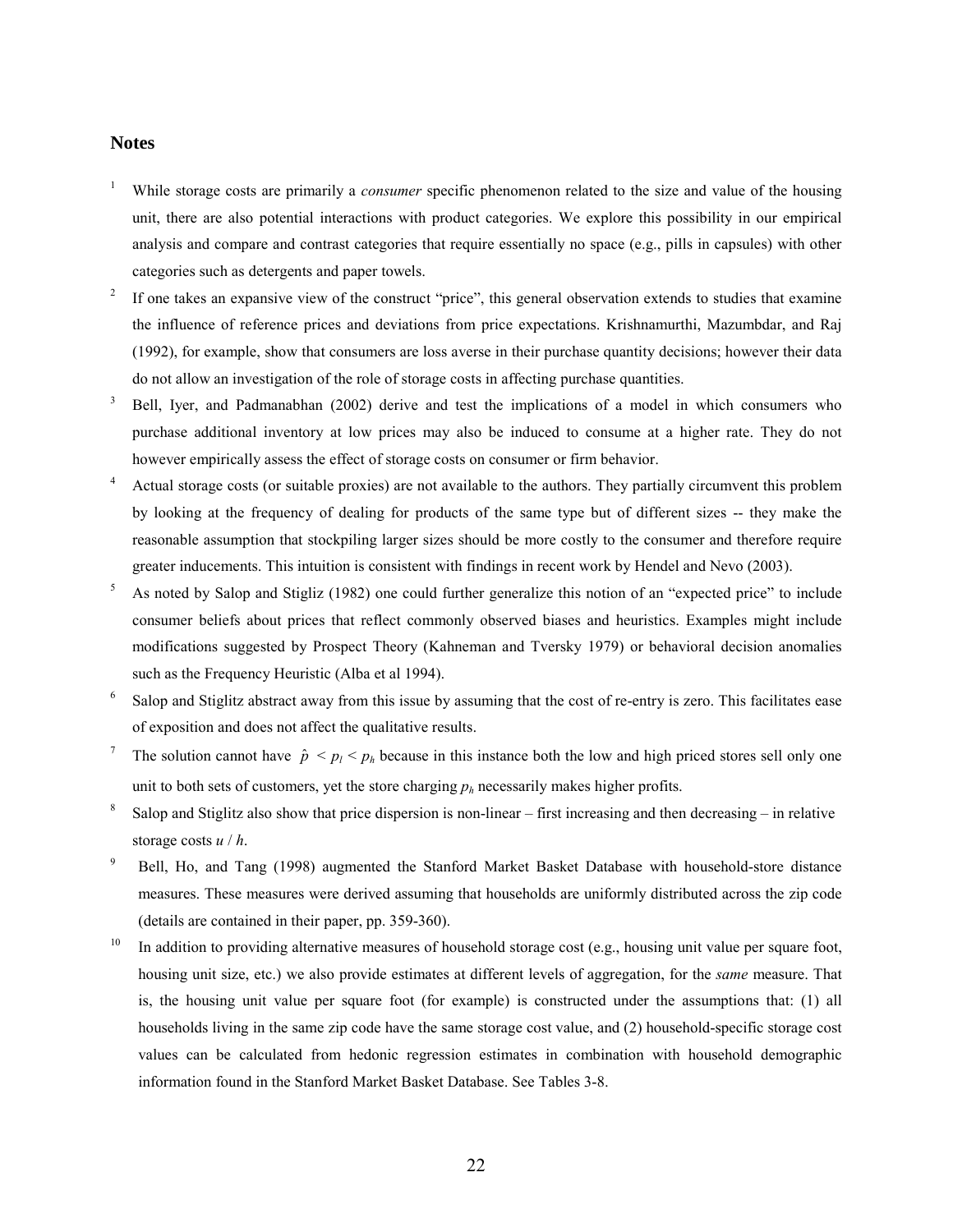- <sup>11</sup> Glaeser, Gyourko, and Hilber (2001) and Glaeser and Gyourko (2001 and 2002) use the US Census and the American Housing Survey to impute the house value per square footage, similar to the way described in Appendix 3. They then use construction cost information per square footage to compute the hypothetical value of residential land. This methodology is used to analyze housing affordability, urban decline, and the impact of zoning on housing affordability.
- $12$  The National AHS consists of approximately 55,000 households and numerous household, housing unit, and neighborhood specific variables. The dataset also includes two measures of particular interest to our study: The living area of a housing unit and the house value. These two measures and the numerous other housing unit and household specific characteristics allow us to impute the house value per square foot, our storage cost proxy measure of interest. The most disaggregated location information available is the MSA level.
- <sup>13</sup> Three alternative proxy measures of storage cost were imputed. The first measure uses the average house value instead of the median house value for computations. The median — as opposed to the average — house value may create a better proxy as outlier values are less relevant. However, results are very similar if we use the average instead of the median house value per square footage. The second and third measures use AHS data from 1991 instead of 1989 in order to compute the zip code specific median and average house value per square footage. The AHS information from 1989 may be more closely related to the 1990 Census information since the Census data was collected during 1989. However, again, results are virtually unchanged if AHS 1991 data are used for imputations rather than 1989 data.
- <sup>14</sup> The imputation method is similar to the method first developed in Glaeser, Gyourko, and Hilber (2001). For applications of this method see Glaeser and Gyourko (2001 and 2002).
- <sup>15</sup> We investigated this further and found that for low price stores the correlation between distance to a store and probability of store visits is quite weak, while distance is highly negatively correlated to this same probability for a high price store. The explanation from urban economics is straightforward (e.g., DiPasquale and Wheaton 1996, p. 124 onwards): Consumers typically only buy small quantities in high price stores, thus, the transport costs per unit are relatively high and the retailer's market area is therefore quite small. That is, consumers are highly unlikely to visit a high price store if the distance exceeds a certain threshold. On the other hand, low price stores have much larger market areas and the probability of a store visit is much less sensitive to distance, as distance is in relative terms less costly. We intend to explore this issue in greater detail in a separate study.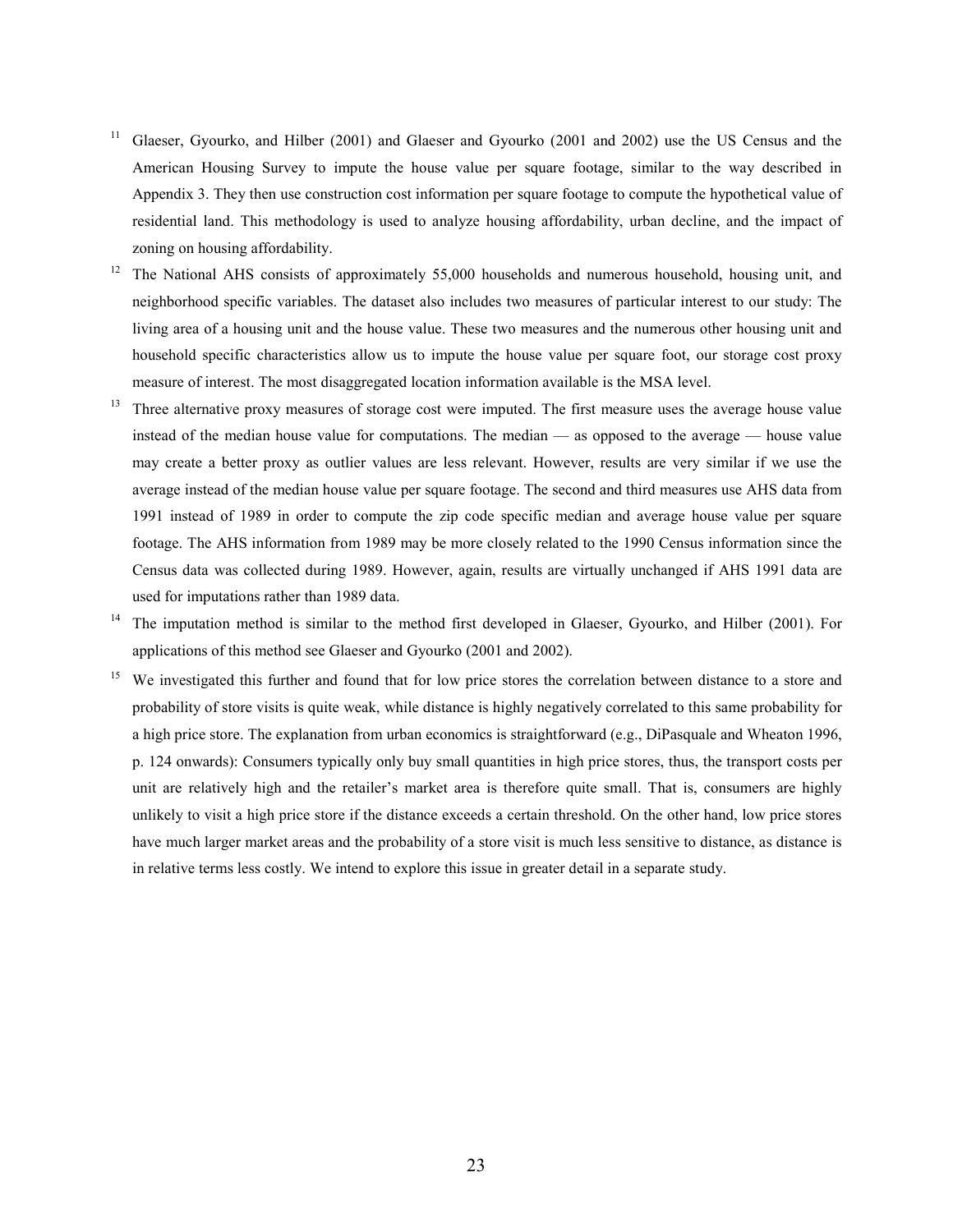### **References**

- Alba, Joseph W., Susan M. Broniarczyk, Terence A. Shimp, and Joel E. Urbany. (1994). "The Influence of Prior Beliefs, Frequency Cues, and Magnitude Cues on Consumers' Perceptions of Comparative Price Data", Journal of Consumer Research 21, 219-235.
- Bell, David R., Jeongwen Chiang, and V. Padmanabhan. (1999). "The Decomposition of Promotional Response: An Empirical Generalization", Marketing Science 18, 504-526.
- Bell, David R., Ganesh Iyer, and V. Padmanabhan. (2002). "Price Competition Under Stockpiling and Flexible Consumption", Journal of Marketing Research 39, 292-303.
- Bell, David R., Teck-Hua Ho, and Christopher S. Tang. (1998). "Determining Where to Shop: Fixed and Variable Costs of Shopping", Journal of Marketing Research 35, 352-369.
- Blattberg, Robert C., Gary D. Eppen, and Joshua Lieberman. (1981). "A Theoretical and Empirical Evaluation of Price Deals for Consumer Non-durables", Journal of Marketing 45, 116-129.
- Bucklin, Randolph E. and Sunil Gupta. (1992). "Brand Choice, Purchase Incidence and Segmentation: An Integrated Modeling Approach", Journal of Marketing Research 29, 201- 215.
- Bucklin, Randolph E., Sunil Gupta, and S. Siddarth. (1998). "Determining Segmentation in Sales Response Across Purchase Behaviors", Journal of Marketing Research 35, 189-197.
- Chiang, Jeongwen. (1991). "A Simultaneous Approach to the Whether, When and How Much to Buy Questions", Marketing Science 10, 297-315.
- Chintagunta, Pradeep K.. (1993). "Investigating Brand Choice, Purchase Incidence and Purchase Quantity Decisions of Households", Marketing Science 12, 184-208.
- DiPasquale, Denise and William C. Wheaton. (1996). Urban Economics and Real Estate Markets. Englewood Cliffs: Prentice Hall.
- Glaeser, Edward L., Joseph Gyourko, and Christian A. L. Hilber. (2001). "Housing Affordability and Land Prices: Is There a Crisis in American Cities?", Mimeo, The Wharton School, University of Pennsylvania.
- Glaeser, Edward L. and Joseph Gyourko. (2001). "Urban Decline and Durable Housing", NBER Working Paper Number w8598, November.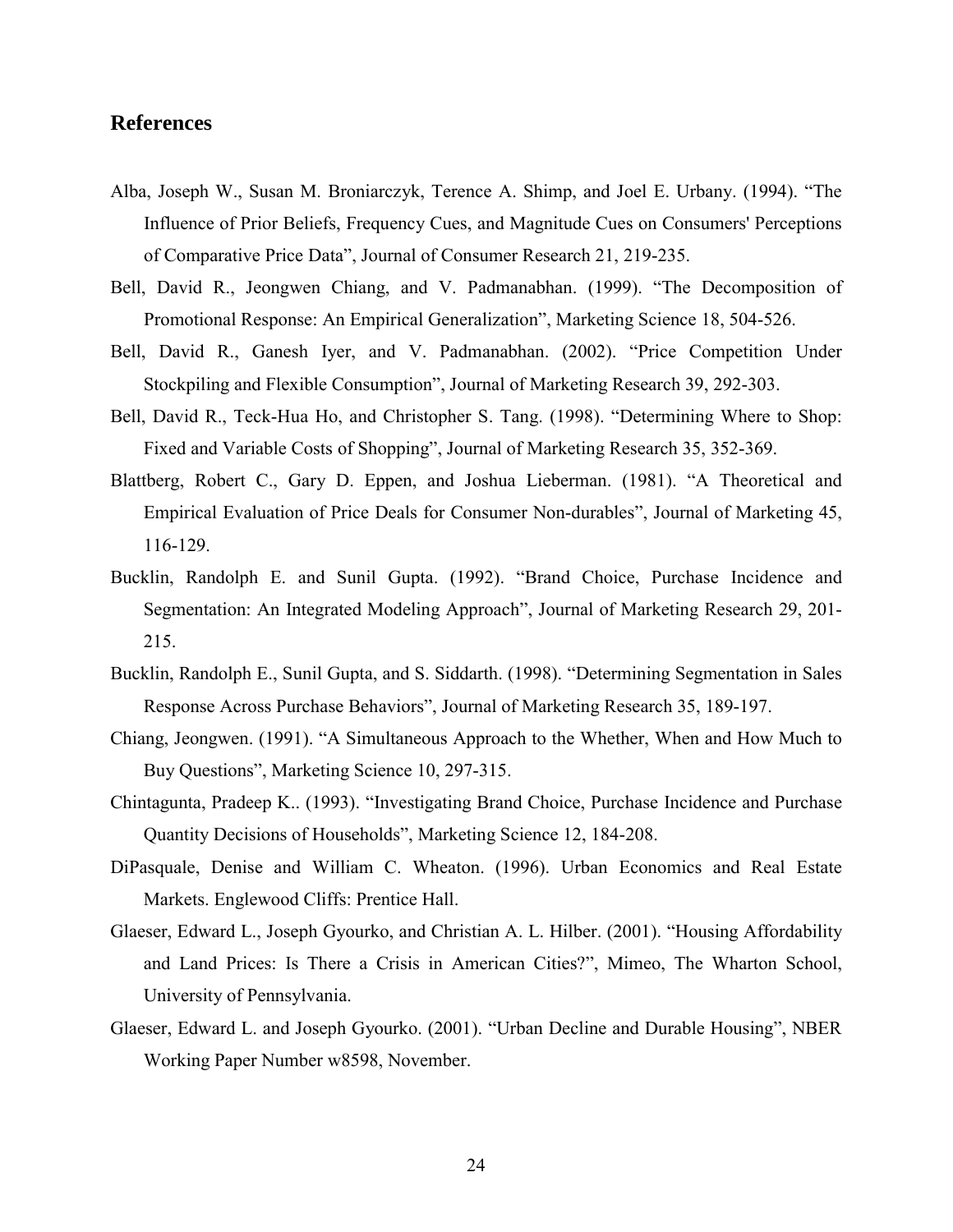- Glaeser, Edward L. and Joseph Gyourko. (2002). "The Impact of Zoning on Housing Affordability", Harvard Institute of Economic Research, Discussion Paper Number 1948, March.
- Gupta, Sunil. (1988), "Impact of Sales Promotions on When, What, and How Much to Buy", Journal of Marketing Research 25, 342-355.
- Hendel, Igal and Aviv Nevo. (2003). "Measuring the Implications of Sales and Consumer Stockpiling Behavior", Mimeo, University of California, Berkeley.
- Hendel, Igal and Aviv Nevo. (2004). "Sales and Consumer Inventory", NBER Working Paper 9048.
- Kahneman, Daniel and Amos Tversky. (1979). "Prospect Theory: An Analysis of Decision under Risk", Econometrica 47, 263-291.
- Krishnamurthi, Lakshaman, Tridib Mazumdar, and S.P. Raj. (1992). "Asymmetric Response to Price and Consumer Brand Choice and Purchase Quantity Decisions", Journal of Consumer Research 19, 387-400.
- Lach, Saul. (2002). "Existence and Persistence of Price Dispersion: An Empirical Analysis", Review of Economics and Statistics 84, 433-445.
- Lal, Rajiv and Carmen Matutes. (1994). "Retail Pricing and Advertising Strategies", Journal of Business 67, 345-370.
- Lal, Rajiv and Ram C. Rao. (1997). "Supermarket Competition: The Case of Everyday Low Pricing", Marketing Science 16, 60-80.
- Narasimhan, Chakravarthi. (1984). "A Price Discrimination Theory of Coupons", Marketing Science 3, 128-147.
- Pauwels, Koen, Dominique M. Hanssens, and S. Siddarth. (2002). "The Long Term Effects of Pricing and Promotions on Category Traffic, Brand Choice and Purchase Quantity", Journal of Marketing Research 39, 421-439.
- Raju, Jagmohan S., Rajiv Lal, and V. Srinivasan. (1990). "The Effects of Brand Loyalty on Competitive Price Promotional Strategies", Management Science 36, 276-304.
- Salop, Steven and Joseph E. Stiglitz. (1982). "The Theory of Sales: A Simple Model of Equilibrium Price Dispersion with Identical Agents", American Economic Review 72, 1121- 1130.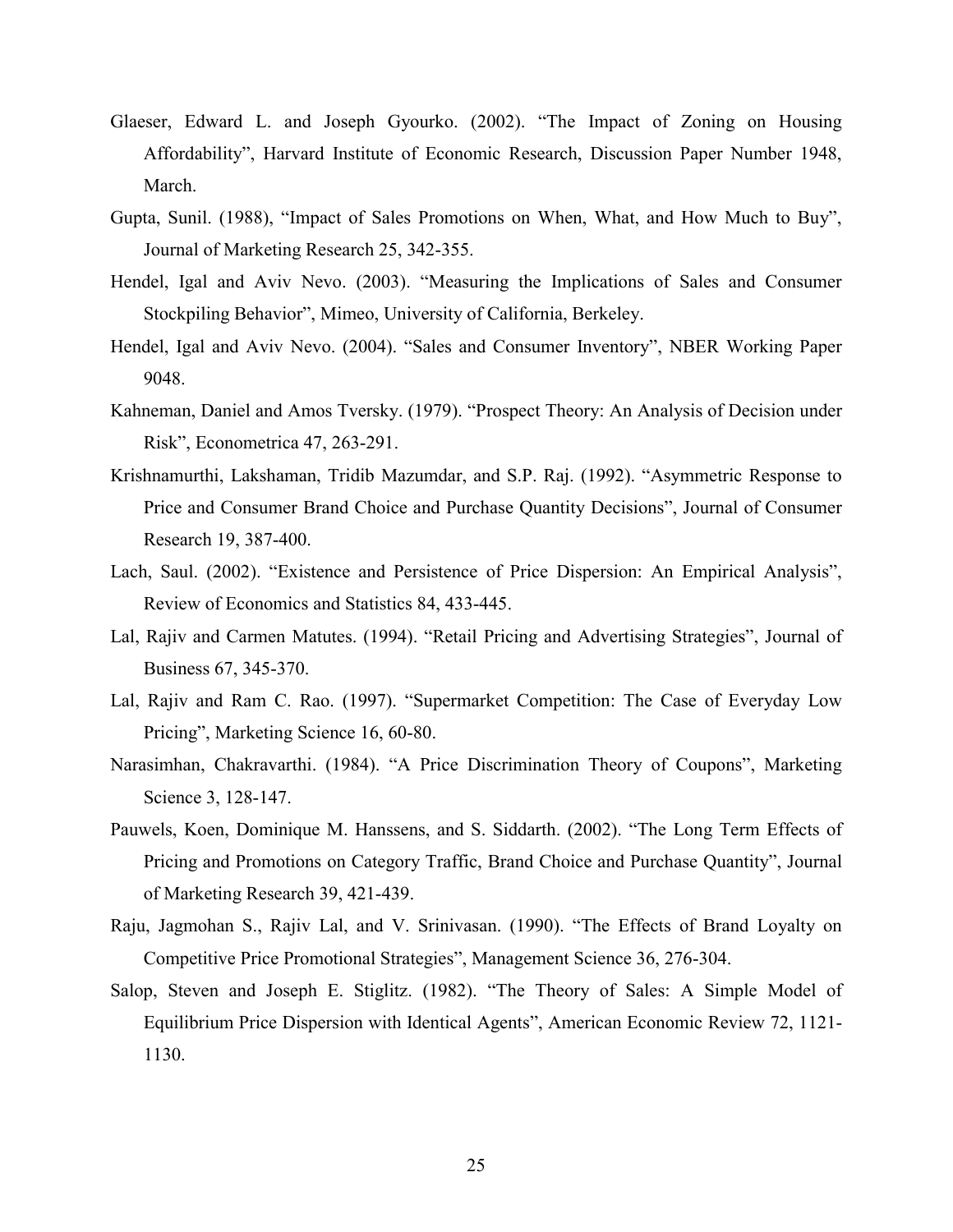- Simester, Duncan I. (1995). "Signaling Price Image Using Advertised Prices", Marketing Science 14, 166-188.
- Sorenson, Alan T. (2000). "Equilibrium Price Dispersion in Retail Markets for Prescription Drugs", Journal of Political Economy 108, 833-850.
- Stigler, Joseph. (1961). "The Economics of Information", Journal of Political Economy 69, 213- 225.
- van Heerde, Harald J., Peter S. H. Leeflang, and Dick R. Wittink. (2000). "The Estimation of Preand Postpromotion Dips with Store-Level Scanner Data", Journal of Marketing Research 37, 383-395.
- van Heerde, Harald J., Sunil Gupta, and Dick R. Wittink. (2003). "Is 75% of the Sales Promotion Bump due to Brand Switching? No, Only 33% Is", Journal of Marketing Research 40, 481- 491.
- Varian, Hal R. (1980). "A Model of Sales", American Economic Review 70, 651-659.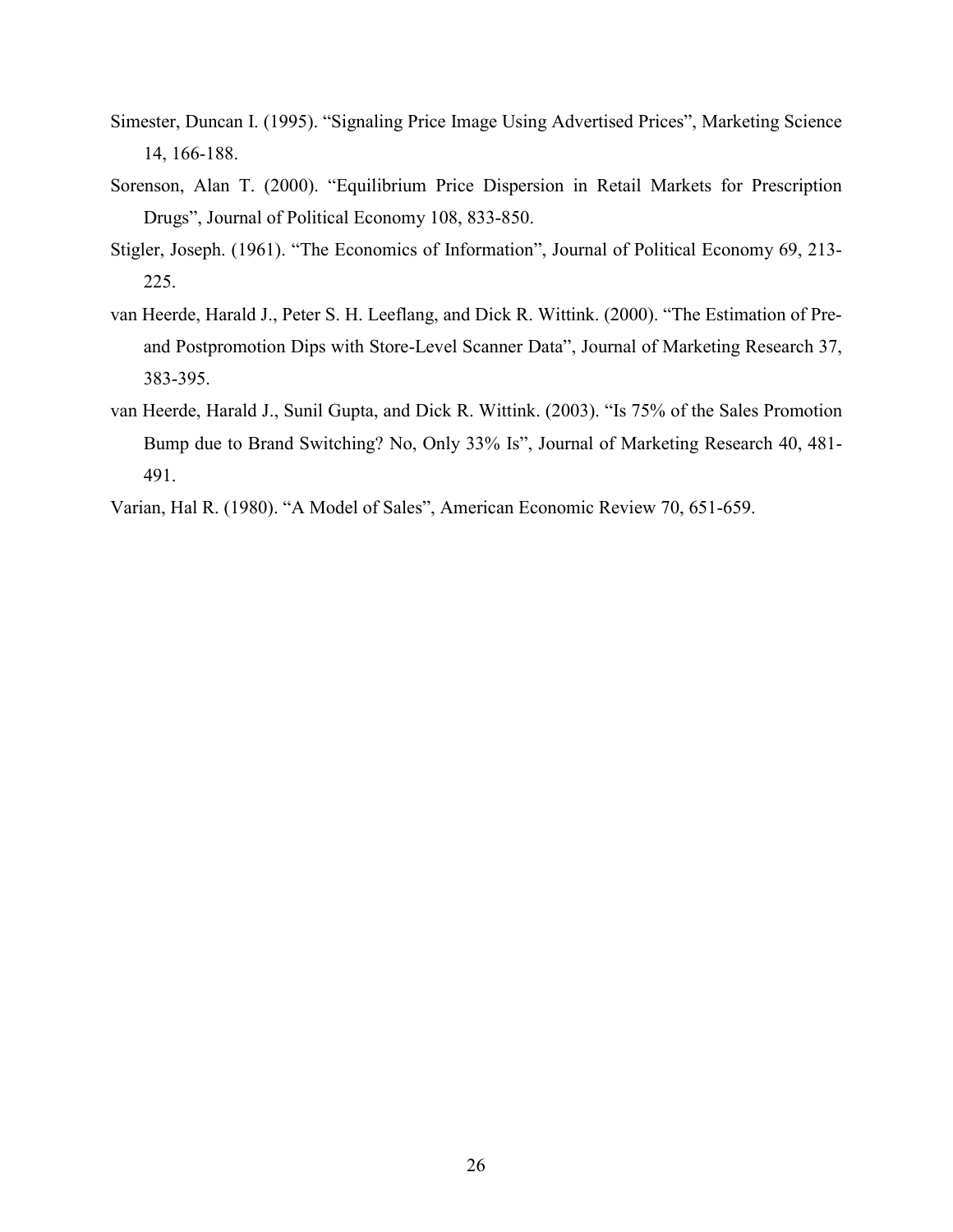# **Summary Statistics and Regression Tables**

### **Table 1**

### **Consumer Characteristics: Variable List and Means**  N=996

| Variable                                                                                                                     | Mean    | Standard<br>Deviation | Minimum          | Maximum      |
|------------------------------------------------------------------------------------------------------------------------------|---------|-----------------------|------------------|--------------|
| Estimated housing costs per square foot (in \$), based on zip<br>code characteristics (Household storage cost proxy no. 1)   | 188.6   | 228.5                 | 23.3             | 1392.3       |
| Estimated housing costs per square foot, based on individual<br>consumer and zip code characteristics (Proxy no. 2), $N=991$ | 266.2   | 342.8                 | 25.1             | 1131.7       |
| Estimated housing unit size in square foot, based on zip<br>code characteristics (Household storage cost proxy no. 3)        | 1399.2  | 390.0                 | 125.7            | 2454.2       |
| Estimated housing unit size in SF, based on individual<br>consumer and zip code characteristics (Proxy no. 4), $N=991$       | 1217.9  | 444.1                 | 192.7            | 2494.2       |
| Total number of shopping trips                                                                                               | 148.3   | 83.4                  | 38               | 709          |
| Weighted distance to stores (in miles, weight=trips to each<br>store)                                                        | 1.6     | 2.5                   | $\boldsymbol{0}$ | 59.8         |
| Total spending in all stores                                                                                                 | 4088.0  | 2099.4                | 1809.2           | 15652.0      |
| Household income                                                                                                             | 34684.2 | 21776.2               | 5000             | 75000        |
| Household size                                                                                                               | 2.6     | 1.4                   | 1                | 6            |
| Average household age $> 65$ (dummy)                                                                                         | .39     | .49                   | $\theta$         | 1            |
| At least one household member is unemployed (dummy)                                                                          | .26     | .44                   | $\theta$         | $\mathbf{1}$ |
| Household is Black (dummy)                                                                                                   | .16     | .36                   | $\theta$         | $\mathbf{1}$ |
| Household is Hispanic (dummy)                                                                                                | .04     | .20                   | $\theta$         | 1            |
| Dummy for household shops in 'downtown market'                                                                               | .52     | .50                   | $\theta$         | $\mathbf{1}$ |
| Store dummies $(= 1$ if consumer residence is closest to store)                                                              |         |                       |                  |              |
| - Store ID = $1419$                                                                                                          | .12     | .32                   | $\theta$         | 1            |
| - Store ID = $1420$                                                                                                          | .14     | .35                   | $\theta$         | $\mathbf{1}$ |
| - Store ID = $1422$                                                                                                          | .038    | .19                   | $\theta$         | $\mathbf{1}$ |
| - Store ID = $1423$                                                                                                          | .23     | .42                   | $\theta$         | $\mathbf{1}$ |
| - Store ID = $1424$                                                                                                          | .14     | .35                   | $\theta$         | $\mathbf{1}$ |
| - Store ID = $1521$                                                                                                          | .33     | .47                   | $\theta$         | $\mathbf{1}$ |
| - Store ID = $1522$                                                                                                          | .090    | .29                   | $\theta$         | $\mathbf{1}$ |
| - Store ID = $1542$                                                                                                          | .035    | .18                   | $\boldsymbol{0}$ | $\mathbf{1}$ |
| - Store ID = $1558$                                                                                                          | .026    | .16                   | $\boldsymbol{0}$ | $\mathbf{1}$ |

Sources: Stanford Market Database 1991-1993, American Housing Survey 1989 (national sample), and US Census 1990.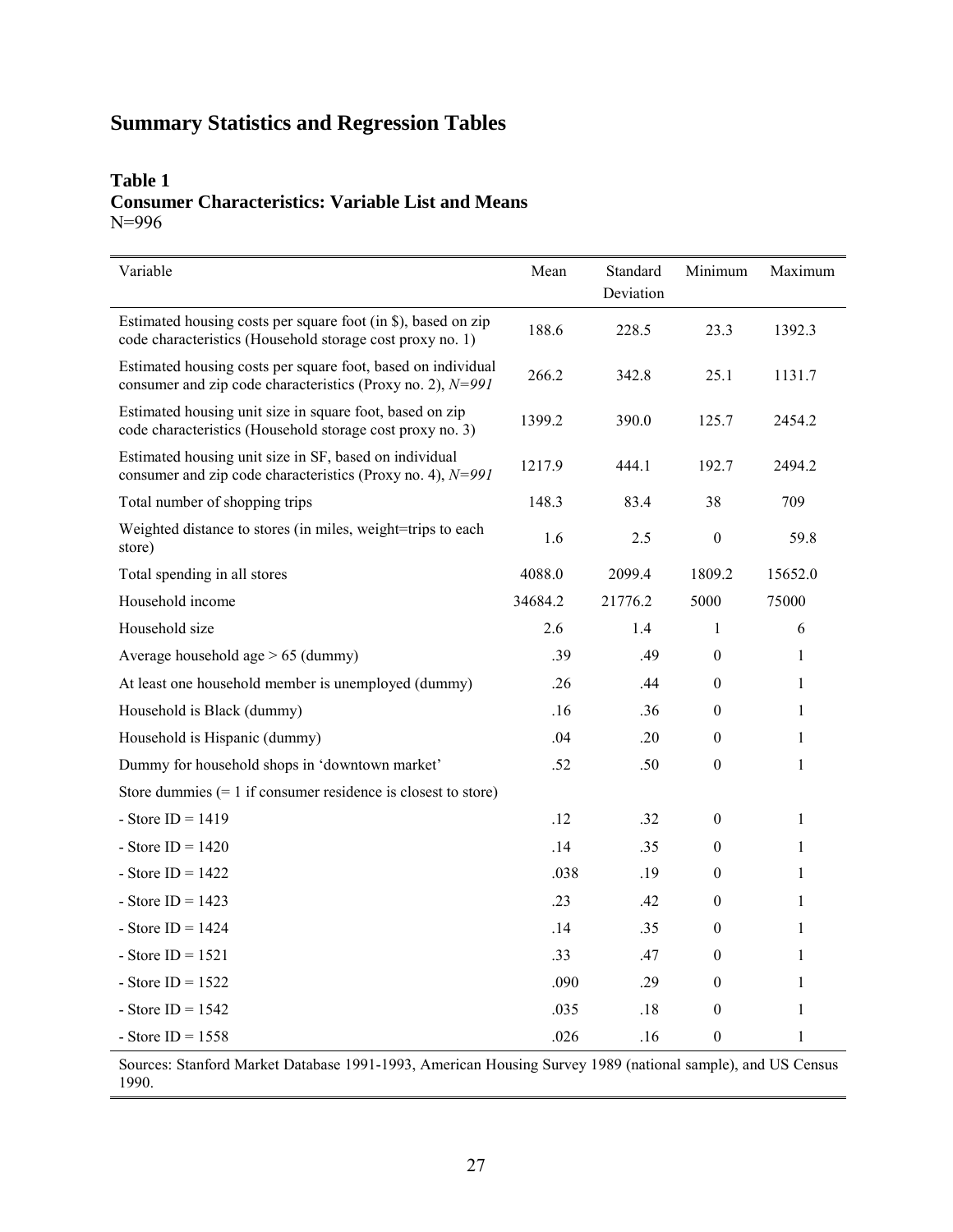| <b>Table 2</b>                                         |  |
|--------------------------------------------------------|--|
| <b>Description of Five Product Categories by Store</b> |  |

|                      |                    |                  |                  | Downtown Market  |                  |                  | Urban Fringe Market |                  |                  |                  |  |  |  |
|----------------------|--------------------|------------------|------------------|------------------|------------------|------------------|---------------------|------------------|------------------|------------------|--|--|--|
|                      |                    | Store ID<br>1419 | Store ID<br>1420 | Store ID<br>1422 | Store ID<br>1423 | Store ID<br>1424 | Store ID<br>1521    | Store ID<br>1522 | Store ID<br>1542 | Store ID<br>1558 |  |  |  |
|                      | Number of SKUs     | 32               | 32               | 25               | 29               | 31               | 33                  | 15               | 26               | 29               |  |  |  |
| Paper<br>Towels      | Average Volume     | 2.4              | 2.0              | 1.6              | 1.6              | 1.3              | 1.7                 | 1.5              | 1.6              | 2.1              |  |  |  |
|                      | Average Unit Price | 0.73             | 0.80             | 0.77             | 0.95             | 0.94             | 0.72                | 0.83             | 0.76             | 0.83             |  |  |  |
|                      | Number of SKUs     | 25               | 28               | 26               | 24               | 22               | 27                  | 17               | 27               | 25               |  |  |  |
| Bathroom<br>Tissue   | Average Volume     | 6.4              | 6.1              | 4.9              | 5.0              | 4.9              | 4.8                 | 4.9              | 5.3              | 5.4              |  |  |  |
|                      | Average Unit Price | 0.31             | 0.32             | 0.32             | 0.36             | 0.30             | 0.32                | 0.37             | 0.28             | 0.31             |  |  |  |
|                      | Number of SKUs     | 50               | 54               | 48               | 37               | 42               | 51                  | 21               | 48               | 43               |  |  |  |
| Liquid<br>Detergents | Average Volume     | 5.6              | 5.9              | 4.3              | 5.1              | 3.8              | 5.5                 | 4.8              | 5.1              | 5.2              |  |  |  |
|                      | Average Unit Price | 0.93             | 0.96             | 1.07             | 1.14             | 1.22             | 0.93                | 1.09             | 1.00             | 1.15             |  |  |  |
|                      | Number of SKUs     | 41               | 55               | 39               | 40               | 38               | 27                  | 19               | 45               | 32               |  |  |  |
| Ground<br>Coffee     | Average Volume     | 28.3             | 29.3             | 27.4             | 25.6             | 28.9             | 34.0                | 25.6             | 29.1             | 32.5             |  |  |  |
|                      | Average Unit Price | 0.17             | 0.20             | 0.20             | 0.23             | 0.25             | 0.14                | 0.19             | 0.20             | 0.17             |  |  |  |
|                      | Number of SKUs     | 65               | 55               | 33               | 22               | 21               | 29                  | 8                | 73               | 28               |  |  |  |
| Pills in             | Average Volume     | 72.2             | 72.2             | 44.4             | 51.4             | 44.3             | 36.6                | 60.7             | 73.3             | 77.7             |  |  |  |
| Capsules             | Average Unit Price | 0.086            | 0.080            | 0.108            | 0.114            | 0.111            | 0.117               | 0.089            | 0.088            | 0.090            |  |  |  |

Source: Stanford Market Database 1991-1993. All averages are weighted by the number of purchases for each product, in each store, in each week. The downtown market includes two every-day-low-price stores (ID 1419 and ID 1420). Volume is in IRI-defined standard units: Rolls (paper towels, bathroom tissue), 16-ounce packs (liquid detergents), ounces (ground coffee), and individual capsules (pills in capsules). Prices are in US dollars.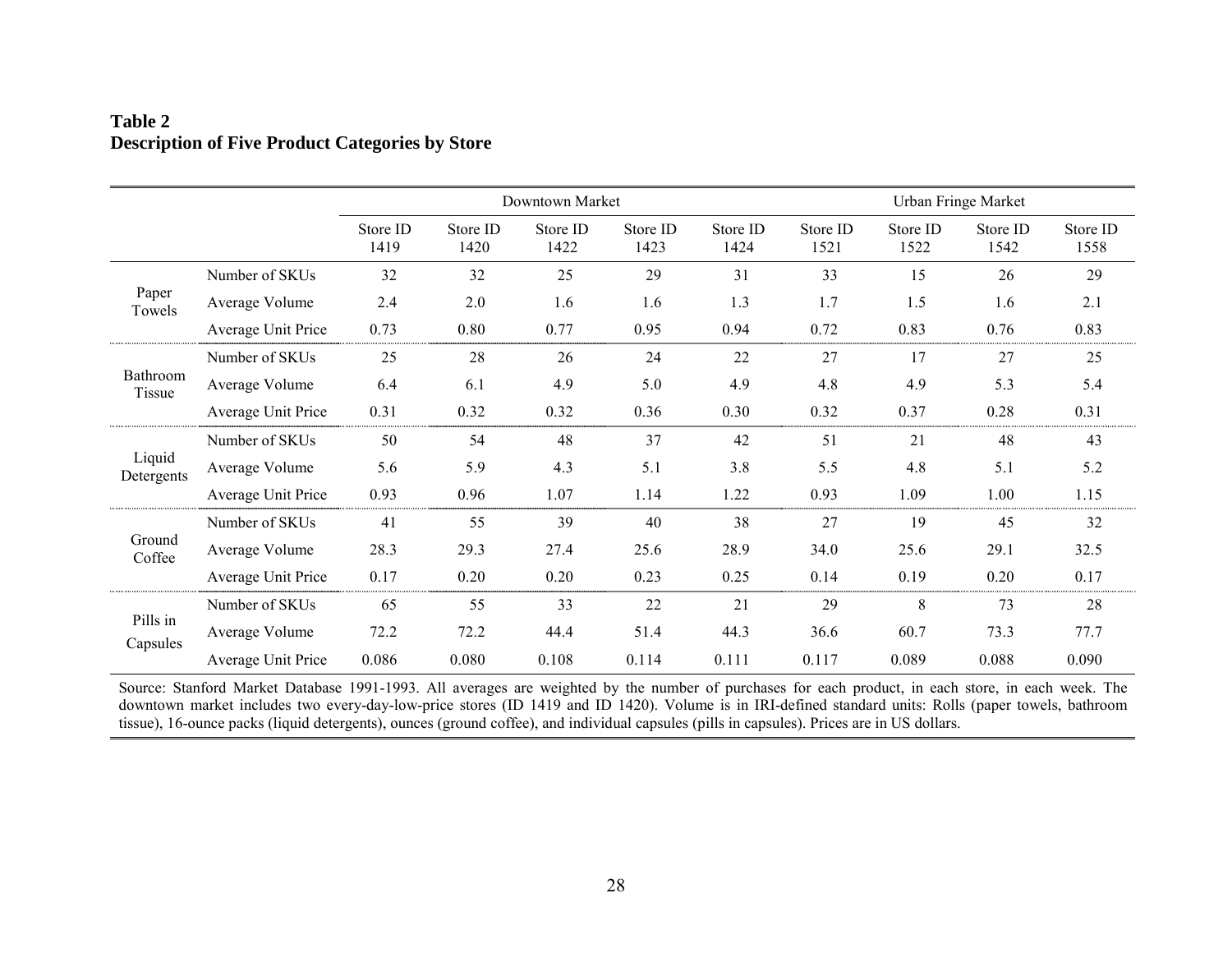### **Table 3 Do Consumers with High Housing Costs per Square Foot Buy Goods More Often? —Purchase Frequency Regression Results**

|                                                                                |                       |       | Zip code level             |              | Household specific<br>storage cost measure, 1990 |       |                           |       |  |
|--------------------------------------------------------------------------------|-----------------------|-------|----------------------------|--------------|--------------------------------------------------|-------|---------------------------|-------|--|
| Specification                                                                  |                       |       | storage cost measure, 1990 |              |                                                  |       |                           |       |  |
| <b>Explanatory Variable</b>                                                    | (1)                   |       | (2)                        |              | (3)                                              |       |                           | (4)   |  |
| Housing costs per square foot (Preferred<br>proxy for household storage costs) | .065<br>(.018)        | ***   | .095<br>(.020)             | ***          | .042<br>(.012)                                   | ***   | $.065$ ***<br>(.015)      |       |  |
| Weighted distance to stores (in miles,<br>weight=trips to each store)          | $-.76$<br>(.54)       |       | $-.71$<br>(.50)            |              | $-.67$<br>(.53)                                  |       | $-.62$<br>(.51)           |       |  |
| Total spending in all stores                                                   | .0075<br>(.0016)      | ***   | .0078<br>(.0016)           | ***          | .0069<br>(.0014)                                 | ***   | .0071<br>(.0015)          | ***   |  |
| Household income                                                               | $-.00064$<br>(.00016) | ***   | $-.00064$ ***<br>(.00017)  |              | $-.00055$<br>(.00015)                            | ***   | $-.00055$ ***<br>(.00016) |       |  |
| Household size                                                                 | $-8.3$<br>(2.1)       | ***   | $-8.5$<br>(2.1)            | ***          | $-7.7$<br>(2.1)                                  | ***   | $-7.7$<br>(2.1)           | $***$ |  |
| Average household age $> 65$                                                   | 8.5<br>(6.9)          |       | 7.4<br>(7.1)               |              | 10.5<br>(6.9)                                    |       | 9.6<br>(7.1)              |       |  |
| At least one member of household is<br>unemployed (dummy equals 1 if true)     | 3.5<br>(6.5)          |       | 4.2<br>(6.6)               |              | 2.1<br>(6.3)                                     |       | 2.8<br>(6.4)              |       |  |
| Race of household is Black                                                     | 18.2<br>(8.3)         | $***$ | 18.8<br>(8.3)              | $\star\star$ | 15.6<br>(7.8)                                    | $***$ | 16.1<br>(7.7)             | $***$ |  |
| Race of household is Hispanic                                                  | $-12.4$<br>(8.9)      |       | $-13.5$<br>(9.4)           |              | $-13.0$<br>(8.8)                                 |       | $-13.6$<br>(9.4)          |       |  |
| Household shops in 'downtown market'                                           | $-22.5$<br>(6.6)      | $***$ |                            |              | $-19.8$<br>(6.4)                                 | ***   |                           |       |  |
| Store dummies (equal 1 if consumer<br>residence is closest to store)           | No                    |       | Yes                        |              | N <sub>o</sub>                                   |       | Yes                       |       |  |
| Constant                                                                       | 155.3<br>(10.4)       | ***   | 124.3<br>(12.9)            | $***$        | $152.7$ ***<br>(10.6)                            |       | 115.8<br>(22.3)           | ***   |  |
| Number of observations (consumers)                                             | 996                   |       |                            | 996          | 991                                              |       |                           | 991   |  |
| Adjusted $R^2$                                                                 | .11                   |       |                            | .12          | .11                                              |       |                           | .12   |  |

Dependent Variable: Total Number of Trips to All Stores

Notes: Numbers in parentheses are robust standard errors. \*\*\* Significantly different from zero with 99 percent confidence. \*\* Significantly different from zero with 95 percent confidence. \* Significantly different from zero with 90 percent confidence. Results are little changed if statistically insignificant or marginally significant variables are dropped.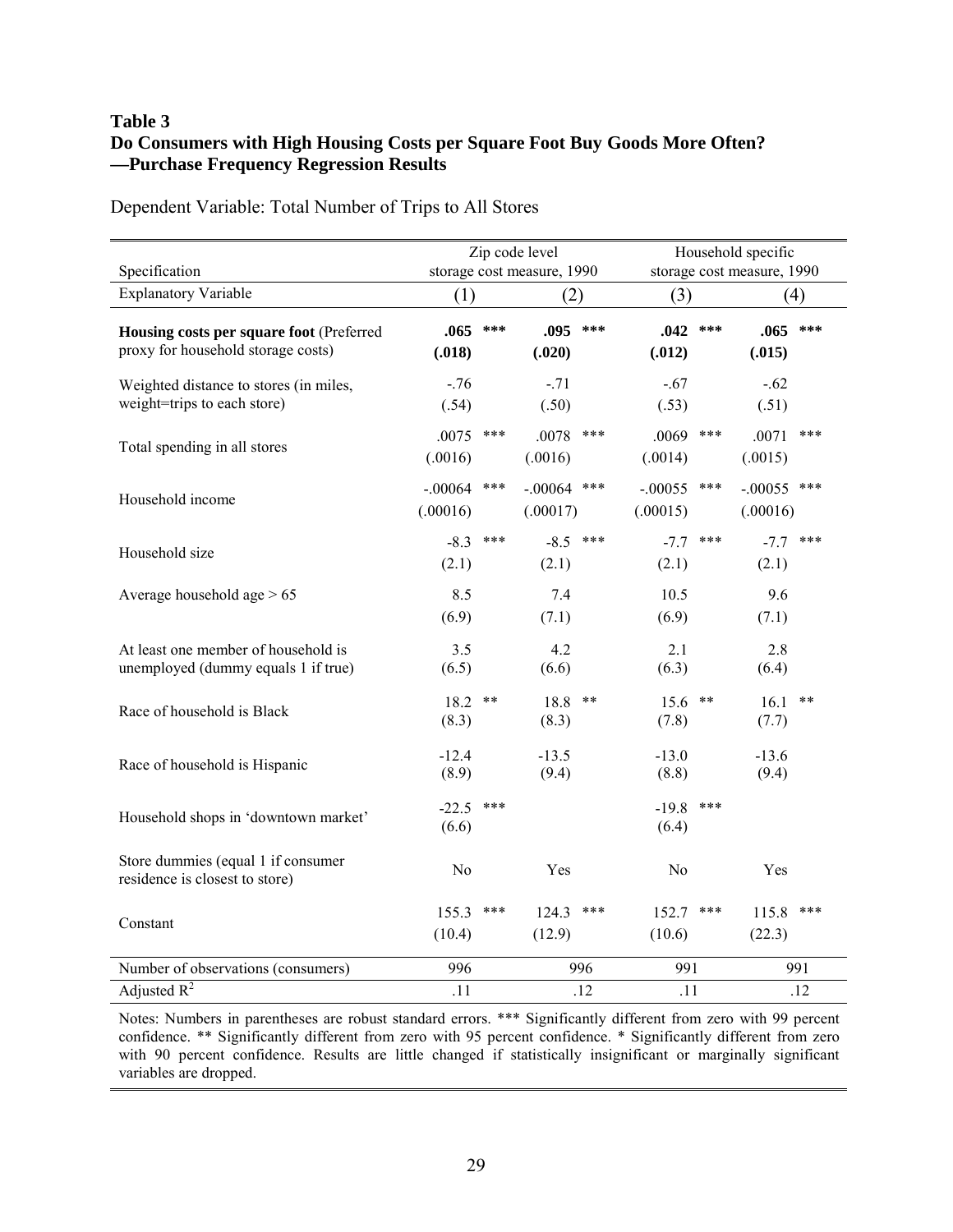### **Table 4 Do Consumers with Small Housing Units Buy Goods More Often? —Purchase Frequency Regression Results with**

|                                                                             |                       |     | Zip code level             |            | Household specific         |            |                           |               |  |
|-----------------------------------------------------------------------------|-----------------------|-----|----------------------------|------------|----------------------------|------------|---------------------------|---------------|--|
| Specification                                                               |                       |     | storage cost measure, 1990 |            | storage cost measure, 1990 |            |                           |               |  |
| <b>Explanatory Variable</b>                                                 | (1)                   |     | (2)                        |            | (3)                        |            | (4)                       |               |  |
| <b>Housing unit size</b> (Alternative proxy for<br>household storage costs) | $-.027$<br>(.0098)    | *** | $-0.042$<br>(.014)         | ***        | $-0.024$<br>(.0091)        | ***        | $-0.035$ ***<br>(.012)    |               |  |
| Weighted distance to stores (in miles,<br>weight=trips to each store)       | $-.87$<br>(.56)       |     | $-1.1$<br>(.53)            | $\ast\ast$ | $-.81$<br>(.54)            |            | $-.1.0$<br>(.51)          | $\ast$ $\ast$ |  |
| Total spending in all stores                                                | .0078<br>(.0016)      | *** | .0078<br>(.0016)           | $***$      | .0070<br>(.0015)           | ***        | .0071<br>(.0015)          | ***           |  |
| Household income                                                            | $-.00055$<br>(.00015) | *** | $-.00059$ ***<br>(.00017)  |            | $-.00046$<br>(.00015)      | ***        | $-.00047$ ***<br>(.00016) |               |  |
| Household size                                                              | $-9.5$<br>(2.1)       | *** | $-9.1$<br>(2.1)            | $***$      | $-8.9$<br>(2.1)            | ***        | $-8.6$<br>(2.1)           | ***           |  |
| Average household age $> 65$                                                | 10.4<br>(6.9)         |     | 9.3<br>(7.1)               |            | $12.4$ *<br>(6.8)          |            | $11.6$ *<br>(7.1)         |               |  |
| At least one member of household is<br>unemployed (dummy equals 1 if true)  | 4.9<br>(6.5)          |     | 4.7<br>(6.6)               |            | 3.6<br>(6.3)               |            | 3.2<br>(6.5)              |               |  |
| Race of household is Black                                                  | 22.3<br>(8.0)         | *** | 21.4<br>(8.2)              | ***        | 19.1<br>(7.5)              | $\ast\ast$ | 17.8<br>(7.6)             | $\ast\ast$    |  |
| Race of household is Hispanic                                               | $-15.2$ *<br>(9.1)    |     | $-15.6$ *<br>(9.5)         |            | $-15.9$ *<br>(9.1)         |            | $-16.3$ *<br>(9.5)        |               |  |
| Household shops in 'downtown market'                                        | $-19.3$<br>(7.1)      | *** |                            |            | $-18.3$<br>(7.2)           | ***        |                           |               |  |
| Store dummies (equal 1 if consumer<br>residence is closest to store)        | N <sub>o</sub>        |     | Yes                        |            | No                         |            | Yes                       |               |  |
| Constant                                                                    | 201.6<br>(19.2)       | *** | 242.1<br>(37.1)            | ***        | 190.0<br>(16.9)            | ***        | 187.7<br>(27.1)           | ***           |  |
| Number of observations (consumers)                                          | 996                   |     |                            | 996        | 991                        |            |                           | 991           |  |
| Adjusted $R^2$                                                              | .11                   |     |                            | .11        | .10                        |            |                           | .11           |  |

Dependent Variable: Total Number of Trips to All Stores

Notes: Numbers in parentheses are robust standard errors. \*\*\* Significantly different from zero with 99 percent confidence. \*\* Significantly different from zero with 95 percent confidence. \* Significantly different from zero with 90 percent confidence. Results are little changed if statistically insignificant or marginally significant variables are dropped.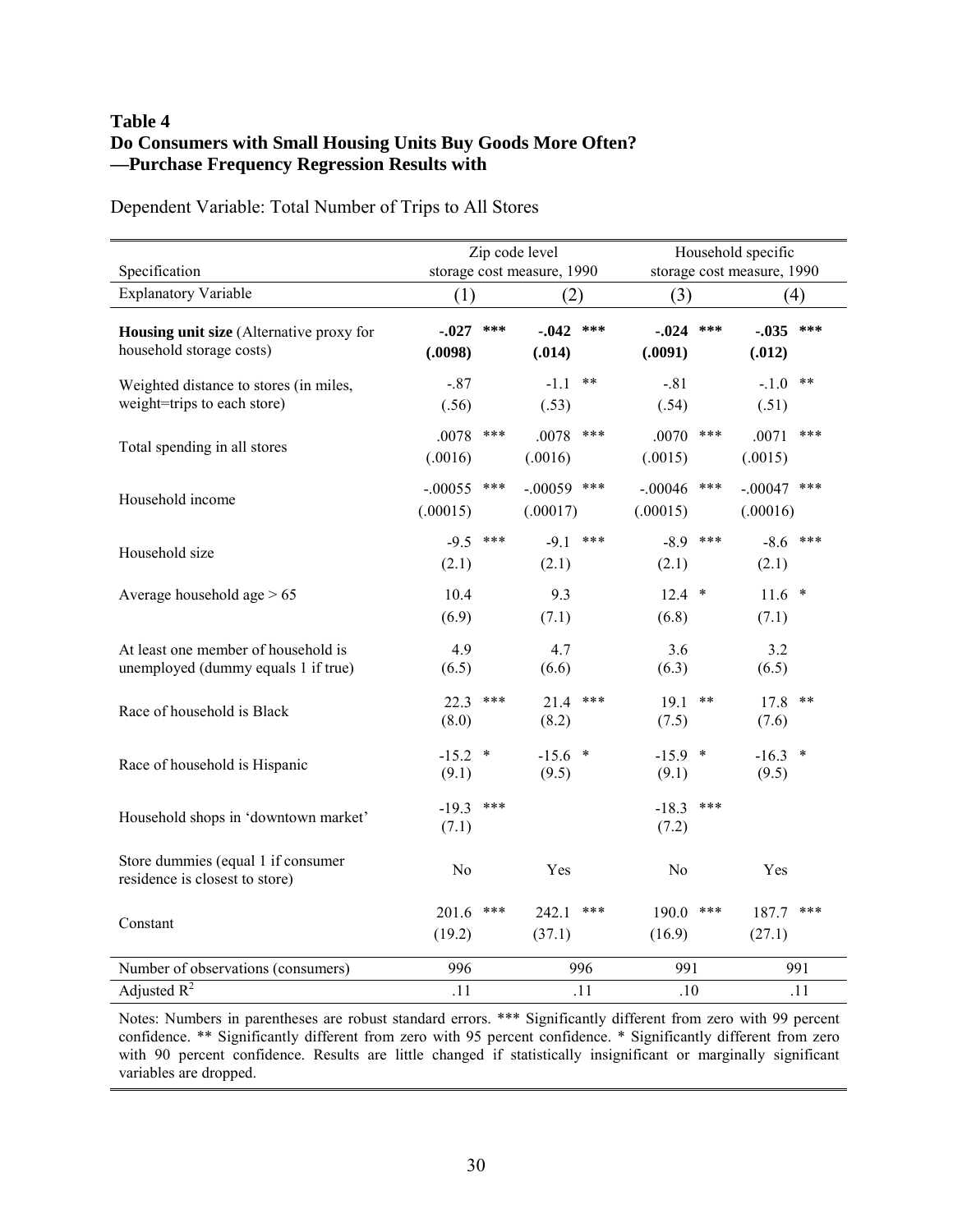### **Table 5 Do Consumers with High Storage Costs Buy Smaller Quantities?—Average Quantity Regressions for High-Storage-Use Items**

Dependent Variable: Average purchase quantity per customer and trip

|                                                                            |                              |                              | Paper Towels (A)             |                               | Bathroom Tissue (B)         |                             |                              |                          |  |  |
|----------------------------------------------------------------------------|------------------------------|------------------------------|------------------------------|-------------------------------|-----------------------------|-----------------------------|------------------------------|--------------------------|--|--|
| <b>Explanatory Variable</b>                                                | (1A)                         | (2A)                         | (3A)                         | (4A)                          | (1B)                        | (2B)                        | (3B)                         | (4B)                     |  |  |
| Storage cost proxy 1: Housing costs<br>per sq. foot, median of zip code    | $-.00085$<br>***<br>(.00019) |                              | ***<br>$-0.0012$<br>(.00043) |                               | $-0.015$<br>***<br>(.00053) |                             | $-0.0025$<br>***<br>(.00085) |                          |  |  |
| Storage cost proxy 2: Housing costs<br>per sq. foot, household specific    |                              | $-.00056$<br>***<br>(.00012) |                              | $-0.00085$<br>***<br>(.00031) |                             | ***<br>$-0.010$<br>(.00035) |                              | $-.0018$ ***<br>(.00061) |  |  |
| Weighted distance to stores (in miles,<br>weight=trips to each store)      | $-.0041$<br>(.0069)          | $-.0041$<br>(.0069)          | $-0.012$<br>(.0081)          | $-.013$<br>(.0084)            | .025<br>(.024)              | .025<br>(.024)              | .011<br>(.023)               | .0091<br>(.023)          |  |  |
| Unit price (average)                                                       | $***$<br>$-1.0$<br>(.18)     | $***$<br>$-1.0$<br>(.18)     | $***$<br>$-1.0$<br>(.19)     | ***<br>$-1.1$<br>(.19)        | $-10.4$ ***<br>(.62)        | $-10.4$ ***<br>(.62)        | $-10.3$ ***<br>(.62)         | $-10.4$ ***<br>(.62)     |  |  |
| Total spending in all stores $(x 10^{-3})$                                 | .0060<br>(.0065)             | .0059<br>(.0067)             | $.013$ **<br>(.0060)         | .013<br>* *<br>(.0061)        | .015<br>(.013)              | .014<br>(.014)              | $.025$ *<br>(.014)           | $.024$ *<br>(.014)       |  |  |
| Household income $(x 10^{-3})$                                             | $.0034$ **<br>(.0017)        | .0028<br>(.0017)             | $.0036$ **<br>(.0016)        | $.0028$ *<br>(.0017)          | $.0099$ **<br>(.0045)       | .0088<br>**<br>(.0044)      | $.0094$ **<br>(.0046)        | $.0079$ *<br>(.0045)     |  |  |
| Household size                                                             | .015<br>(.027)               | .0012<br>(.027)              | .013<br>(.027)               | .0079<br>(.028)               | $.14$ **<br>(.056)          | $.14$ **<br>(.057)          | $.14$ **<br>(.057)           | $.13$ **<br>(.058)       |  |  |
| Average household age >65                                                  | .016<br>(.084)               | .0045<br>(.084)              | .027<br>(.081)               | .017<br>(.081)                | $-.018$<br>(.19)            | $-.034$<br>(.18)            | .0053<br>(.19)               | $-.011$<br>(.19)         |  |  |
| At least one member of household is<br>unemployed (dummy equals 1 if true) | $-.058$<br>(.056)            | $-.057$<br>(.056)            | $-.073$<br>(.058)            | $-.073$<br>(.059)             | .16<br>(.18)                | .15<br>(.18)                | .11<br>(.18)                 | .11<br>(.18)             |  |  |
| Race of household is Black                                                 | $-.028$<br>(.070)            | $-.029$<br>(.070)            | $-.053$<br>(.073)            | $-.054$<br>(.073)             | .056<br>(.29)               | .044<br>(.29)               | .029<br>(.29)                | .017<br>(.29)            |  |  |
| Race of household is Hispanic                                              | $-.18$<br>(.14)              | $-.18$<br>(.14)              | $-21$<br>(.14)               | $-.22$<br>(.14)               | .31<br>(.48)                | .31<br>(.47)                | .27<br>(.48)                 | .24<br>(.48)             |  |  |
| Household shops in 'downtown<br>market'                                    | ***<br>.41<br>(.091)         | .39<br>$***$<br>(.089)       |                              |                               | ***<br>1.2<br>(.23)         | $***$<br>1.1<br>(.23)       |                              |                          |  |  |
| Store dummies (for closest store)                                          | No                           | N <sub>0</sub>               | Yes                          | Yes                           | N <sub>0</sub>              | No                          | Yes                          | Yes                      |  |  |
| Constant                                                                   | 2.3<br>***<br>(22)           | $***$<br>2.3<br>(.22)        | $***$<br>3.0<br>(.70)        | 2.9<br>***<br>(.41)           | ***<br>7.6<br>(.31)         | 7.6<br>***<br>(.31)         | 9.3<br>***<br>(.88)          | 9.2<br>***<br>(.76)      |  |  |
| Number of observations (consumers)                                         | 954                          | 949                          | 954                          | 949                           | 981                         | 976                         | 981                          | 976                      |  |  |
| Adjusted $R^2$                                                             | .070                         | .070                         | .094                         | .096                          | .23                         | .23                         | .24                          | .25                      |  |  |

Notes: Numbers in parentheses are robust standard errors. \*\*\* / \*\* / \* Significantly different from zero with 99 percent / 95 percent / 90 percent confidence. Results are little changed if statistically insignificant variables are dropped. Regressions with alternative storage cost proxies provide qualitatively very similar results.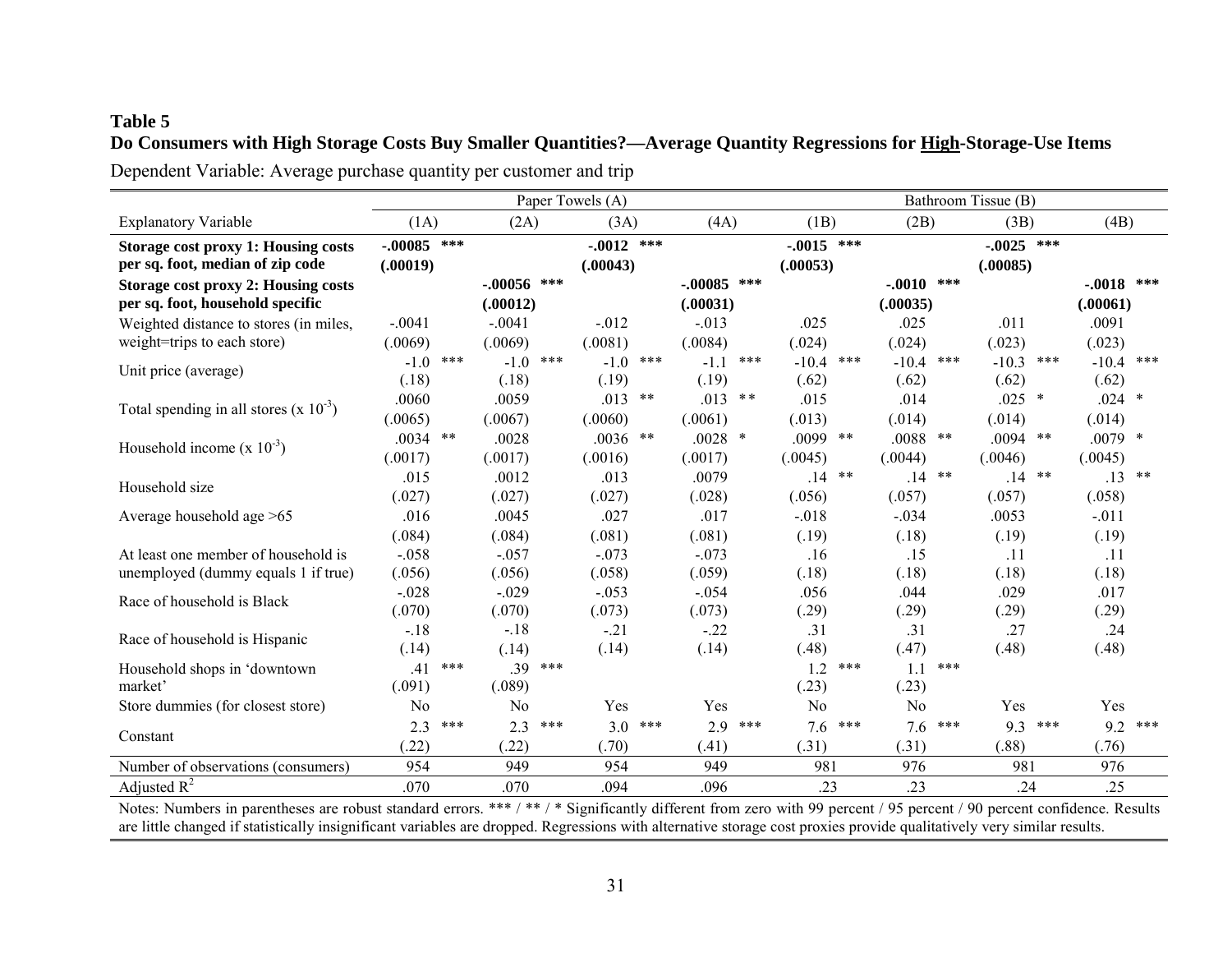**Table 5***—Continued*

### **Do Consumers with High Storage Costs Buy Smaller Quantities?—Average Quantity Regressions for High-Storage-Use Items**

|  |  | Dependent Variable: Average purchase quantity per customer and trip |
|--|--|---------------------------------------------------------------------|
|  |  |                                                                     |

|                                                                         | Liquid Detergent (C) |     |                       |     |                       |     |                       |     |
|-------------------------------------------------------------------------|----------------------|-----|-----------------------|-----|-----------------------|-----|-----------------------|-----|
| <b>Explanatory Variable</b>                                             | (1C)                 |     | (2C)                  |     | (3C)                  |     | (4C)                  |     |
| Storage cost proxy 1: Housing costs per sq. foot, median of zip code    | $-.0011$             | *** |                       |     | $-.0020$              | *** |                       |     |
|                                                                         | (.00043)             |     |                       |     | (.00077)              |     |                       |     |
| Storage cost proxy 2: Housing costs per sq. foot, household specific    |                      |     | $-.00075$<br>(.00028) | *** |                       |     | $-.0015$<br>(.00052)  | *** |
| Weighted distance to stores (in miles, weight=trips to each store)      | $-0.014$<br>(.015)   |     | $-.014$<br>(.015)     |     | $-.011$<br>(.016)     |     | $-.013$<br>(.016)     |     |
| Unit price (average)                                                    | $-2.9$<br>(.15)      | *** | $-2.9$<br>(.14)       | *** | $-2.8$<br>(.15)       | *** | $-2.8$<br>(.14)       | *** |
| Total spending in all stores $(x 10^{-3})$                              | $.030*$<br>(.017)    |     | .025<br>(.016)        |     | .023<br>(.017)        |     | .018<br>(.017)        |     |
| Household income $(x 10^{-3})$                                          | $.0068$ *<br>(.0036) |     | $.0060$ *<br>(.0035)  |     | $.0087$ **<br>(.0036) |     | $.0075$ **<br>(.0037) |     |
| Household size                                                          | .17<br>(.068)        | **  | $.16$ **<br>(.068)    |     | .17<br>(.069)         | **  | $.16$ **<br>(.068)    |     |
| Average household age >65                                               | $-.042$<br>(.18)     |     | $-.093$<br>(.18)      |     | $-.032$<br>(.18)      |     | $-.082$<br>(.18)      |     |
| At least one member of household is unemployed (dummy equals 1 if true) | .091<br>(.19)        |     | .093<br>(.19)         |     | .089<br>(.19)         |     | .090<br>(.19)         |     |
| Race of household is Black                                              | $-.033$<br>(.19)     |     | $-.047$<br>(.19)      |     | $-.047$<br>(.19)      |     | $-.062$<br>(.19)      |     |
| Race of household is Hispanic                                           | $-.0024$<br>(.47)    |     | $-.00084$<br>(.47)    |     | $-.078$<br>(.47)      |     | $-.099$<br>(.47)      |     |
| Household shops in 'downtown market'                                    | $.49$ **<br>(.21)    |     | $.47$ **<br>(.21)     |     |                       |     |                       |     |
| Store dummies (equal 1 if consumer residence is closest to store)       | N <sub>o</sub>       |     | N <sub>o</sub>        |     | Yes                   |     | Yes                   |     |
| Constant                                                                | 7.6<br>(.29)         | *** | 7.7<br>(.29)          | *** | 8.5<br>(.58)          | *** | 7.9<br>(.47)          | *** |
| Number of observations (consumers)                                      | 861                  |     | 857                   |     | 861                   |     | 857                   |     |
| Adjusted $R^2$                                                          | .38                  |     | .38                   |     | .39                   |     | .39                   |     |

Notes: Numbers in parentheses are robust standard errors. \*\*\*/\*\*/\* Significantly different from zero with 99/95/90 percent confidence. Results are little changed if statistically insignificant variables are dropped. Regressions with alternative storage cost proxies give qualitatively similar results, although at lower confidence levels.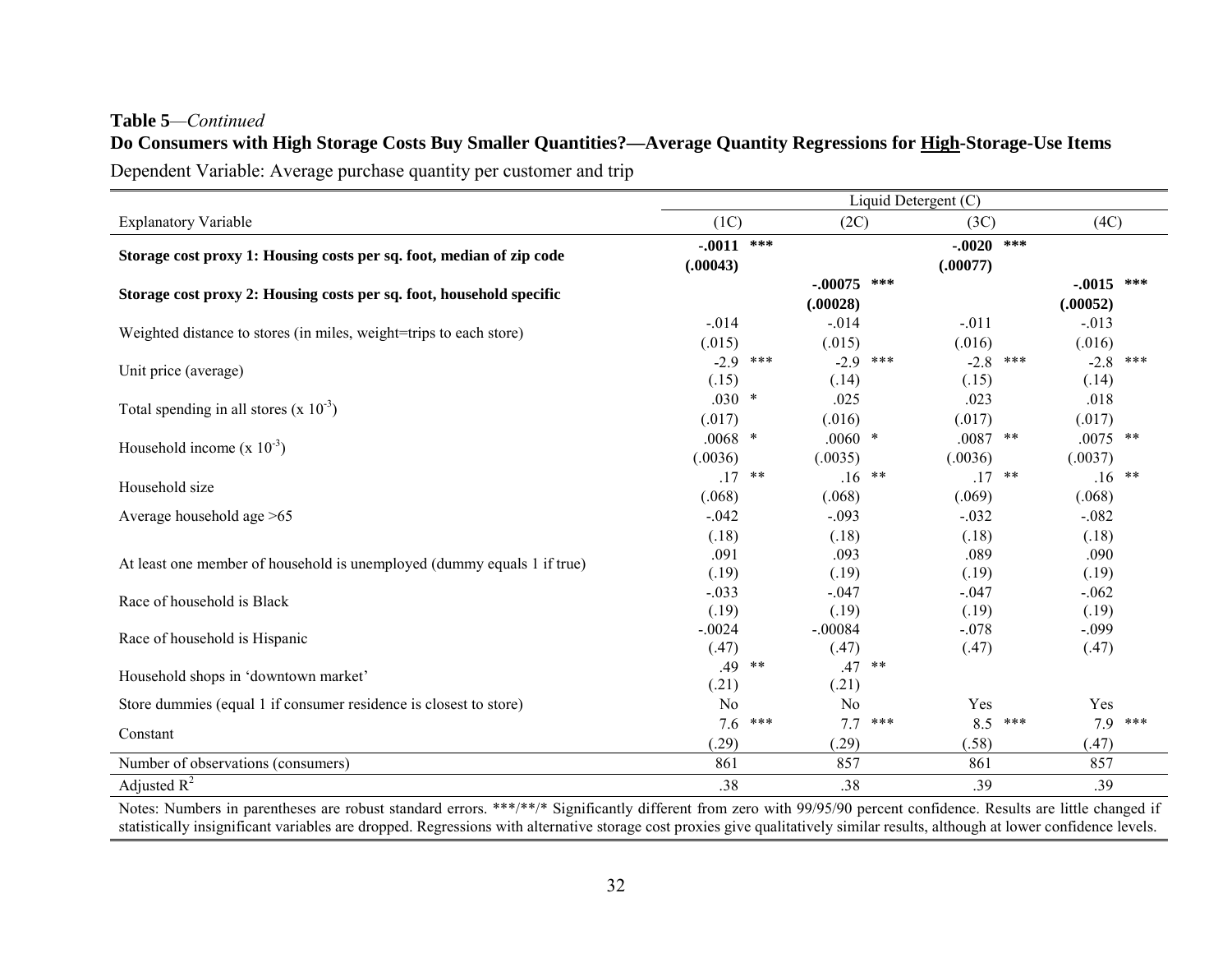## **Table 6 Do Consumers with High Storage Costs Buy Smaller Quantities?—Average Quantity Regressions for Low-Storage-Use Items**

Dependent Variable: Average purchase quantity per customer and trip

|                                                                                                                                                                                                                                                                                                                                                  |                         |                         | Ground Coffee (D)    |                           | Pills in Capsule Form (E) |                           |                        |                           |  |  |
|--------------------------------------------------------------------------------------------------------------------------------------------------------------------------------------------------------------------------------------------------------------------------------------------------------------------------------------------------|-------------------------|-------------------------|----------------------|---------------------------|---------------------------|---------------------------|------------------------|---------------------------|--|--|
| <b>Explanatory Variable</b>                                                                                                                                                                                                                                                                                                                      | (1D)                    | (2D)                    | (3D)                 | (4D)                      | (1E)                      | (2E)                      | (3E)                   | (4E)                      |  |  |
| Storage cost proxy 1: Housing costs<br>per sq. foot, median of zip code                                                                                                                                                                                                                                                                          | $-.0014$<br>(.0024)     |                         | $-.0036$<br>(.0030)  |                           | $-.0081$<br>(.010)        |                           | $-.0092$<br>(.011)     |                           |  |  |
| Storage cost proxy 2: Housing costs<br>per sq. foot, household specific                                                                                                                                                                                                                                                                          |                         | $-.00082$<br>(.0017)    |                      | $-.0023$<br>(.0024)       |                           | $-.0050$<br>(.0068)       |                        | $-.0070$<br>(.0079)       |  |  |
| Weighted distance to stores (in miles,                                                                                                                                                                                                                                                                                                           | $-.098$                 | $-.099$                 | $-.094$              | $-.096$                   | .0060                     | .0066                     | $-.45$                 | $-.46$                    |  |  |
| weight=trips to each store)                                                                                                                                                                                                                                                                                                                      | (.072)                  | (.072)                  | (.077)               | (.078)                    | (.28)                     | (.28)                     | (.54)                  | (.54)                     |  |  |
| Unit price (average)                                                                                                                                                                                                                                                                                                                             | $-71.7$<br>***<br>(3.1) | $-72.3$<br>***<br>(3.2) | $-72.0$ ***<br>(3.2) | $-72.6$<br>$***$<br>(3.3) | $-819.7$ ***<br>(73.3)    | $-821.3$<br>***<br>(73.5) | $-808.2$ ***<br>(69.3) | $-808.0$<br>***<br>(69.5) |  |  |
| Total spending in all stores $(x 10^{-3})$                                                                                                                                                                                                                                                                                                       | .011<br>(.067)          | $-.014$<br>(.068)       | .010<br>(.063)       | $-.016$<br>(.064)         | $-.70$ **<br>(.29)        | $-0.69$<br>$***$<br>(.31) | $-.40$<br>(.30)        | $-.40$<br>(.32)           |  |  |
| Household income $(x 10^{-3})$                                                                                                                                                                                                                                                                                                                   | $-.0085$<br>(.017)      | $-.0072$<br>(.017)      | $-.0060$<br>(.017)   | $-.0057$<br>(.017)        | .16<br>(.099)             | .15<br>(.097)             | .16<br>(.10)           | .15<br>(.098)             |  |  |
| Household size                                                                                                                                                                                                                                                                                                                                   | .78<br>$***$<br>(.33)   | $.78$ **<br>(.34)       | $.76$ **<br>(.33)    | $.76$ **<br>(.34)         | $-3.7$ ***<br>(1.0)       | $-3.7$<br>***<br>(1.1)    | $-3.8$<br>***<br>(1.1) | $-3.9$<br>***<br>(1.1)    |  |  |
| Average household age >65                                                                                                                                                                                                                                                                                                                        | .72                     | .72                     | .80                  | .78                       | 1.4                       | 1.1                       | 1.6                    | 1.4                       |  |  |
|                                                                                                                                                                                                                                                                                                                                                  | (1.0)                   | (1.0)                   | (1.0)                | (1.0)                     | (3.6)                     | (3.6)                     | (3.5)                  | (3.5)                     |  |  |
| At least one member of household is                                                                                                                                                                                                                                                                                                              | $-1.1$                  | $-1.1$                  | $-1.1$               | $-1.1$                    | $-1.1$                    | $-1.2$                    | $-.68$                 | $-.72$                    |  |  |
| unemployed (dummy equals 1 if true)                                                                                                                                                                                                                                                                                                              | (.77)                   | (.77)                   | (.77)                | (.78)                     | (3.6)                     | (3.7)                     | (3.6)                  | (3.6)                     |  |  |
| Race of household is Black                                                                                                                                                                                                                                                                                                                       | $-.35$<br>(1.7)         | $-.51$<br>(1.7)         | $-.40$<br>(1.6)      | $-.59$<br>(1.7)           | 2.4<br>(6.7)              | 2.2<br>(6.7)              | $-19$<br>(6.1)         | $-.13$<br>(6.2)           |  |  |
| Race of household is Hispanic                                                                                                                                                                                                                                                                                                                    | $-3.0$<br>(1.8)         | $-2.9$<br>(1.8)         | $-2.4$<br>(1.9)      | $-2.4$<br>(1.9)           | 6.4<br>(9.8)              | 6.5<br>(9.8)              | 3.6<br>(9.7)           | 3.6<br>(9.7)              |  |  |
| Household shops in 'downtown                                                                                                                                                                                                                                                                                                                     | .11                     | .13                     |                      |                           | $-2.4$                    | $-2.8$                    |                        |                           |  |  |
| market'                                                                                                                                                                                                                                                                                                                                          | (.89)                   | (.89)                   |                      |                           | (4.3)                     | (4.2)                     |                        |                           |  |  |
| Store dummies (for closest store)                                                                                                                                                                                                                                                                                                                | No                      | No                      | Yes                  | Yes                       | N <sub>o</sub>            | N <sub>0</sub>            | Yes                    | Yes                       |  |  |
| Constant                                                                                                                                                                                                                                                                                                                                         | $***$<br>41.4           | 41.5<br>***             | $***$<br>42.1        | 42.9<br>$***$             | 148.5<br>***              | 149.1<br>***              | 140.8<br>***           | 188.1<br>$***$            |  |  |
|                                                                                                                                                                                                                                                                                                                                                  | (1.6)                   | (1.6)                   | (2.6)                | (2.6)                     | (9.1)                     | (9.0)                     | (9.5)                  | (25.9)                    |  |  |
| Number of observations (consumers)                                                                                                                                                                                                                                                                                                               | 760                     | 755                     | 760                  | 755                       | 573                       | 569                       | 573                    | 569                       |  |  |
| Adjusted $R^2$                                                                                                                                                                                                                                                                                                                                   | .42                     | .41                     | .42                  | .42                       | .43                       | .43                       | .46                    | .46                       |  |  |
| Notes: Numbers in parentheses are robust standard errors. *** / ** / * Significantly different from zero with 99 percent / 95 percent / 90 percent confidence. Results<br>are little changed if statistically insignificant variables are dropped. Regressions with alternative storage cost proxies provide qualitatively very similar results. |                         |                         |                      |                           |                           |                           |                        |                           |  |  |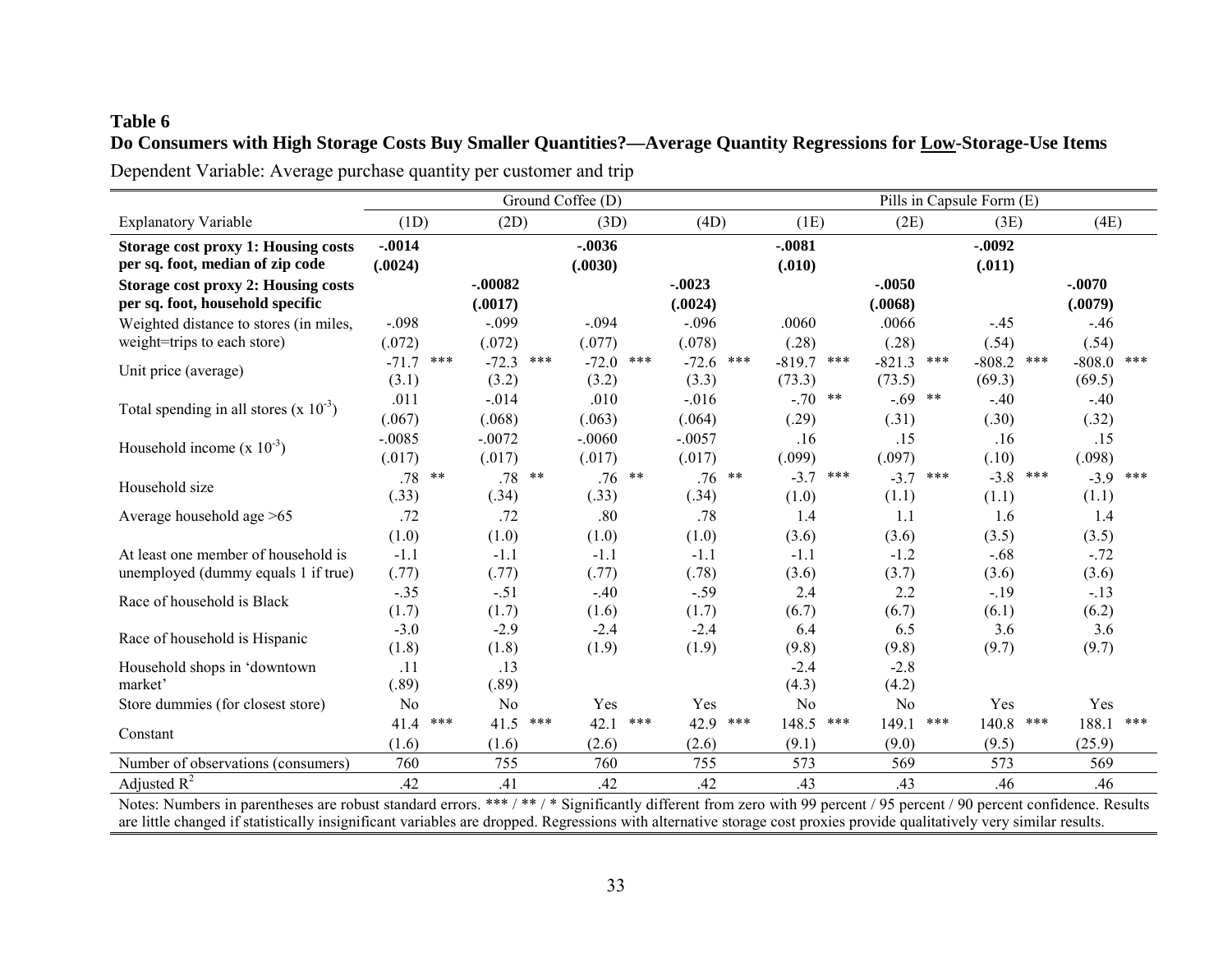## **Table 7 Do Storage Costs and Constraints of Consumers Affect the Pricing Behavior of Stores?**

Dependent Variables: (1) Average price, (2) probability of promotion, (3) promotional depth

|                                                                                            |                       | Average Purchase Price |                       |       |                      | Probability of<br>Promotion - Log Transform |                     |       |                      | Promotional Depth<br>$-Log$ Transform |                     |      |
|--------------------------------------------------------------------------------------------|-----------------------|------------------------|-----------------------|-------|----------------------|---------------------------------------------|---------------------|-------|----------------------|---------------------------------------|---------------------|------|
|                                                                                            | (1a)                  |                        | (1b)                  |       | (2a)                 |                                             |                     | (2b)  |                      | (3a)                                  |                     | (3b) |
| Average of consumers' (zip code specific)<br>housing costs per SF faced by store           | .00039<br>(.00017)    | $\star\star$           |                       |       | $-.0034$<br>(.00068) | ***                                         |                     |       | $-.0039$<br>(.00053) | ***                                   |                     |      |
| Average (zip code specific) housing unit size<br>of consumers faced by store $(x 10^{-3})$ |                       |                        | $-.15$<br>(.063)      | **    |                      |                                             | 1.2<br>(.23)        | ***   |                      |                                       | .96<br>(.19)        | ***  |
| Average household income faced by store<br>$(x 10^{-3})$                                   | .024<br>(.0065)       | $***$                  | .026<br>(.0066)       | ***   | $-.083$<br>(.022)    | ***                                         | $-.088$<br>(.022)   | $***$ | $-.022$<br>(.022)    |                                       | $-.00084$<br>(.022) |      |
| Percentage of households with average age<br>above 65 faced by stored                      | 2.1<br>(.38)          | $***$                  | 2.3<br>(.39)          | ***   | $-5.8$<br>(1.3)      | $***$                                       | $-6.5$<br>(1.3)     | ***   | $-.057$<br>(1.2)     |                                       | .68<br>(1.3)        |      |
| Average household size faced by store                                                      | .23<br>(.10)          | $\star$ $\star$        | .16<br>(.069)         | $***$ | $-2.0$<br>(.41)      | ***                                         | $-1.2$<br>(.25)     | $***$ | $-2.0$<br>(.34)      | ***                                   | $-.63$<br>(.23)     | ***  |
| Percentage of households with at least one<br>unemployed member faced by store             | $-1.5$<br>(.45)       | $***$                  | $-.96$<br>(.33)       | ***   | 5.8<br>(1.7)         | ***                                         | .51<br>(1.2)        |       | 10.0<br>(1.5)        | ***                                   | 3.6<br>(1.1)        | ***  |
| Percentage of Black households faced by store                                              | $-.17$<br>(.13)       |                        | $-.093$<br>(.13)      |       | 1.4<br>(.41)         | ***                                         | 1.1<br>(.41)        | ***   | .15<br>(.37)         |                                       | $-.0064$<br>(.40)   |      |
| Percentage of Hispanic households faced by store                                           | $-.032$<br>(.41)      |                        | $-12$<br>(.38)        |       | $-10.1$<br>(1.4)     | ***                                         | $-8.7$<br>(1.2)     | ***   | $-4.7$<br>(1.4)      | ***                                   | $-2.1$ *<br>(1.3)   |      |
| Number of weeks product is on shelf                                                        | $-.00080$<br>(.00027) | $***$                  | $-.00089$<br>(.00027) | ***   | $-.0096$<br>(.0011)  | $***$                                       | $-.0085$<br>(.0011) | $***$ | .012<br>(.00079)     | $***$                                 | .013<br>(.00080)    | ***  |
| SKU fixed effects                                                                          | Yes                   |                        | Yes                   |       | Yes                  |                                             | Yes                 |       | Yes                  |                                       | Yes                 |      |
| Constant                                                                                   | 2.0<br>.59            | $***$                  | 2.2<br>.50            | ***   | 7.2<br>(2.1)         | ***                                         | 4.6<br>(1.7)        | ***   | 1.9<br>(1.9)         |                                       | $-3.0$ *<br>(1.7)   |      |
| Number of observations (SKUs x stores)                                                     | 4760                  |                        |                       | 4760  | 2031                 |                                             | 2031                |       | 3669                 |                                       | 3669                |      |
| Adjusted $R^2$                                                                             | .98                   |                        |                       | .98   | .62                  |                                             | .62                 |       | .50                  |                                       | .49                 |      |

Notes: Numbers in parentheses are robust standard errors. \*\*\*/\*\*/\* Significantly different from zero with 99/95/90 percent confidence. The qualitative results and the significance levels with regard to the coefficient on our storage cost proxy measures are little changed if the proxies are calculated based on the household specific information from the AHS. Specifications that use the shares of households with very high square footage housing costs or limited housing space as explanatory variables also lead to qualitatively similar results. Qualitative results are also similar if only SKU's are included with information for all 9 stores.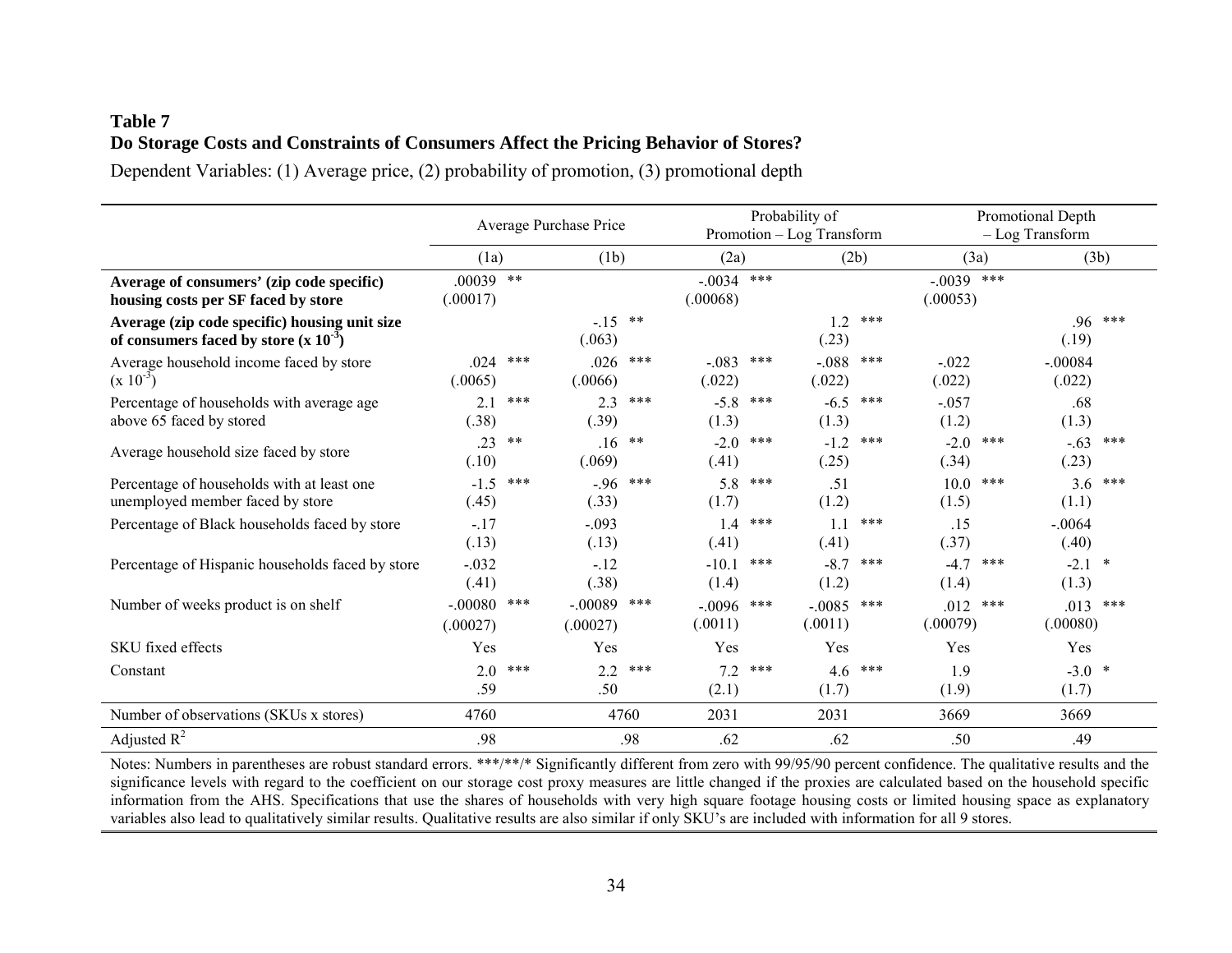### **Table 8 Quantitative Effects: Effect of Consumer Move from Urban Fringe to Downtown**

Assumptions:

i) Estimated value of storage space per square foot increases from 40 to 400 US dollar ii) Estimated housing unit size decreases from 1600 to 1000 square feet

% Change in Specification Purchase Theorem (A) Average Purchase Quantity<br>
Fraguency (A) (B) (C) (D) Change in Purchase Frequency Towels (B) Tissue Detergent (C) (D) Coffee (E) Pills % Change in Offered Product Price Change in Change in Promotion Promotional Probability Depth (1) (2) (3) (4) (5) (6) (7) (8) (9) Tab 3 (1)<sup>i</sup>  $\frac{+15.8\%}{(123.4 \text{ m})}$ (+23.4 trips) Tab 3 (2)<sup>i</sup>  $+23.1\%$ (+34.2 trips) Tab 3 (3)<sup>i</sup>  $\frac{+10.2\%}{(15.1\%)}$ (+15.1 trips) Tab 3 (4)<sup>i</sup>  $+15.8\%$ (+23.4 trips) Tab 4 (1)<sup>ii)</sup>  $\frac{+11.0\%}{(11.62 \times 1)^{11}}$ (+16.2 trips) Tab 4 (2)<sup>ii)</sup>  $\frac{+17.1\%}{(0.25.8 \times 10^{-11})}$ (+25.2 trips) Tab 4 (3)<sup>ii)</sup>  $+9.7\%$ (+14.4 trips) Tab 4 (4)<sup>ii)</sup>  $+14.2\%$ (+21.0 trips) Tab  $5/6$  (1)<sup>i</sup>  $-18.1\% -10.2\% -7.0\%$  [-1.6%] [-4.1%] Tab  $5/6$  (2)<sup>i</sup> -11.9% -6.8% -4.8% [-0.9%] [-2.5%] Tab  $5/6$  (3)<sup>i</sup> -25.6% -16.9% -12.7% [-4.1%] [-4.7%] Tab  $5/6$  (4)<sup>i</sup> -18.1% -12.2% -9.5% [-2.6%] [-2.6%] Tab 7  $(1a)^{i}$  +3.5% Tab 7  $(1b)^{ii}$  +2.3% Tab 7  $(2a)^{1}$  $-69.5\%$ (-3.4% pts)  $\frac{-50.1\%}{6.25\% \text{ m}}$  -50.1% (-2.5% pts) Tab  $7 (3a)^i$  $-70.8\%$ <br>(15.0%) (-15.0% pts)  $\text{Tab } 7 \text{ (3b)}^{\text{ii}}$   $\rightarrow$   $\text{34.7\%}$   $\rightarrow$   $\text{34.7\%}$   $\rightarrow$   $\text{34.7\%}$  $(-7.4\% \text{ pts})$ 

Note: Percentage changes are measured at the urban fringe-sample averages. The average number of shopping trips of all customers within the two year period and within the urban fringe market is 147.8. The average unit sizes sold in the urban fringe market are as follows (see also Table 2): 1.7 units (rolls of paper towels), 5.3 units (rolls of bathroom tissue), 5.7 units (16oz packs of liquid detergent), 31.9 units (ounces of ground coffee), and 71.0 units (individual pills in capsules). The average basket item (SKU) price in the urban fringe market is \$3.97, the probability that an SKU is featured within a particular urban fringe store at a particular week is 4.9%, and the promotional depth in the urban fringe is 21.3%. Quantitative effects in [square brackets] are not statistically significant at the 90% level.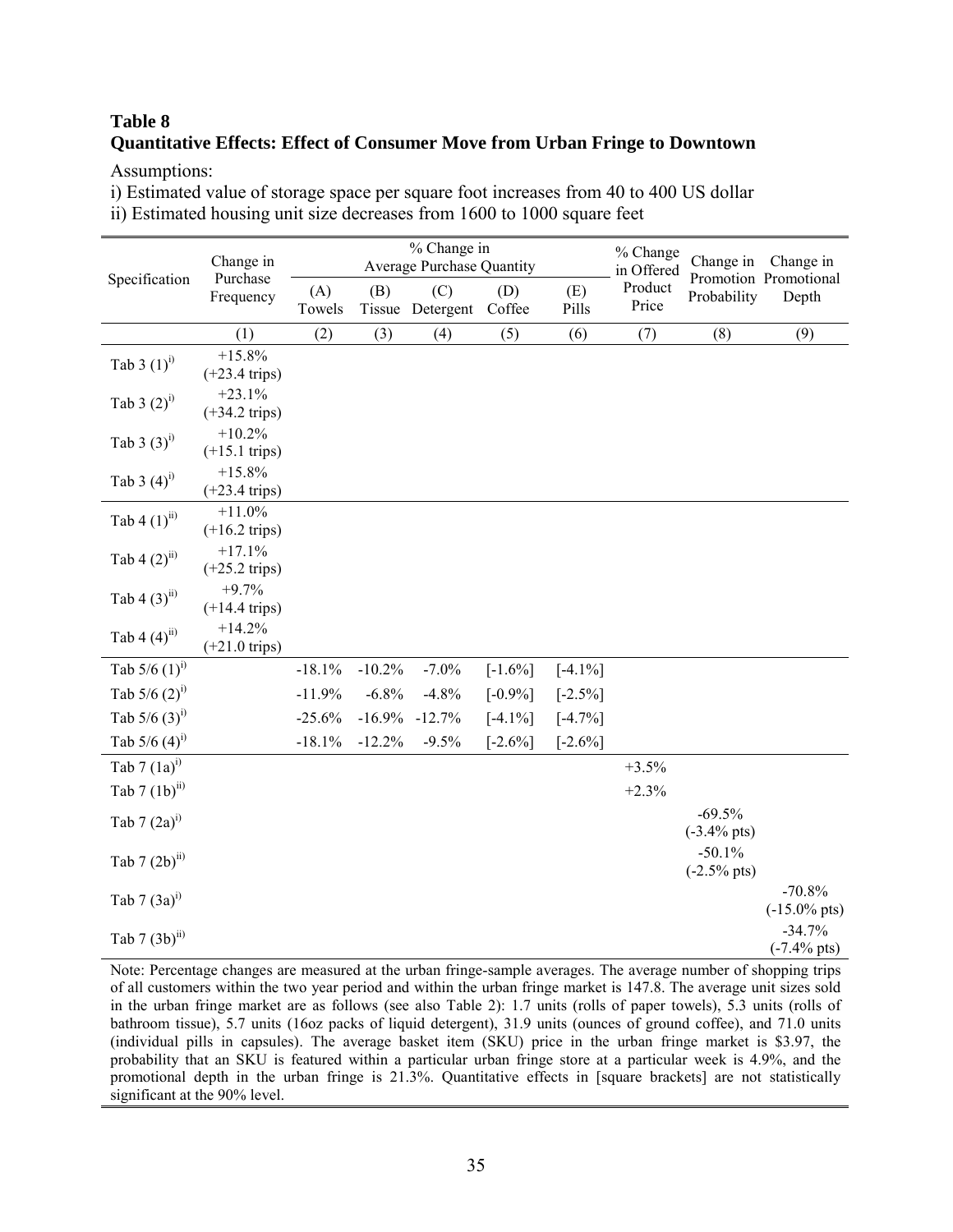# **Appendix 1: Map of Chicago Downtown and Urban Fringe Submarkets**

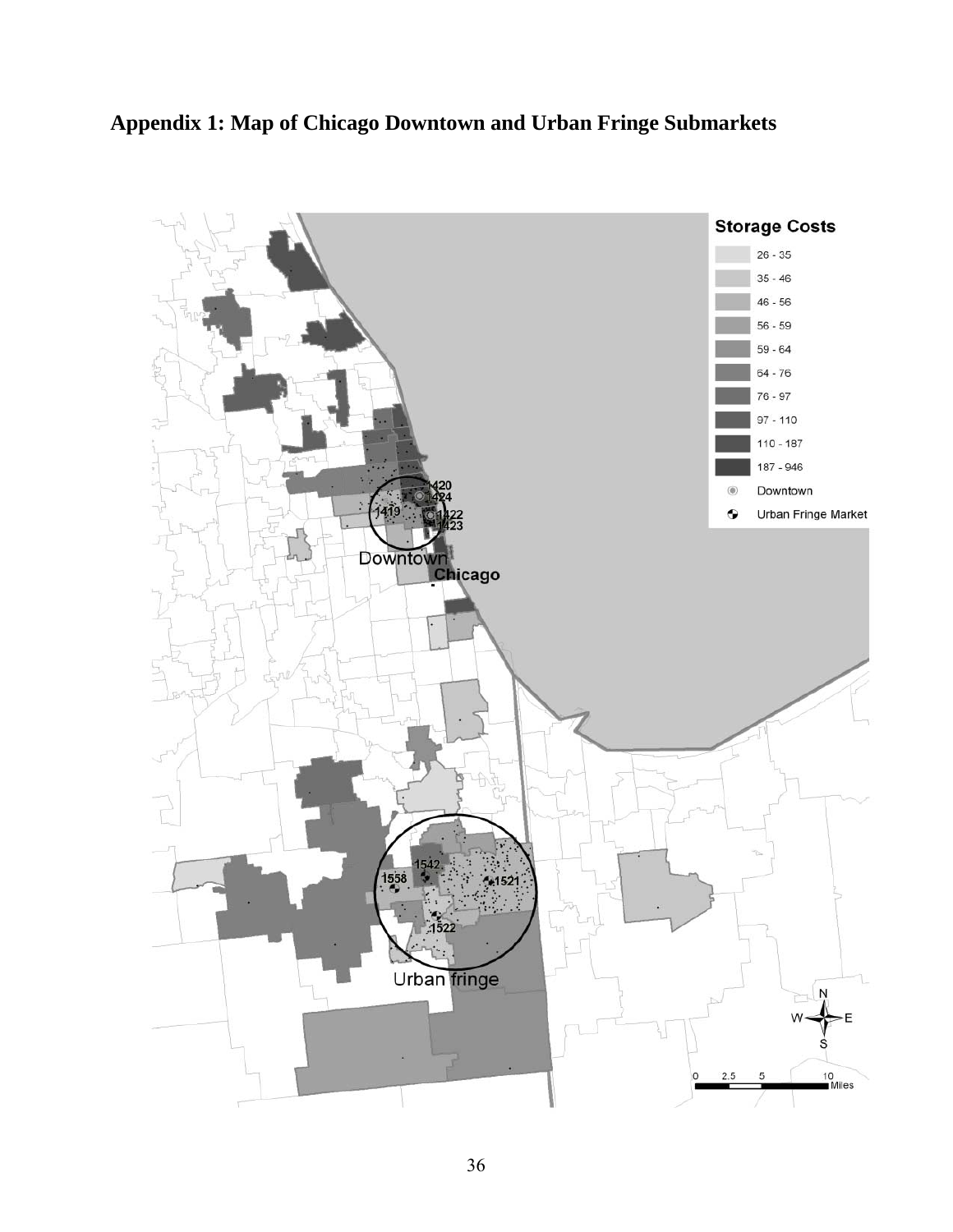# **Appendix 2: Distribution of Consumer Storage Costs**



Figure A3-1: Distribution of Zip Code Specific Imputed Consumer Storage Costs and Housing Unit Sizes for Submarkets

Figure A3-2: Distribution of Household's Imputed Storage Costs and Housing Unit Sizes for Submarkets

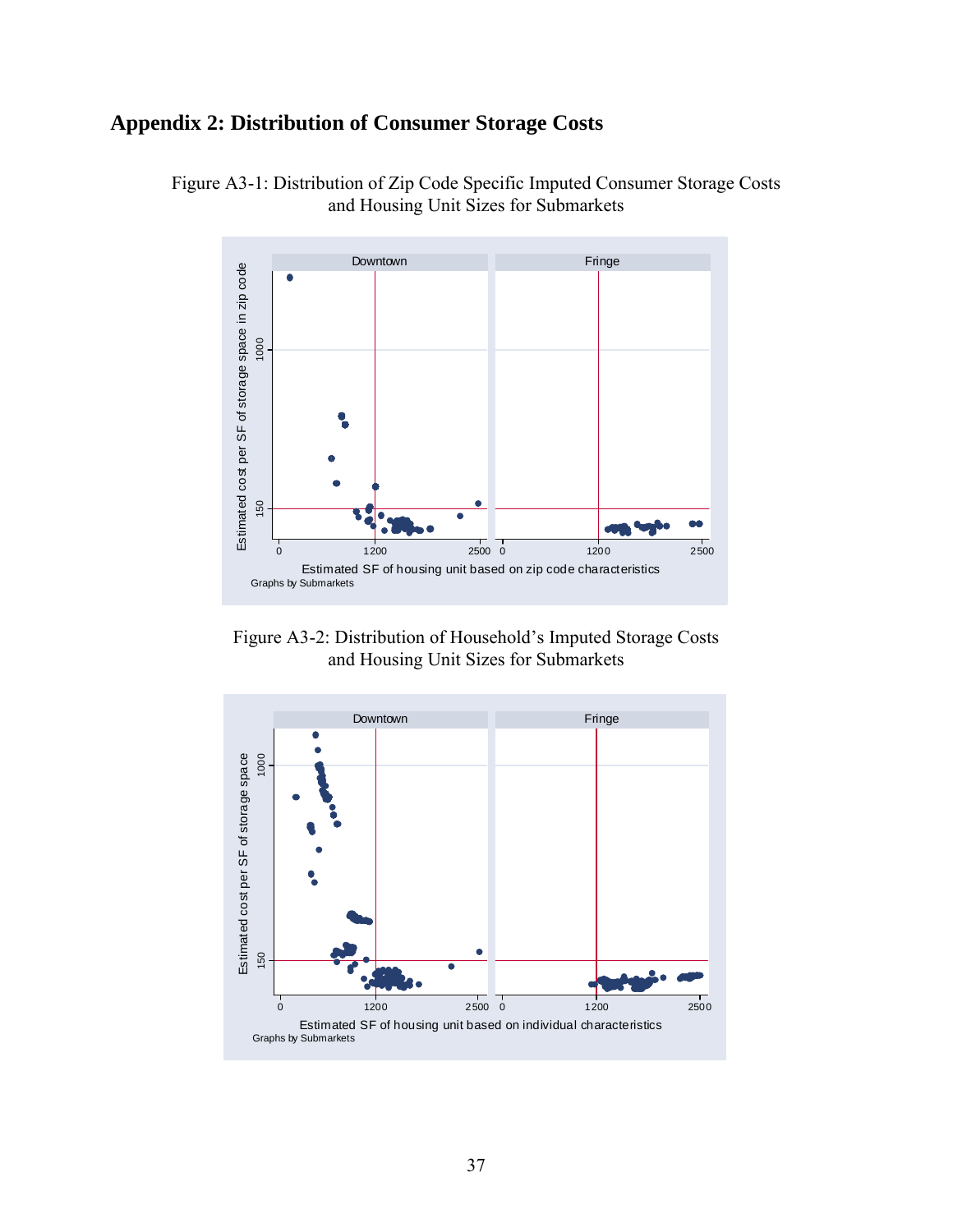### **Appendix 3: Imputation Method for Storage Cost Proxy Measures**

This Appendix provides details for the creation of our two variations (zip level and household level) of the proxy measures for storage cost. We begin by describing the zip code level proxy measure, and then discuss the method for obtaining the proxy measure that differs by panelist.

#### **Zip Code Level Storage Cost Measure**

 The median value of a housing unit in a particular zip code is derived from the 1990 US Census. The average square footage of living area must be imputed for each zip code as it is not collected by the Census. Because the AHS contains square footage information, we begin by estimating square footage in that data set, using a number of variables that are common to the AHS and the Stanford Market Basket data. We use the AHS for 1989—the closest available year to the 1990 US Census—to estimate the square footage of living area of an average housing unit in an MSA *j* as the zip code of the occupants is not disclosed. The estimating equation is as follows:

(A1)  $\phi$  size living area<sub>j</sub> =  $\beta_0 + \beta_1 \phi$  age of building<sub>j</sub> +  $\beta_2 \phi$  # of rooms<sub>j</sub>  $+\beta_3$  % units detached  $\beta_1 + \beta_4$  % units attached  $\beta_1 + \varepsilon$ .

The adjusted  $R^2$  is 56.5%. We first adjust the size of the estimated coefficients from equation (A1) in order to control for sample differences between the US Census data and the AHS. We do so by computing the ratio of the predicted average median living area per zip code for all US zip codes to the median of the predicted square footage of living area from the national AHS sample and by then multiplying this adjustment factor with the coefficients. We then use these adjusted coefficients to impute the average square footage of living area for the zip codes of all panelists. Our first storage cost proxy measure can then be derived as the median value of a housing unit in zip code *j* divided by the predicted square footage of living area of zip code *j*.

#### **Panelist Specific Storage Cost Measure**

In a first step we use the National AHS 1989 to impute individual house values as a function of numerous demographic characteristics of the occupants, housing unit specific characteristics, and metropolitan area fixed effects. The estimating equation is as follows: